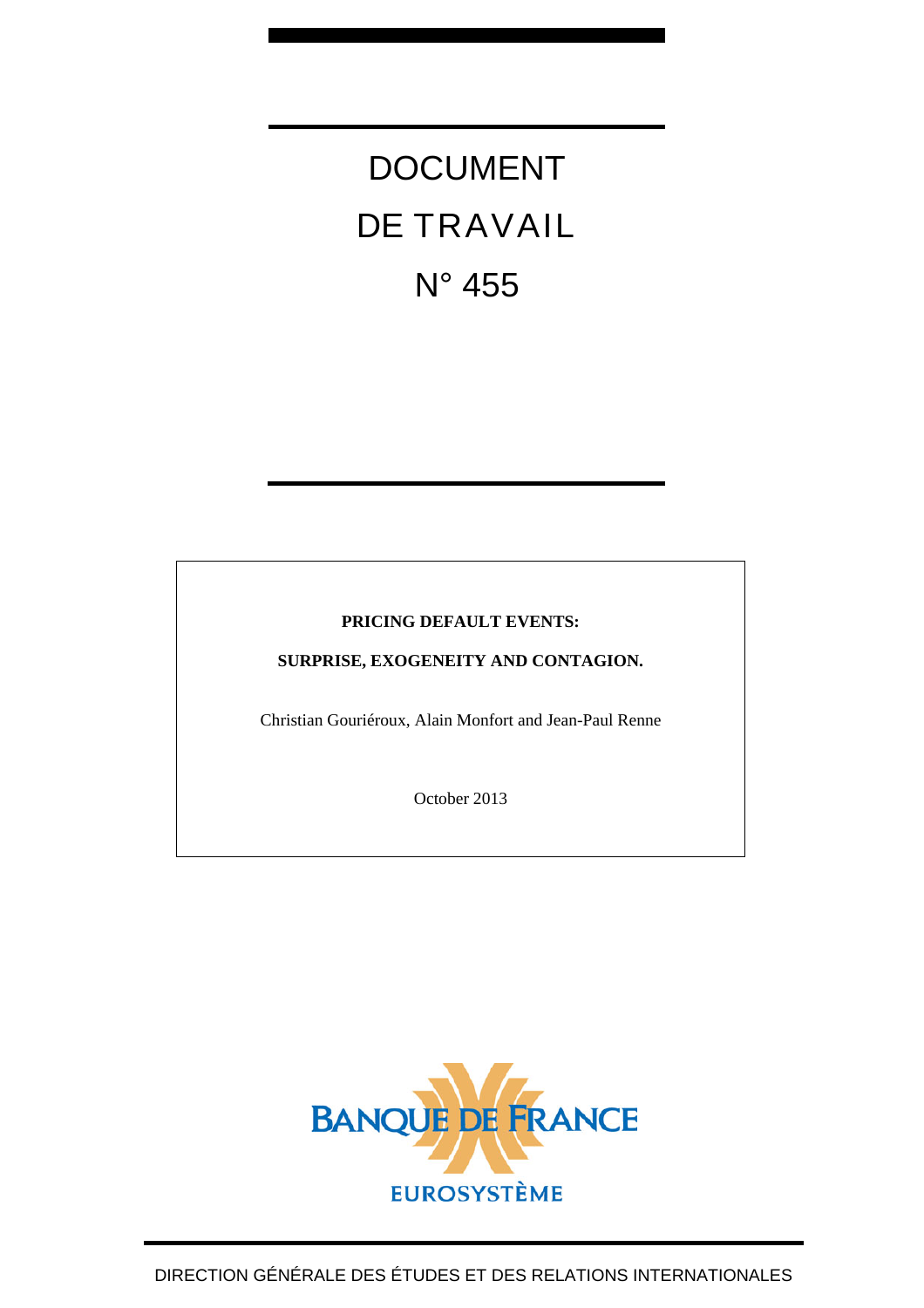## DIRECTION GÉNÉRALE DES ÉTUDES ET DES RELATIONS INTERNATIONALES

#### **PRICING DEFAULT EVENTS:**

#### **SURPRISE, EXOGENEITY AND CONTAGION.**

Christian Gouriéroux, Alain Monfort and Jean-Paul Renne

October 2013

Les Documents de travail reflètent les idées personnelles de leurs auteurs et n'expriment pas nécessairement la position de la Banque de France. Ce document est disponible sur le site internet de la Banque de France « [www.banque-france.fr](http://www.banque-france.fr/) ».

Working Papers reflect the opinions of the authors and do not necessarily express the views of the Banque de France. This document is available on the Banque de France Website "[www.banque-france.fr](http://www.banque-france.fr/)".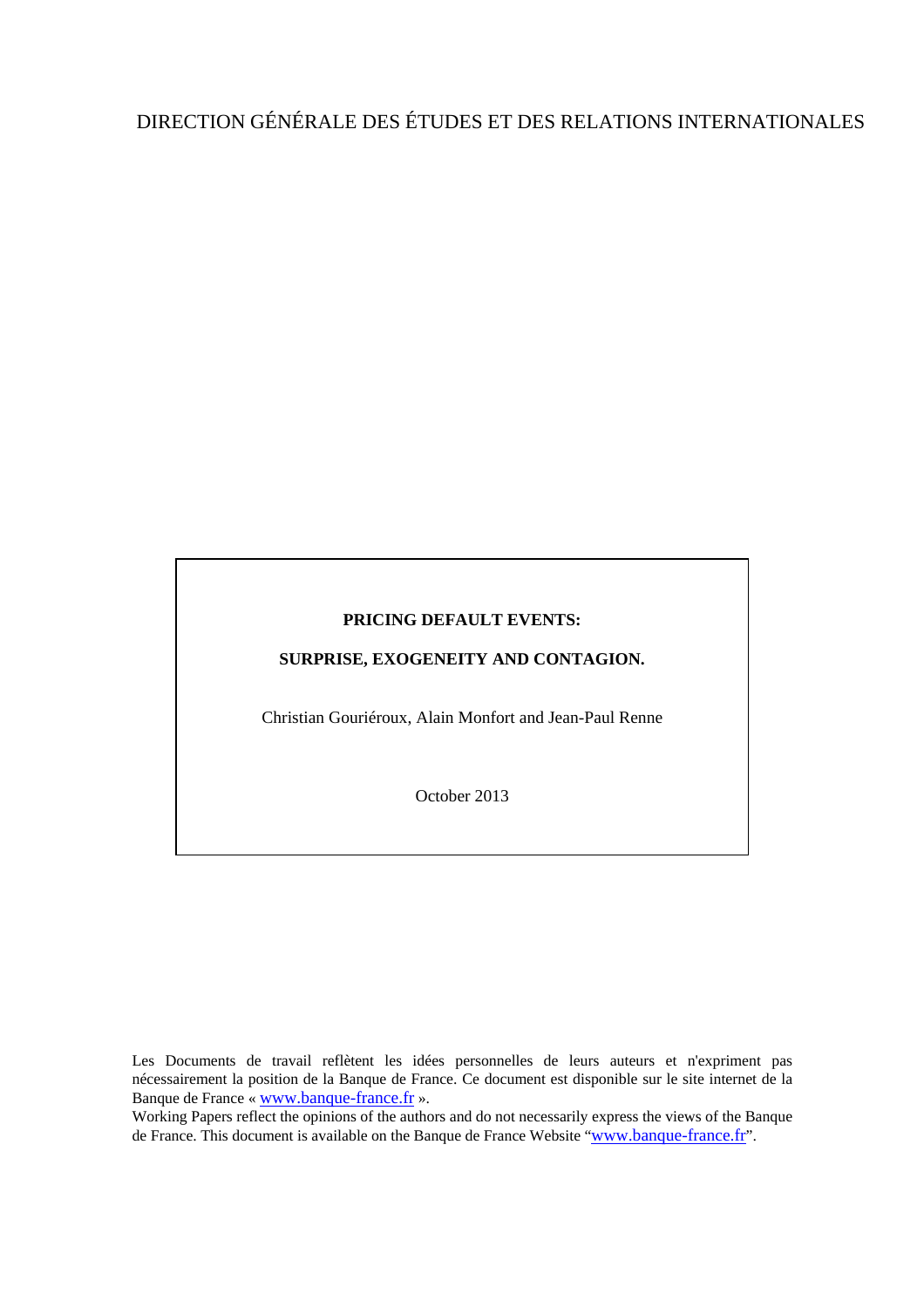## Pricing Default Events : Surprise, Exogeneity and Contagion<sup>∗</sup>

C., GOURIEROUX  $(1)$ , A. MONFORT  $(2)$ , and J.P., RENNE  $(3)$ 

<sup>∗</sup>The views expressed in this paper are those of the authors and do not necessarily reflect those of the Banque de France and of the Autorité de Contrôle Prudentiel. We are grateful to Alok Bhargava, Caio Almeida and two anonymous referees for insightful comments and suggestions; we also thank participants at the TSE Financial Econometrics conference and at FEBS/ LabEx ReFi 2013 Conference. The first author gratefully acknowledges financial support of the Chair ACP/Risk Fundation: "Regulation and Systemic Risk", and of the Global Risk Institute.

<sup>&</sup>lt;sup>1</sup>CREST, and University of Toronto.

<sup>2</sup>CREST, Banque de France, and University of Maastricht.

<sup>3</sup>Corresponding author. Banque de France. e-mail: jean-paul.renne@m4x.org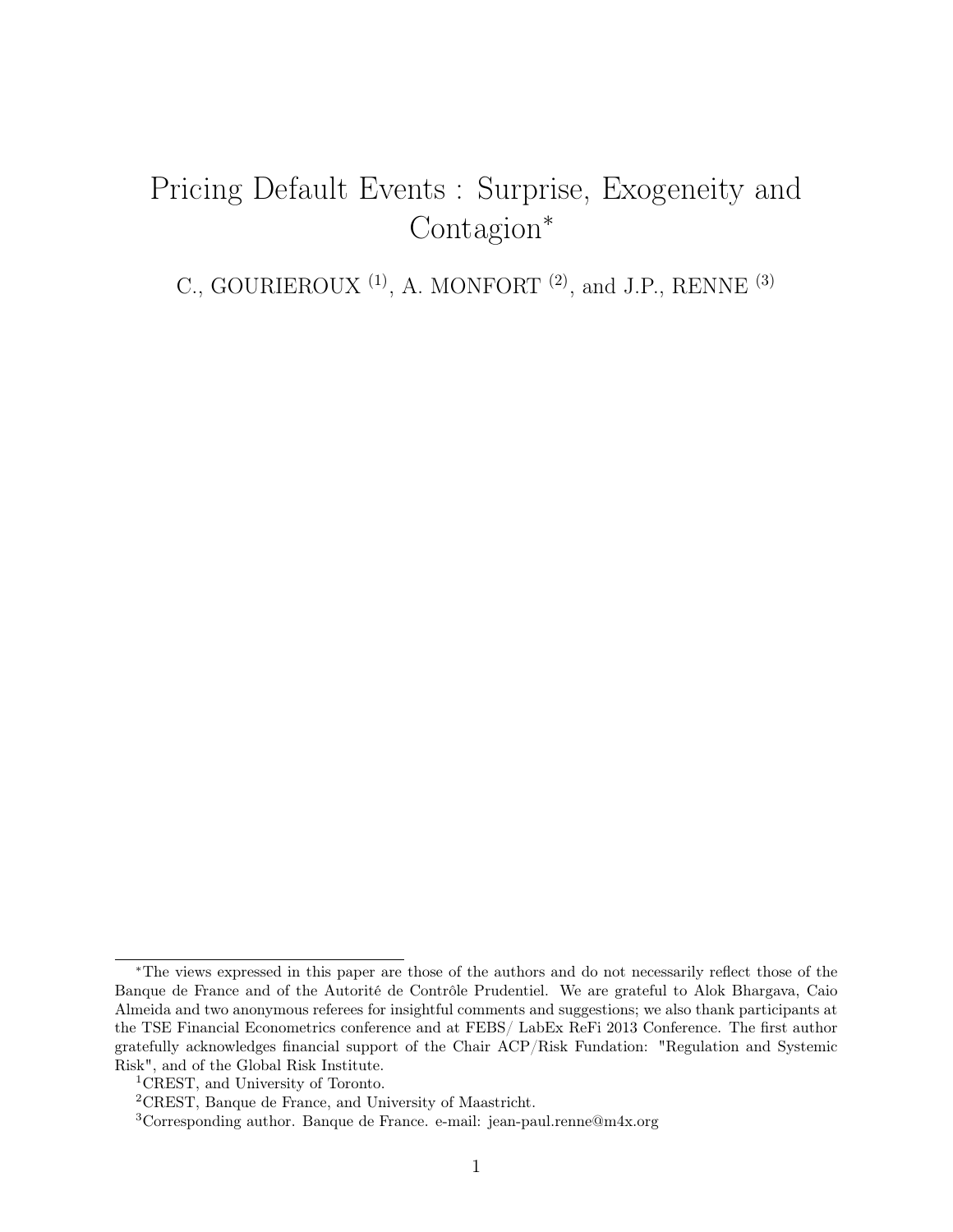Résumé : Afin d'obtenir des formules fermés pour le calcul des prix de produits dérivés, les modèles standards de risque de crédit valorisent les intensités de défaut, mais pas l'évènement de défaut lui-même. Dans ces modèles, l'indicatrice de défaut est remplacée par une prévision de celle-ci et l'erreur de prévision, c'est-à-dire la surprise associée au défaut, est négligée. Ce papier propose une approche ne négligeant pas la valorisation de la surprise et aboutissant à des formules fermées pour les prix de dérivés de crédit. Contrairement au cas standard, dans notre approche, les défauts ont une influence causale sur les facteurs de risque, même si ce n'est pas le cas sous la probabilité historique. Dans ce cadre, les formules exponentielles habituelles de valorisation obligataire ne sont plus valables. A partir de données obligataires américaines, nous montrons qu'autoriser la valorisation de la surprise associée aux évènements de défaut a d'importantes implications en termes d'ajustement des données et pour l'extraction de probabilités de défaut physiques. En particulier, cet élément de modélisation peut constituer une solution au "credit spread puzzle". En outre, nous montrons comment notre approche peut être exploitée pour l'étude de la propagation des défauts et de son influence sur les prix de dérivés.

Mots-Clés : Dérivés de crédit, évènement de défaut, intensités de défaut, contagion, "credit spread puzzle".

Codes JEL : E43, E47, G12.

Abstract: In order to derive closed-form expressions of the prices of credit derivatives, standard credit-risk models typically price the default intensities, but not the default events themselves. The default indicator is replaced by an appropriate prediction and the prediction error, that is the default-event surprise, is neglected. Our paper develops an approach to get closed-form expressions for the prices of credit derivatives written on multiple names without neglecting default-event surprises. This approach differs from the standard one, since the default counts necessarily cause the factor process under the risk-neutral probability, even if this is not the case under the historical probability. This implies that the standard exponential pricing formula of default does not apply. Using U.S. bond data, we show that allowing for the pricing of default events has important implications in terms of both datafitting and model-implied physical probabilities of default. In particular, it may provide a solution to the credit spread puzzle. Besides, we show how our approach can be used to account for the propagation of defaults on the prices of credit derivatives.

Keywords: Credit Derivative, Default Event, Default Intensity, Frailty, Contagion, Credit Spread Puzzle.

JEL Codes: E43, E47, G12.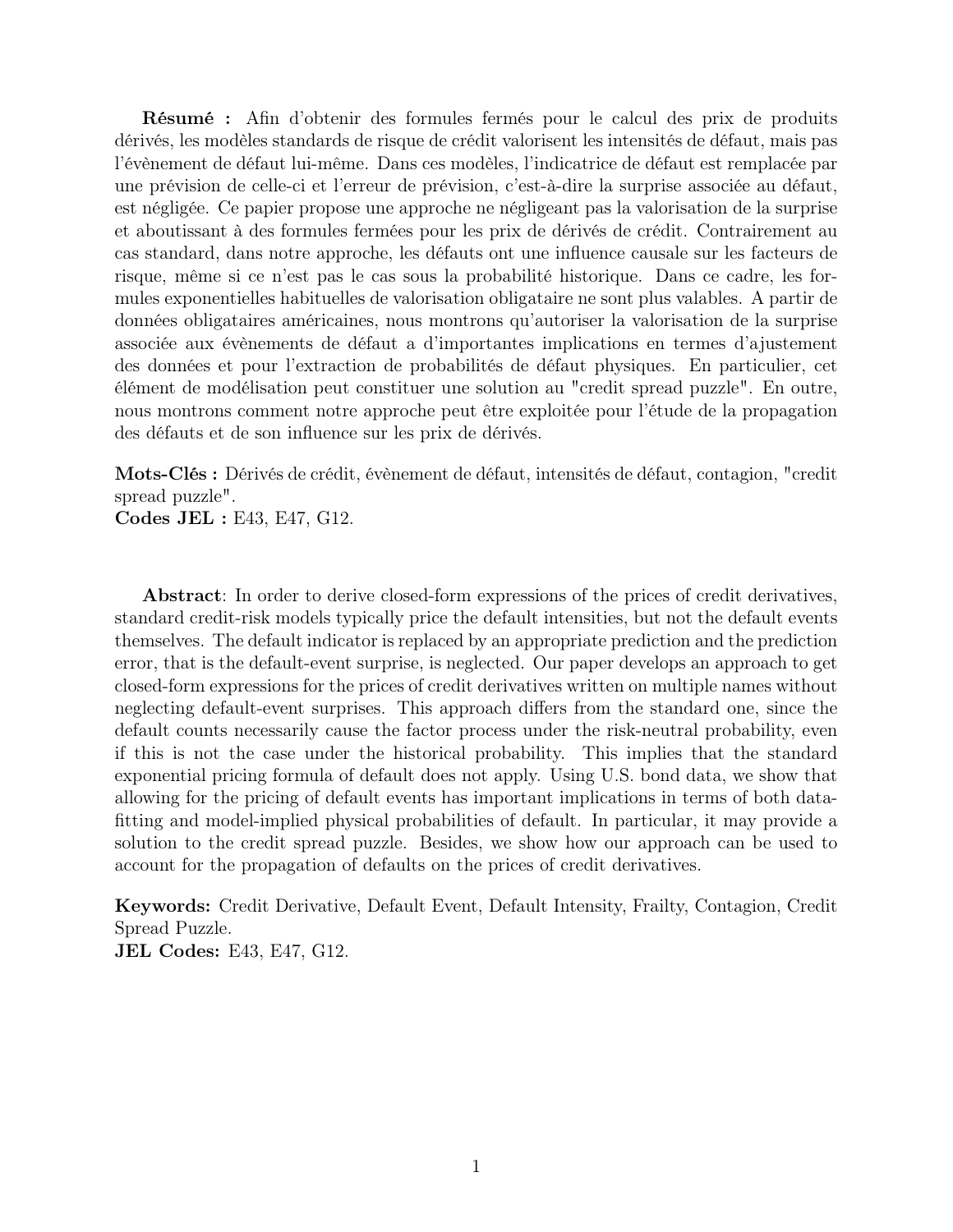## 1 Introduction

Two alternative approaches are usually followed to price credit derivatives such as Credit Default Swaps (CDS). In the structural approach introduced by Merton the default of a corporation occurs when the asset side of the balance sheet becomes smaller than its liability side. Then the probability and the price of default are deduced from the historical and riskneutral properties of these two underlying variables. Another approach is the reduced-form or intensity approach, in which the underlying phenomena are not explicitly modeled and the historical default intensity, assumed to exist, is directly analyzed [see e.g. Duffie, Singleton (1999)]. The latter approach is easily implemented in the framework of factor models, when the default intensity and the stochastic discount factor (s.d.f.) are exponential affine functions of these factors and when these factors feature an affine dynamics [see Duffie, Filipovic, Schachermayer (2003), Duffie (2005) in continuous time, Gourieroux, Monfort, Polimenis (2006) in discrete time]. Indeed the term structure of riskfree as well as risky interest rates admit closed-form expressions and are affine functions of these factors.

However in order to derive these closed-form expressions of interest rates and prices, the reduced-form approach usually prices the default intensity, but not the default indicator itself. In other words, the default indicator does not appear in the s.d.f. and is replaced by an appropriate prediction. Thus the prediction error, that is the surprise on default event, is neglected.

There exist a few papers mentioning this approximation and trying to adjust for this practice [see e.g. Jarrow, Yu (2001), Bai, Collin-Dufresne, Goldstein, Helwege (2012)a, b]. However, in this context, pricing formulas have no longer closed forms and it seems much more difficult to account for default correlations. This explains why some of these analyses have considered the joint pricing of default for a small number of names, for instance two names in Jarrow, Yu (2001) while others focus on recursive credit events, which do not imply default [see e.g. Bai, Collin-Dufresne, Goldstein, Helwege (2012)a, eq (15)].

Our paper develops an approach that results in closed-form formula to price credit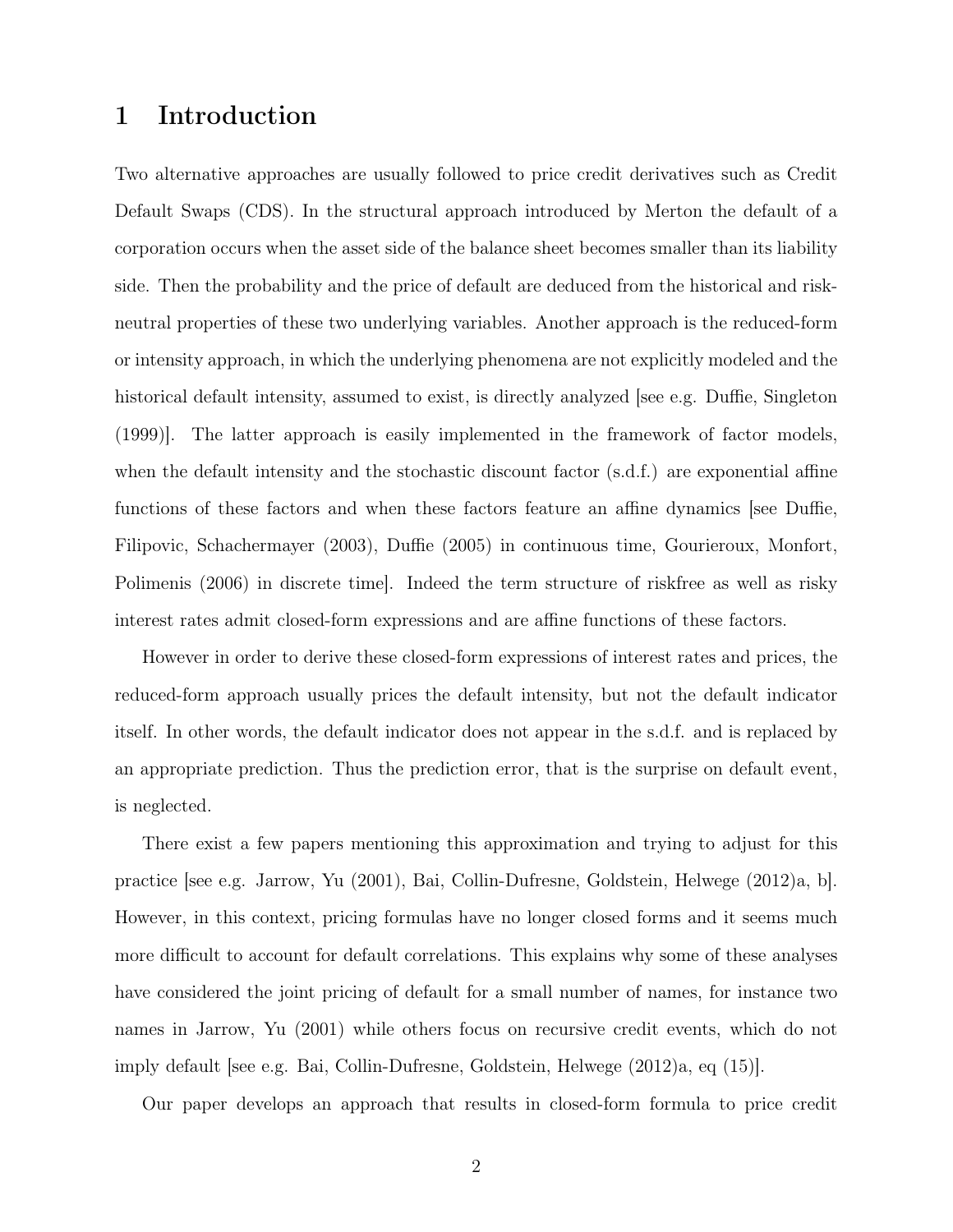derivatives written on any number of names, without neglecting default-event surprises. In Section 2 we review the standard reduced form approach and its limitations. In particular we carefully discuss the link between the assumption that the default count process does not cause the factor process and the existence of a default pre-intensity, both under the historical and risk-neutral dynamics. In Section 3, we consider a homogeneous pool of credits and introduce a pricing model, with a joint Compound AutoRegressive (CaR) dynamics for the factor and the default count. When the s.d.f. is exponential affine in both factor and default count, we get linear affine formulas for the term structures of riskfree and risky interest rates. The results are extended in Section 4 to account for a possible heterogeneity of the initial pool of credits. We consider that this pool can be partitioned into  $J$  homogeneous segments. The model allows for a common systematic factor (e.g. dynamic frailty), and also for contagion phenomena, where a default-event surprise of segment  $j$  may have an impact on the prices of credit derivatives written on another segment. Section 5 provides illustrations of our approach. The observation of a wide gap between Credit Default Swap (CDS) spreads, that can be seen as default-loss expectations under the risk-neutral measure, and expected default losses is usually called the *credit-spread puzzle* in the literature [see e.g. D'Amato, Remolona (2003), Hull, Predescu, White (2005)]. The standard creditrisk models, that do not price default-event surprises, deal with this puzzle by incorporating credit-risk premia. But these premia are too small for short maturities. By contrast, we show that pricing default-event surprises may solve the credit-puzzle for all maturities, including the shortest ones. To highlight this feature, we calibrate our model on U.S. banking-sector bond data covering the last twenty years. Our results suggest that neglecting the pricing of default events is likely to result in an overestimation of model-implied physical probabilities of defaults for short-term horizons. We also illustrate how our approach can be exploited to investigate the effect of the propagation of defaults on the prices of credit derivatives. Section 6 concludes. Proofs are gathered in appendices.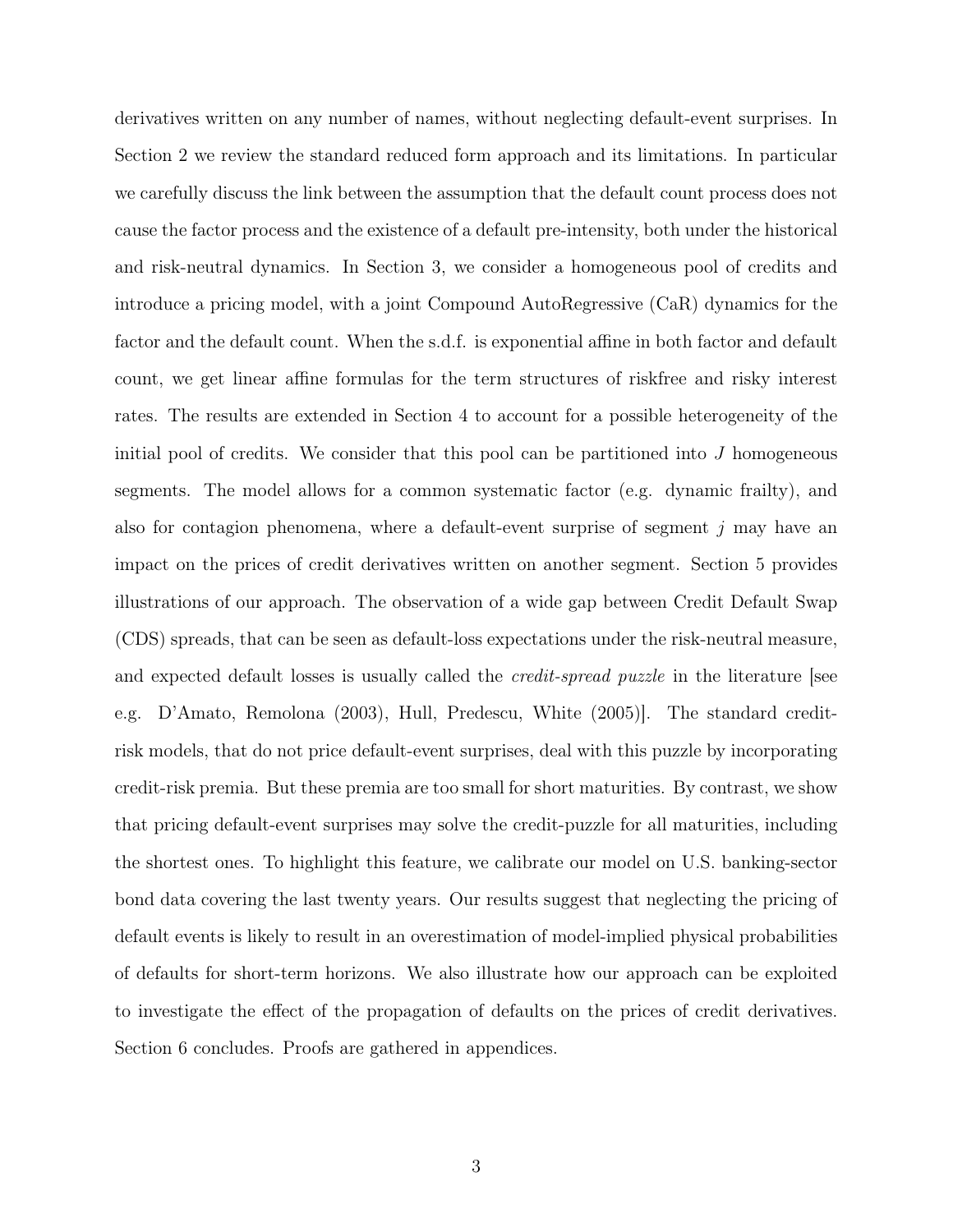## 2 The standard reduced-form approach and its limitation

#### 2.1 Basic assumptions

We consider a pool of I entities, indexed by  $i = 1, \ldots, I$ ; these entities can be firms or credit contracts. We denote by  $d_{i,t}$  the indicator of default of entity i, that is  $d_{i,t} = 1$ , if entity i is in default at time t (or before), and  $d_{i,t} = 0$ , otherwise.

We introduce the notations:  $d_t = (d_{1,t}, \ldots, d_{I,t})'$ ,  $\underline{d_t} = (d'_1, \ldots, d'_t)'$ ,  $PaR_t = \{i | d_{i,t} = 0\}$ ,  $n_t = \sum_{i \in PaR_{t-1}} d_{i,t}, N_t = \sum_{\tau=1}^t n_{\tau}.$ 

 $PaR_t$  is the Population-at-Risk that is the set of entities still alive at date  $t, n_t$  is the number of defaults occurring at date t and  $N_t$  is the number of defaults at date t or before.

Let us first assume that the pool is homogeneous and that the default dependence is driven by an exogenous (multivariate) factor  $F_t$ . Let us denote by  $\Omega_t = (\underline{F_t}, \underline{d_t})$ ,  $\Omega_t^* =$  $(\underline{F_{t+1}}, \underline{d_t}) = (F_{t+1}, \Omega_t)$  the information sets, where  $\underline{F_t} = \{F_{\tau}, \tau \leq t\}$ . Thus we have nested filtrations satisfying  $\Omega_t \subset \Omega_t^* \subset \Omega_{t+1}$ . The assumptions, which will be relaxed in Subsection 2.5 and in Section 4, can be formalized in the following way:

**Assumption**  $A_0$ : i) The variables  $d_{i,t+1}$ ,  $i = 1, ..., I$ , are independent conditional on  $\Omega_t^* = (F_{t+1}, \Omega_t)$ , state 1 is an absorbing state, the variables  $\{d_{i,t+1}, i \in PaR_t\}$  are identically distributed, conditional on<sup>4</sup>  $\Omega_t^*$ , and this conditional distribution is only function of  $F_{t+1}$ . ii) The binomial distribution of  $n_{t+1}$  given  $\Omega_t^*$  is approximated by a Poisson distribution depending on  $F_{t+1}$  only. iii) The conditional distribution of  $F_{t+1}$  given  $\Omega_t$  is equal to the distribution of  $F_{t+1}$  given  $F_t$ .

Assumption  $A_0$  ii) means that the number of entities still alive at t, that is  $I - N_t$ , remains large and that the probability of default is small [see Gagliardini, Gouriéroux (2013)]. This assumption of a small probability of default implies that the default risk events are not

 $^4\rm{Note}$  that the population-at-risk  $PaR_t$  is measurable with respect to  $\Omega_t.$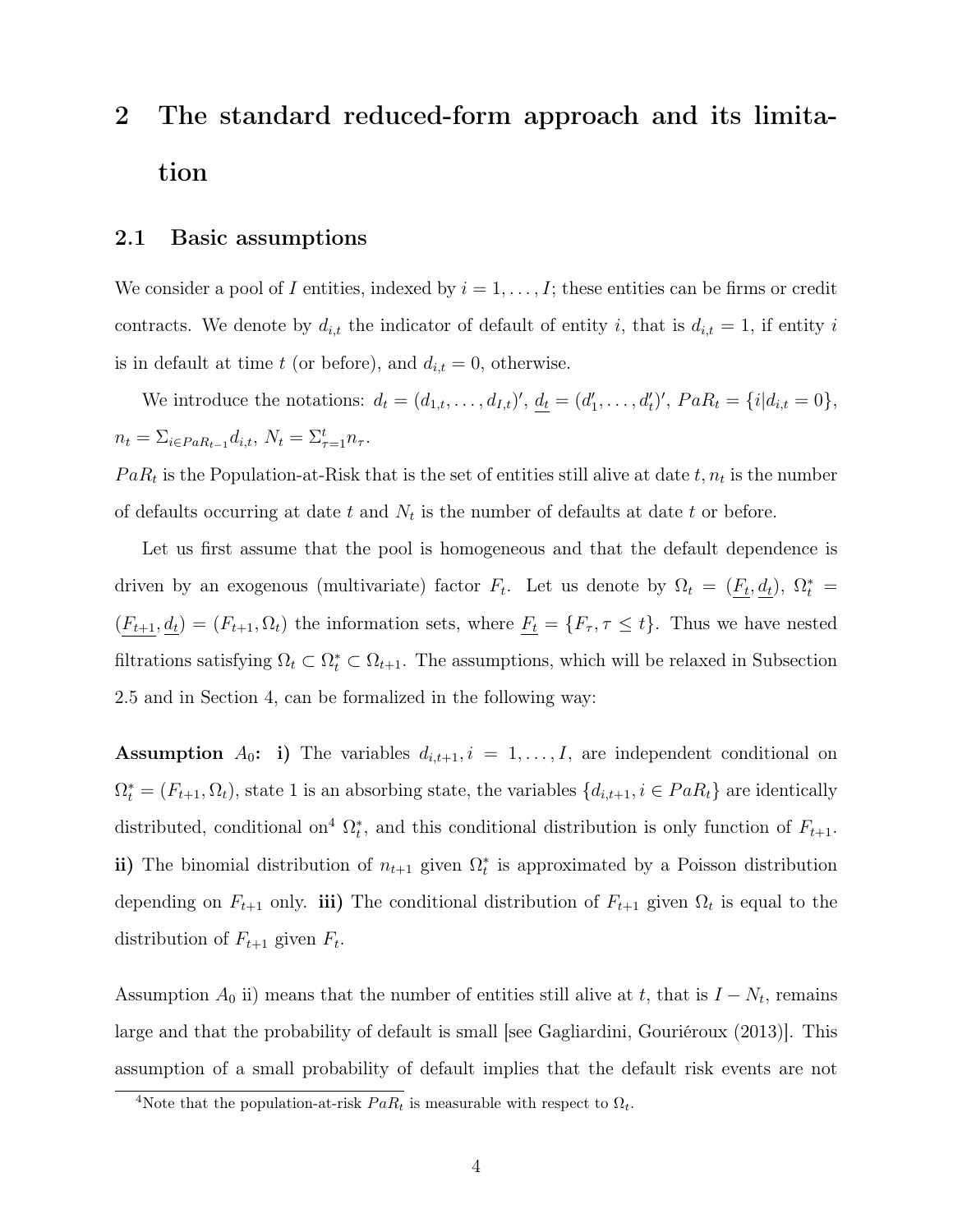diversifiable even for large population conditionally on the driving factor since the number of default is not exploding [compare with Jarrow, Lando, Yu (2005)].

Assumption  $A_0$  iii) means that the process  $(d_t)$  does not cause the process  $(F_t)$ , or equivalently that process  $(F_t)$  is exogenous, and that process  $(F_t)$  is Markov of order 1. Let us recall that the usual definition of noncausality introduced by Granger is characterized by the conditions:

$$
f(F_{t+1} | \underline{F_t}, \underline{d_t}) = f(F_{t+1} | \underline{F_t}), \forall t,
$$
\n(2.1)

where  $f(.|.)$  denotes a conditional probability density function  $(p.d.f)$  [Granger (1980)]. Moreover, it is easily shown by projecting the noncausality condition (2.1) on the information  $F_t$ ,  $n_t$  that we also have:

$$
f(F_{t+1}|\underline{F_t}, \underline{n_t}) = f(F_{t+1}|\underline{F_t}), \forall t,
$$

that is, the count process  $(n_t)$  does not cause process  $(F_t)$ .

Assumptions  $A_0$  i) and  $A_0$  ii) also implies that  $P(d_{i,t+1} = 0|d_{i,t} = 0, \Omega_t)$  only depends on  $F_t$ and not on  $\underline{n}_t$ . In other words, there is no contagion.

In the following, we will also need a technical result stating that these conditions are also equivalent to:<sup>5</sup>

$$
f(d_{t+1}|\underline{d_t}, \underline{F_T}) = f(d_{t+1}|\underline{d_t}, \underline{F_{t+1}}) = f(d_{t+1}|\Omega_t^*), \forall t, T, T \ge t.
$$
\n(2.2)

This is the Sims' definition of noncausality [Sims (1972)].

Let us now consider three pricing situations.

<sup>&</sup>lt;sup>5</sup>See e.g. Florens, Mouchart (1982), and Gourieroux, Monfort (1989) Property 1.2 for a simpler proof.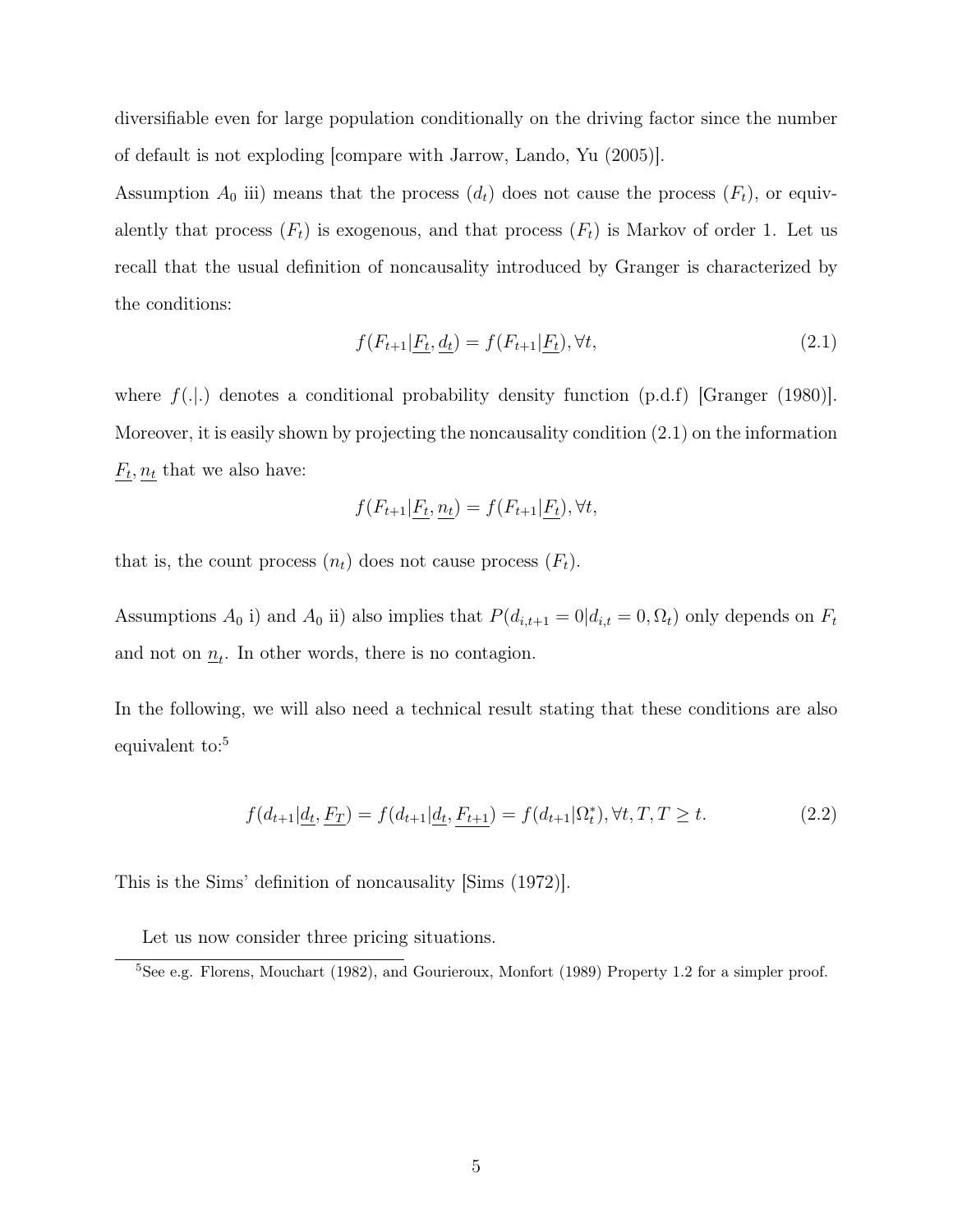## 2.2 Case 1: no default events in the s.d.f. and exogenous factors (standard approach)

Under the assumption of no arbitrage opportunity, derivatives can be priced by introducing stochastic discount factors (s.d.f.) from the issuing date  $t_0$ , say. The standard pricing approach assumes that the short term s.d.f. is specified as a function of the current factor value only, that is, the s.d.f. for period  $(t, t + 1)$  is of the type:  $\tilde{m}_{t,t+1} = \tilde{m}(F_{t+1})$ , say.<sup>6</sup> Then the price at  $t_0$  of the derivative written on the total number of defaults and paying  $g(N_{t_0+h})$  at date  $t_0+h$  is:

$$
\tilde{\Pi}(g,h) = E_{t_0} \left[ \Pi_{k=1}^h \tilde{m}_{t_0+k-1,t_0+k} g(N_{t_0+h}) \right] = E_{t_0} \left[ \Pi_{k=1}^h \tilde{m}(F_{t_0+k}) g(N_{t_0+h}) \right],
$$
\n(2.3)

where  $E_{t_0}$  is the conditional expectation given  $\Omega_{t_0} = (F_{t_0}, d_{t_0} = 0)$ , since all the entities are alive at the issuing of the pool.

By applying the iterated expectation theorem, we get:

$$
\tilde{\Pi}(g,h) = E_{t_0} \left[ \Pi_{k=1}^h \tilde{m}(F_{t_0+k}) E(g(N_{t_0+h}) | \underline{F_{t_0+h}}) \right] = \tilde{\Pi}(\tilde{g},h), \tag{2.4}
$$

where  $\tilde{g}(\underline{F_{t_0+h}}) = E[g(N_{t_0+h})|\underline{F_{t_0+h}}]$ .

In other words it is equivalent to price the derivative with payoff  $g(N_{t_0+h})$  written on the cumulated number of defaults, or to price the derivative with payoff  $\tilde{g}(F_{t_0+h})$  written on the factor history. Thus the choice of a s.d.f. that is function of the latent factor only greatly simplifies the derivation of closed-form formulas for the prices of credit derivatives [see e.g. Lando (1998), Duffee (1999), Duffie, Singleton (1999), Duffie (2005) for pricing in continuous time, Gouriéroux, Monfort, Polimenis (2006) for pricing in discrete time].

<sup>&</sup>lt;sup>6</sup>This specification includes the specifications with lags, i.e. with  $\tilde{m}(\tilde{F}_{t+1}, \tilde{F}_t, \ldots, \tilde{F}_{t-p})$ , by setting  $F_{t+1} =$  $(\tilde{F}'_{t+1}, \tilde{F}'_t, \ldots, \tilde{F}'_{t-p})'.$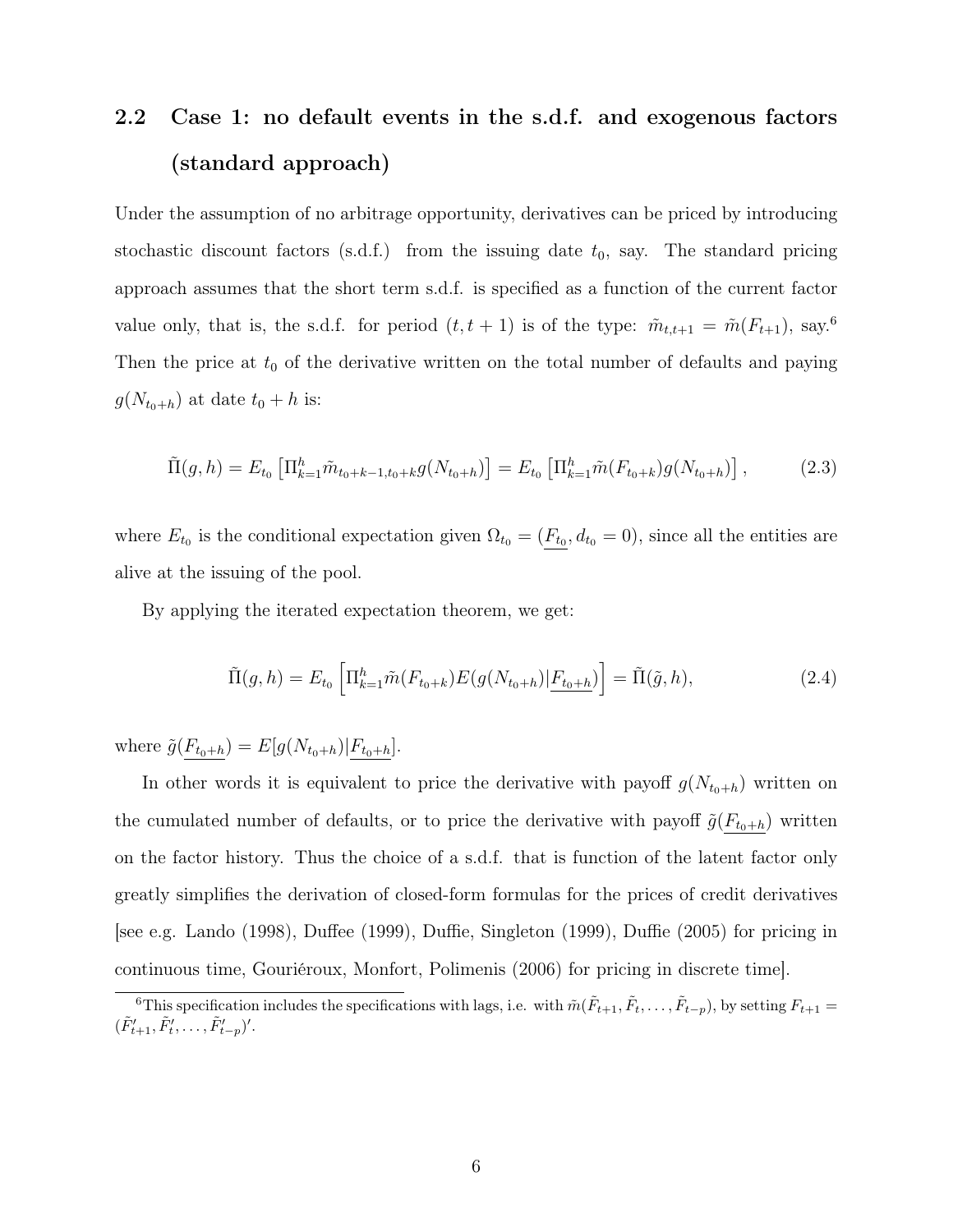#### 2.3 Case 2: default events in the s.d.f. and exogenous factors

The standard practice described above may induce mispricing, since the default events themselves have not been included in the s.d.f.. Let us now consider a short term s.d.f. depending on both  $F_{t+1}$  and  $n_{t+1}$ :

$$
m_{t,t+1} = m(F_{t+1}, n_{t+1}).
$$
\n(2.5)

The pricing formula becomes:

$$
\Pi(g, h) = E_{t_0} \left\{ \Pi_{k=1}^h m(F_{t_{0+k}}, n_{t_0+k}) g(N_{t_0+h}) \right\}.
$$
\n(2.6)

Since the pricing operator is linear, we get:

$$
\Pi(g, h) = E_{t_0} \left[ \Pi_{k=1}^h m(F_{t_0+k}, n_{t_0+k}) \tilde{g}(F_{t_0+h}) \right] \n+ E_{t_0} \left\{ \Pi_{k=1}^h m(F_{t_0+k}, n_{t_0+k}) [g(N_{t_0+h}) - \tilde{g}(F_{t_0+h})] \right\} \n= E_{t_0} \left\{ E[\Pi_{k=1}^h m(F_{t_0+k}, n_{t_0+k}) | F_{t_0+h}] \tilde{g}(F_{t_0+h}) \right\} \n+ E_{t_0} \left\{ \Pi_{k=1}^h m(F_{t_0+k}, n_{t_0+k}) [g(N_{t_0+h}) - \tilde{g}(F_{t_0+h})] \right\}.
$$
\n(2.7)

By the iterated expectation theorem and by using the Sims' version (2.2) of the noncausality assumption  $A_0$  ii), we get (see Appendix 1):

$$
E\left[\Pi_{k=1}^{h} m(F_{t_0+k}, n_{t_0+k}) | \underline{F_{t_0+h}}\right] = \Pi_{k=1}^{h} \tilde{m}(F_{t_0+k}),\tag{2.8}
$$

with:

$$
\tilde{m}(F_{t+1}) = E[m(F_{t+1}, n_{t+1}) | F_{t+1}]. \tag{2.9}
$$

Let us now interpret Equations  $(2.8)-(2.9)$ . The pricer  $\Pi$  based on factor values only is obtained by considering the expectation  $\tilde{m}(F_{t+1})$  of the s.d.f. of different maturities conditional on factor values. From  $(2.8)-(2.9)$ , we see that the projection of the s.d.f. for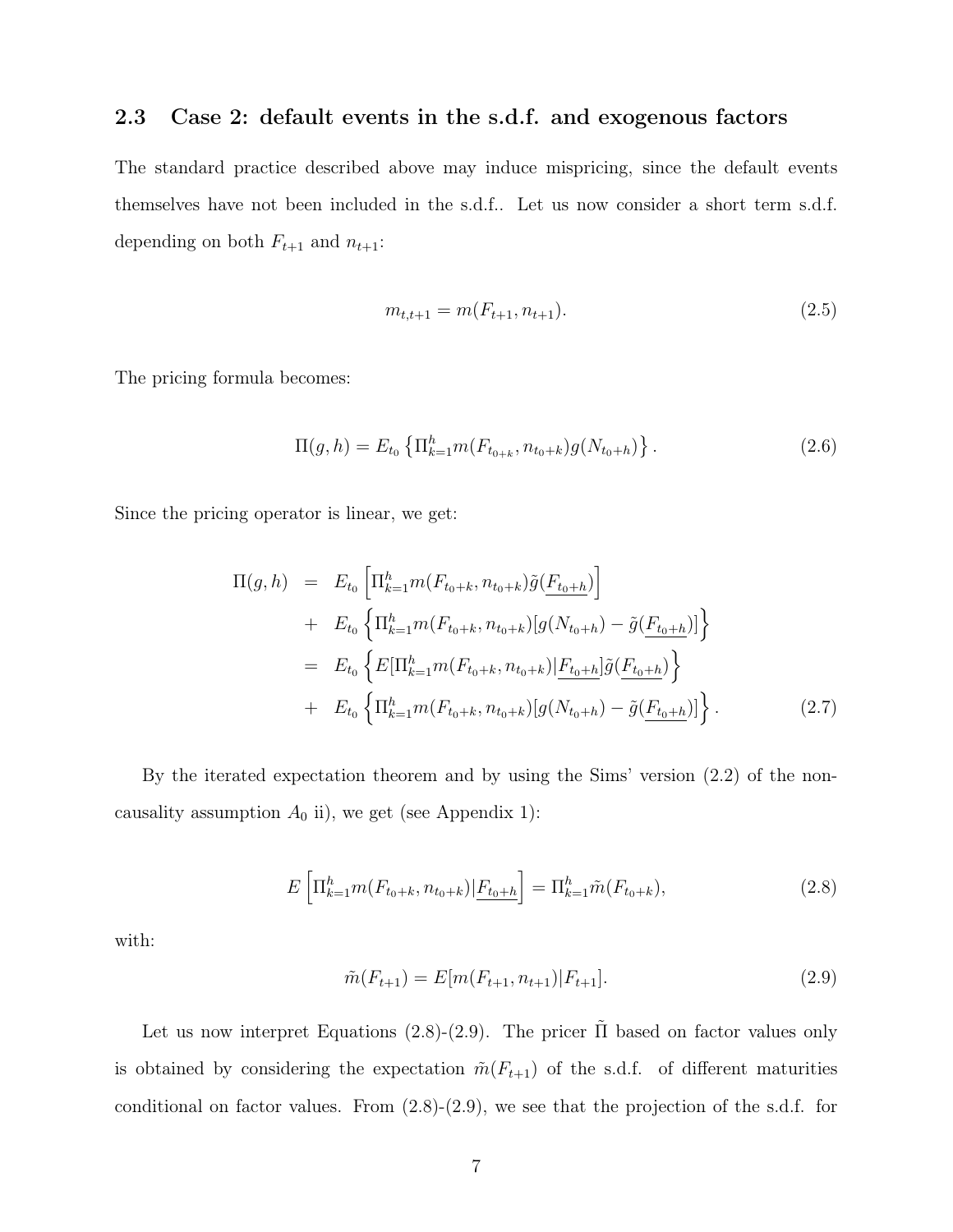maturity  $h$  is the product of the short term projections. This feature is needed for these approximated s.d.f.'s to be compatible with no dynamic arbitrage opportunity for an investor using information  $(F_t)$  in his portfolio updating and interested in pricing derivatives written on the factor process. However, even if the "projected" s.d.f.'s are time-consistent, they differ from the initial s.d.f., and this implies mispricing for derivatives written on default counts. Let us discuss this mispricing. From (2.7), we get:

$$
\Pi(g, h) = \Pi(\tilde{g}, h) + \Pi(g - \tilde{g}, h),
$$

with  $g - \tilde{g} = g(N_{t_0+h}) - E[g(N_{t_0+h})|\underline{F_{t_0+h}}]$ . Then, by applying (2.8)-(2.9):

$$
\Pi(g, h) = \tilde{\Pi}(\tilde{g}, h) + \Pi(g - \tilde{g}, h) = \tilde{\Pi}(g, h) + \Pi(g - \tilde{g}, h).
$$
\n(2.10)

The true price is the standard one based on the projected s.d.f. plus an adjustment term. This adjustment term  $\Pi(g - \tilde{g}, h)$  is the price of the *surprise* on default events:  $g(N_{t_0+h})-E[g(N_{t_0+h})|\underline{F_{t_0+h}}]$ . When the s.d.f. does not depend on the default-event surprise of date  $t + 1$ , this adjustment term vanishes. Otherwise, there is a risk premium for the surprise and a need for price adjustment.

When  $m_{t,t+1}$  is proportional to  $\exp(\delta_F F_{t+1} + \delta_S n_{t+1})$ , the projected s.d.f.  $\tilde{m}_{t,t+1}$  will depend on  $\delta_S$ . In particular, considering the payoff 1 at  $t + h$ , we see that the riskfree interest rate with residual maturity h at date t, denoted by  $R(t, h)$ , also depends on  $\delta_S$ . Nevertheless, the price of the surprise is equal to zero.

#### 2.4 Case 3: default events in the s.d.f. and non-exogenous factors

Let us now discuss how the results above are modified if we relax the noncausality assumption  $A_0$  iii) under the historical distribution, that is, if we consider the new set of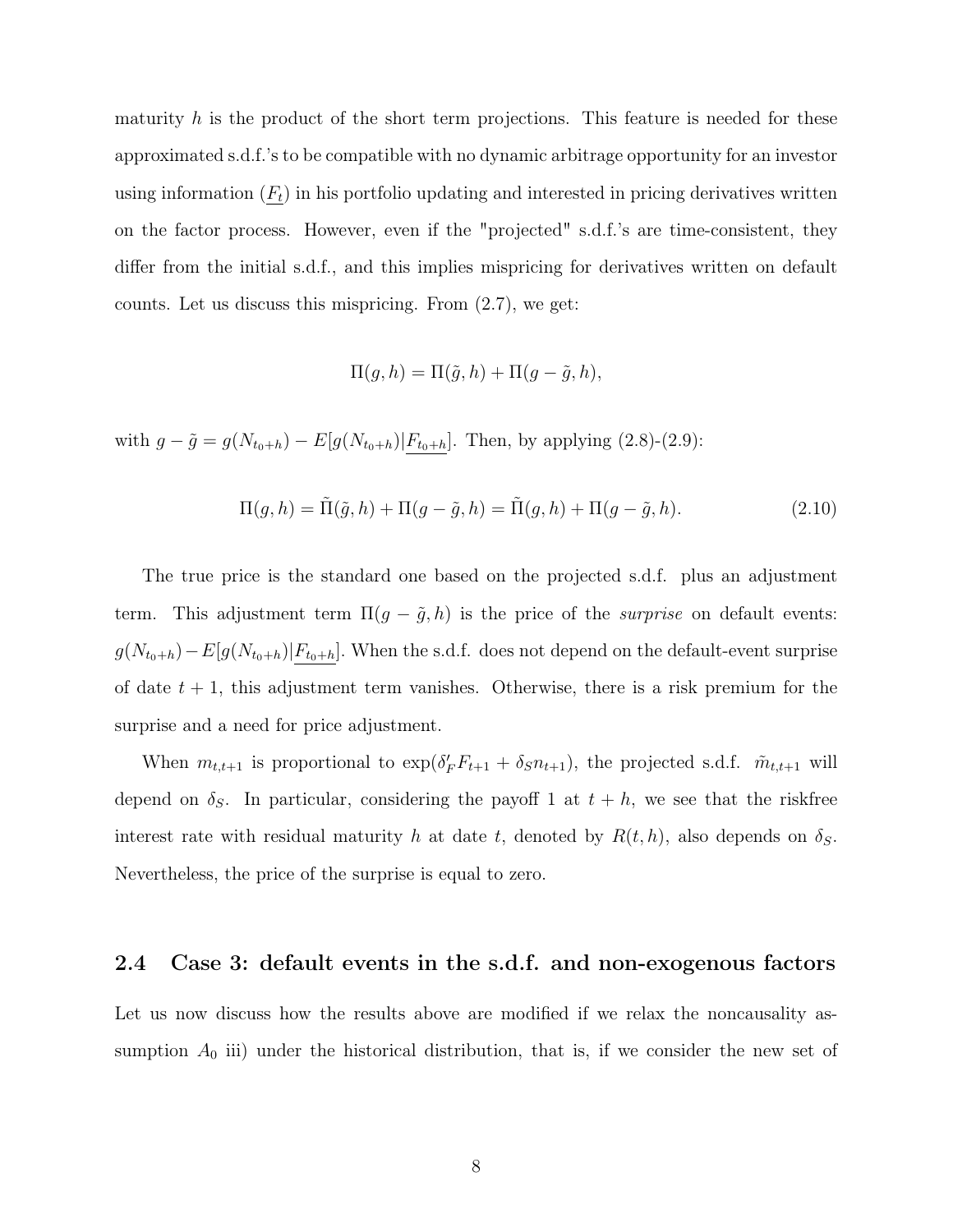assumptions:

$$
A_0^* = A_0 i) + A_0 i i) + A_0^* i i i),
$$

where:

Assumption  $A_0^*$  iii): The conditional historical distribution of  $F_{t+1}$  given  $\Omega_t$  is equal to the distribution of  $F_{t+1}$  given  $F_t$ ,  $n_t$ . Thus this conditional distribution can also depend on  $n_t$ .

When the noncausality, or exogeneity, condition is not satisfied, the decomposition (2.10) of the derivative price has to be modified. Indeed when the noncausality of process  $(d_{i,t})$ , that is Assumption  $A_0$  iii), is no longer satisfied, we do not have equality (2.8) and  $\Pi(\tilde{g}, h)$ becomes different from  $\Pi(\tilde{q}, h)$ . In this case we have the following decomposition of  $\Pi(q, h)$ :

$$
\Pi(g, h) = \tilde{\Pi}(g, h) + [\Pi(\tilde{g}, h) - \tilde{\Pi}(\tilde{g}, h)] + \Pi(g - \tilde{g}, h),
$$
\n(2.11)

using the fact that we still have  $\Pi(g, h) = \Pi(\tilde{g}, h)$ . The additional term between brackets is an adjustment term for causality of the count process and we have the decomposition:

 $Price = Standard Price + Causality Adjustment + Surprise Adjustment.$ 

Of course, if  $m_{t,t+1}$  is only function of  $F_{t+1}$ , the surprise adjustment disappears.

Finally let us discuss the expressions of the riskfree rate for an s.d.f. proportional to  $\exp(\delta_F' F_{t+1} + \delta_S n_{t+1})$ . We have seen in Subsection 2.3 that, if  $F_t$  is exogenous, the riskfree rate of residual maturity h is  $R(t, h) \equiv r(h, F_t, \delta_S)$ . Under Assumption  $A_0^*$ , the riskfree rate also depends on  $n_t$ :  $R(t, h) \equiv r^*(h, F_t, n_t, \delta_S)$ . We note two different effects of the introduction of defaults events in the s.d.f.. First the risk sensitivity  $\delta_S$  still appears in the riskfree rate. Second, if the factor process is not exogenous, we observe "jumps" in the riskfree rate when default occurs in the sense that the formula valid in absence of default  $r(h, F_t, \delta_S)$  is replaced by  $r^*(h, F_t, n_t, \delta_S)$ ; moreover the magnitude of these jumps depends on the number of defaults.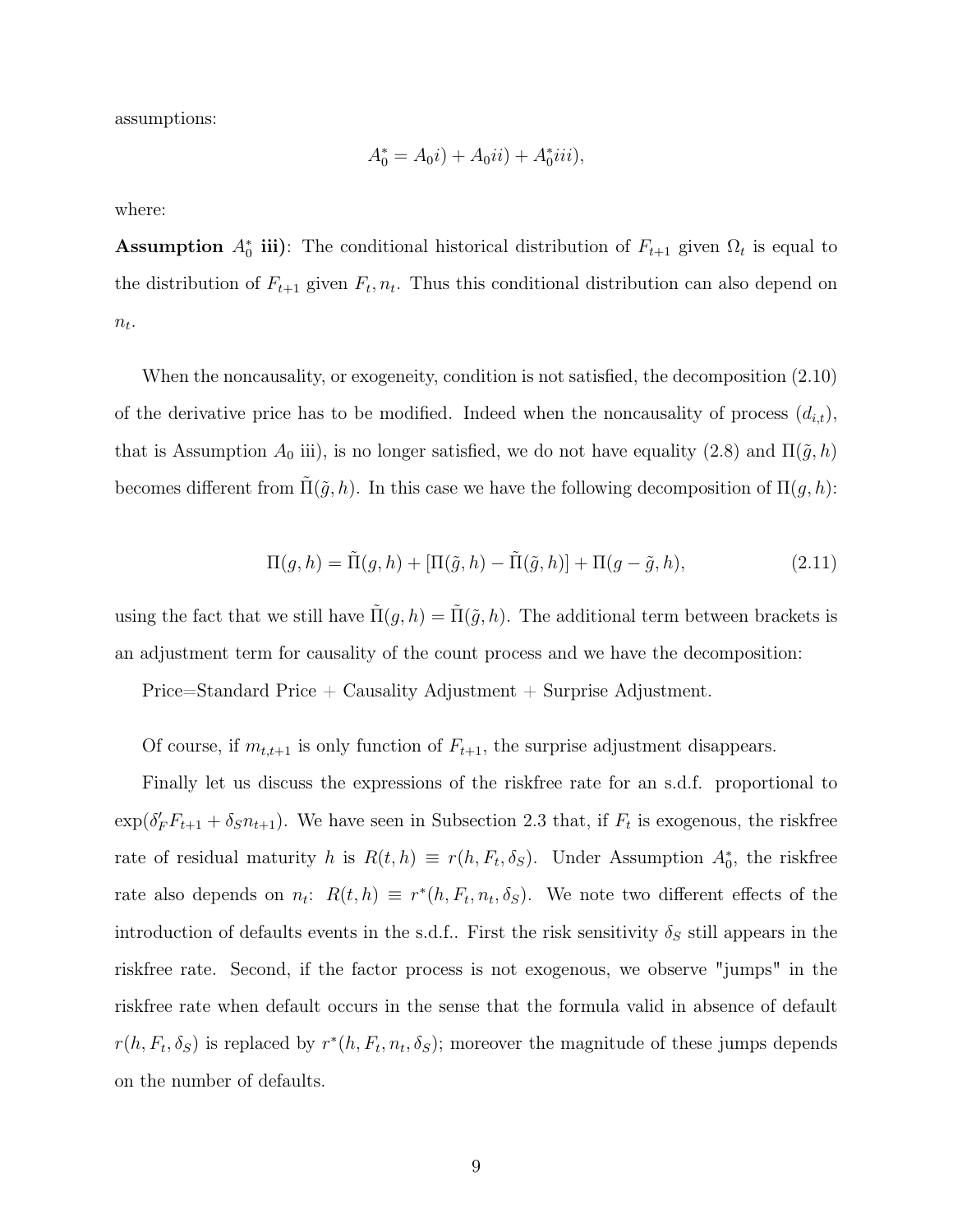#### 2.5 Intensities, risk-neutral dynamics and exogeneity

**Definition 1:** The physical default intensity with respect to the filtration  $(\Omega_t^*)$ , denoted by  $\lambda_{i,t}$ , is defined by:

$$
P(d_{i,t+1} = 0|d_{i,t} = 0, \Omega_t^*) = \exp(-\lambda_{i,t+1}).
$$

In Appendix 2, we show how this definition of the *default intensity* is linked to the *intensity* of a point process in discrete-time [see Bremaud (1980)]. The notion of default pre-intensity introduced by Duffie, Gârleanu (2001, p. 44) will also be useful.

**Definition 2:** The physical intensity  $\lambda_{i,t}$  associated with the point process  $(d_{i,t})$  is a default pre-intensity with respect to the filtration  $(\Omega_t^*)$  if and only if:

$$
P[\tau_i > t + h | \tau_i > t, \Omega_t^*] = E[\Pi_{k=1}^h \exp(-\lambda_{i,t+k}) | d_{i,t} = 0, \Omega_t^*], \forall t, h,
$$

where  $\tau_i = \inf\{t : d_{i,t} = 1\}$  is the lifetime of entity *i*.

In particular, it is clear, by taking  $h = 1$ , that if a default pre-intensity exists, it is equal to the default intensity. Note that the definition of default pre-intensity includes the exponential-type formula for the term structure of the probabilities of default.

**Proposition 1:** Under Assumption  $A_0$  and under the historical probability, each point process  $(d_{i,t})$  admits a default pre-intensity with respect to the filtration  $(\Omega_t^*)$ . This default pre-intensity does not depend on i and is denoted by  $\lambda_t$ .

Proof: In our framework, we have:

$$
P[\tau_i > t + h | \tau_i > t, \Omega_t^*] = E\{P[\tau_i > t + h | \tau_i > t, \Omega_t^*, \underline{F_{t+h}}] | \tau_i > t, \Omega_t^*\}
$$
  
= 
$$
E\{\Pi_{k=1}^h P[\tau_i > t + k | \tau_i > t + k - 1, \Omega_t^*, \underline{F_{t+h}}] | \tau_i > t, \Omega_t^*\}.
$$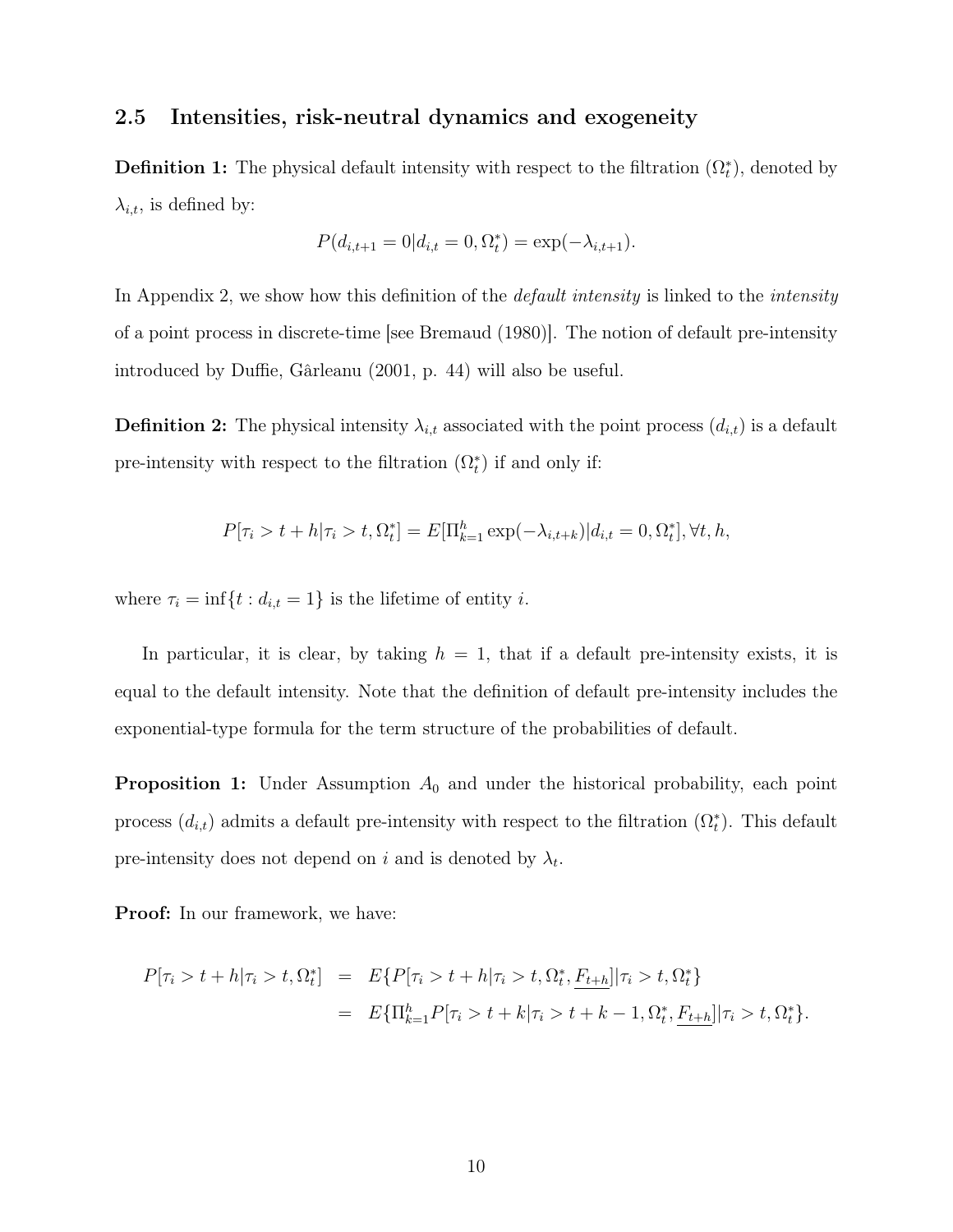Using the Sims characterization of noncausality from  $(d_{i,t})$  to  $(F_t)$ , we get:

$$
P[\tau_i > t + h | \tau_i > t, \Omega_t^*] = E\{\Pi_{k=1}^h P[\tau_i > t + k | \tau_i > t + k - 1, \Omega_t^*, \underline{F_{t+k}}] | \tau_i > t, \Omega_t^*\}
$$
  

$$
= E\{\Pi_{k=1}^h P[d_{i,t+k} = 0 | d_{i,t+k-1} = 0, \Omega_t^*, \underline{F_{t+k}}] | \tau_i > t, \Omega_t^*\}
$$
  

$$
= E[\Pi_{k=1}^h \exp(-\lambda_{t+k}) | d_{i,t} = 0, \Omega_t^*].
$$

Thus the point process  $(d_{i,t})$  admits the default pre-intensity  $\lambda_t$ .

If  $\lambda_{t+1}$  is small we have approximately:  $P(d_{i,t+1} = 1 | d_{i,t} = 0, \Omega_t^*) \simeq \lambda_{t+1}$ . This condition  $(\lambda_{t+1}$  small) is usually satisfied if the time unit is small, that is, when the discrete time approach tends to a continuous time approach and, then,  $(1-d_{i,t})\lambda_{t+1}$  is approximately the intensity of the point process  $(d_{i,t})$  (see Appendix 2).

Let us now consider the dynamics of the individual point processes under the risk-neutral distribution. For this purpose, we still assume  $A_0$  and we assume that the s.d.f.  $m_{t,t+1}$  is of the general form<sup>7</sup>:

$$
m_{t,t+1} = \exp(\delta_0 + \delta'_F F_{t+1} + \delta_S n_{t+1}). \tag{2.12}
$$

Proposition 2: Under the risk-neutral dynamics,

i) The point processes  $(d_{i,t}), i = 1, \ldots, I$ , are still independent conditional on process  $(F_t);$ 

ii) State 1 is still absorbing;

iii) We have:  $Q[d_{i,t+1} = 0]d_{i,t} = 0, \Omega_t^* \equiv \exp(-\lambda_{t+1}^Q)$ , where the risk-neutral default intensity is:

$$
\lambda_{t+1}^Q = \lambda_{t+1} + \log \{ \exp(-\lambda_{t+1}) + [1 - \exp(-\lambda_{t+1})] \exp(\delta_S) \}.
$$

In particular, if  $\delta_S = 0$ ,  $\lambda_{t+1}^Q = \lambda_{t+1}$ .

<sup>&</sup>lt;sup>7</sup>The results that follow (Propositions 2 to 5) remain valid when  $\delta_0$  is replaced by  $-r(F_t) - \Psi_t(\delta_F, \delta_S)$ , where r is a function of  $F_t$ , that defines the riskfree short-term rate, and  $\Psi_t$  denotes the conditional log-Laplace transform of  $(F_t, n_t)$ .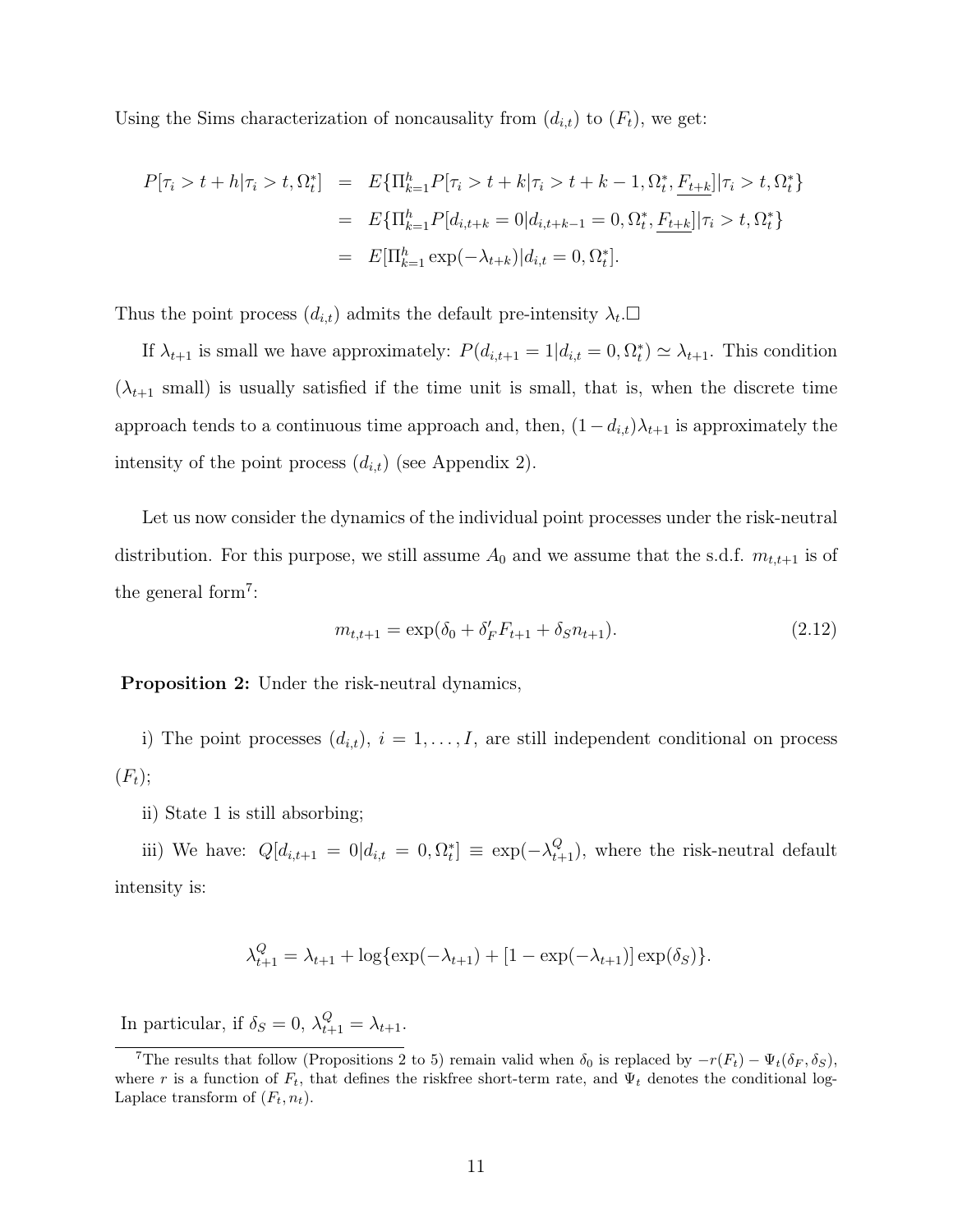Proof: See Appendix 3.

Since  $\delta_S$  is expected to be nonnegative we have  $\lambda_{t+1}^Q \geq \lambda_{t+1}$   $\forall t$ . Moreover,  $\lambda_{t+1}^Q = \lambda_t$ ,  $\forall t$ , if and only if  $\delta_s = 0$ . In other words, if the s.d.f. does not contain event variables, the historical and risk-neutral default intensities are the same functions of the factors.<sup>8</sup> If  $\lambda_{t+1}$ is small, it is easily checked that  $\lambda_{t+1}^Q \simeq \lambda_{t+1} \exp(\delta_S)$ .

**Proposition 3:** The risk-neutral p.d.f. of  $F_{t+1}$  given  $\Omega_t$  is proportional to:

$$
f_t^P(F_{t+1}|\Omega_t) \exp(\delta'_F F_{t+1}) \left[\sum_{d_{i,t+1}=0}^1 f^P(d_{i,t+1}|F_{t+1}, d_{i,t}=0) \exp(\delta_S d_{i,t+1})\right]^{(I-N_t)},
$$

where  $f_t^P(F_{t+1}|\Omega_t)$  denotes the historical conditional p.d.f. of  $F_{t+1}$  given  $\Omega_t$ .

Proof: see Appendix 3.

Under the risk-neutral probability the distribution of  $F_{t+1}$  given  $\Omega_t$  depends not only on  $F_t$  through  $f_t^P(F_{t+1}|\Omega_t)$ , but also on the cumulated default count  $N_t$ . Therefore the sequence of counts  $(n_t)$  will generally Granger cause the factor in the risk-neutral world. In particular, this implies that, conditional to  $\Omega_t$ , the risk-neutral probability of default of entity i at date  $t+1$  depends on  $(F_t, N_t)$ . This shows that contagion exists in the risk-neutral world. However, when  $\delta_S = 0$ , the sum appearing in the formula of Proposition 3 is equal to 1 and the dependency on  $N_t$  disappears. This discussion is summarized below.

**Corollary 1:** Under assumption  $A_0$  and the exponential affine specification (2.12) of the s.d.f., the default count process  $(n_t)$  Q-causes the factor process  $(F_t)$  except if  $\delta_S = 0$ , that is, if the default-event surprise is priced at zero.

**Proposition 4:** If  $\delta_s \neq 0$ , a default pre-intensity does not exist in the risk-neutral world.

<sup>8</sup>See also Monfort, Renne (2013). In a continuous-time setup, Jarrow, Lando, Yu (2005) show that both kinds of default intensities are equal when default-event risk is perfectly diversifiable.

 ${}^{9}I \text{Indeed } Q(d_{i,t+1} = 1 | d_{i,t} = 0, \Omega_t) = E^Q(Q(d_{i,t+1} = 1 | d_{i,t} = 0, \Omega_t) | d_{i,t} = 0, \Omega_t) = E^Q(\exp(-\lambda_{t+1}^Q) | d_{i,t} = 0, \Omega_t)$ 0,  $\Omega_t$ ). Since (a)  $\lambda_{t+1}^Q$  depends on  $F_{t+1}$  and (b) the process  $(N_t)$  Q-Granger causes the process  $(F_t)$ , the latter expression is a function of both  $F_t$  and  $N_t$ .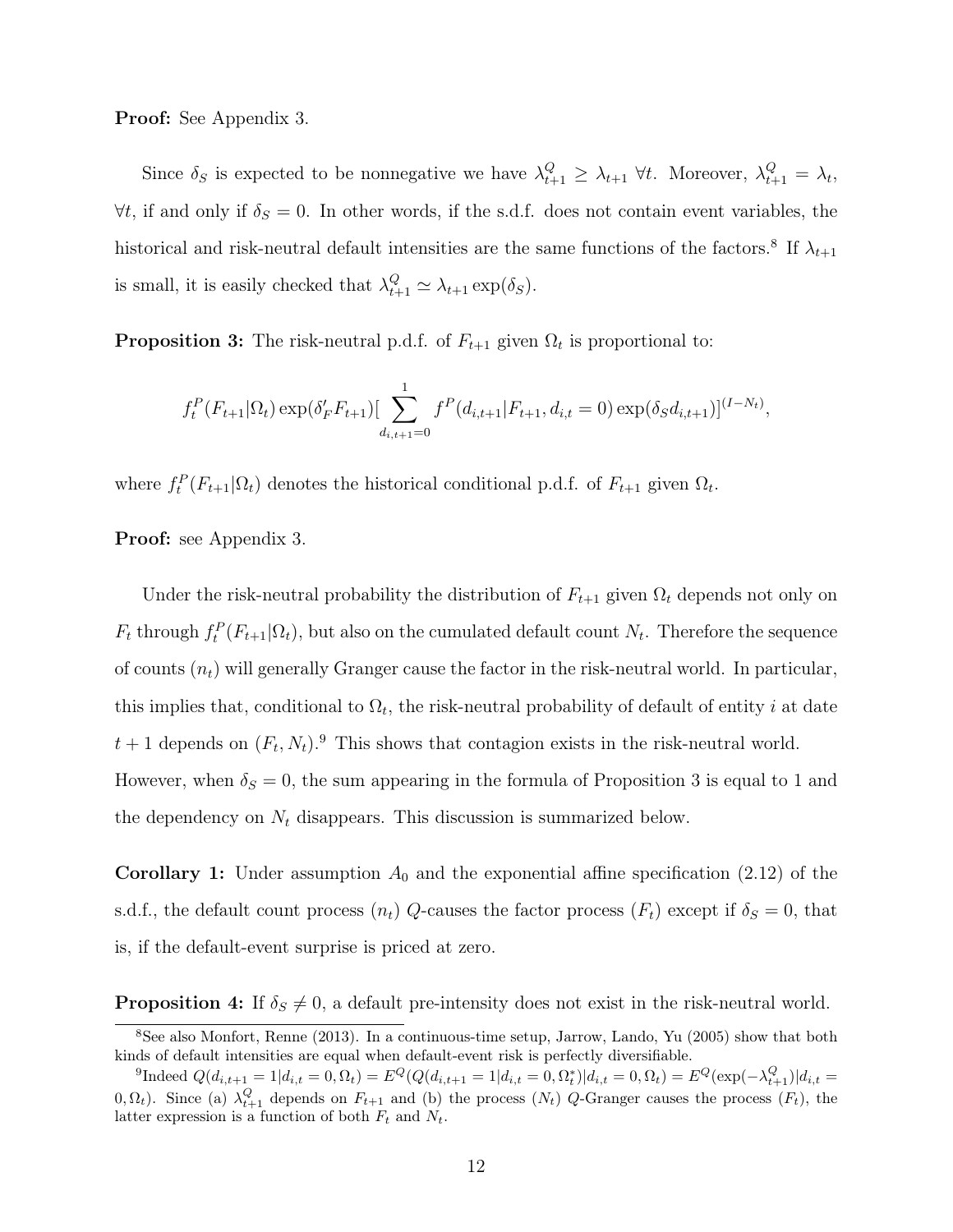**Proof:** We know that, if the default pre-intensity exists, it is  $\lambda_t^Q$  $_t^Q$ . (This is obtained by setting  $h = 1$  in Definition 2.) Let us now consider the quantity  $Q[\tau_i > t + h | \tau_i > t, \Omega_t^*]$ and show that it cannot be equal to  $E^Q[\Pi_{k=1}^h \exp(-\lambda_{t=1}^Q$  $_{t+k}^{Q}$  $|d_{i,t} = 0, \Omega_t^*$ . Indeed, since process  $(F_t)$  is no longer exogenous, we cannot replace  $Q[\tau_i > t + k | \tau_i > t + k - 1, \Omega_t^*, \underline{F_{t+h}}]$  by  $Q[\tau_i > t + k | \tau_i > t + k - 1, \Omega_t^*, \underline{F_{t+k}}]$  in the analogue of the proof of Proposition 1.

The previous proposition has important consequences when pricing defaultable bonds. The price at date t of a defaultable bond with zero recovery rate and time-to-maturity  $h$  is:

$$
B(t,h) = E_t^Q[\exp(-r_t - \ldots - r_{t+h-1})\mathbb{I}_{(d_{i,t+h}=0)}],
$$
\n(2.13)

where  $r_t$  is the riskfree rate between t and  $t + 1$ , equal to  $-\log E[m_{t,t+1}|\Omega_t]$ . It is easily seen, using assumption  $A_0$  and conditioning first on  $\Omega_t^*$  in the previous expression, that  $r_t$ is function of  $F_t$  only.

**Proposition 5:** If  $\delta_S = 0$ , we have:

$$
B(t, h) = E_t^Q[\exp(-r_t - \dots - r_{t+h-1} - \lambda_{t+1}^Q - \dots - \lambda_{t+h}^Q)], \text{ with } \lambda_t^Q = \lambda_t. \tag{2.14}
$$

If  $\delta_S \neq 0$ , the previous formula is no longer valid. It could be replaced by:

$$
B(t,h) = E_t^Q[\exp(-r_t - \dots - r_{t+h-1} - \tilde{\lambda}_{t+1,t+h}^Q - \dots - \tilde{\lambda}_{t+h,t+h}^Q)],
$$
 (2.15)

where  $\tilde{\lambda}_{t+k,t+h}^Q$  is defined by:  $Q(d_{t+k} = 0|d_{t+k-1} = 0, \underline{F_{t+h}}) = \exp(-\tilde{\lambda}_{t+k,t+h}^Q)$ .  $\tilde{\lambda}_{t+k,t+h}^Q$  is doubly indexed and function of  $F_{t+h}$ , and thus is not a default intensity process. It can be seen as a "forward" default intensity.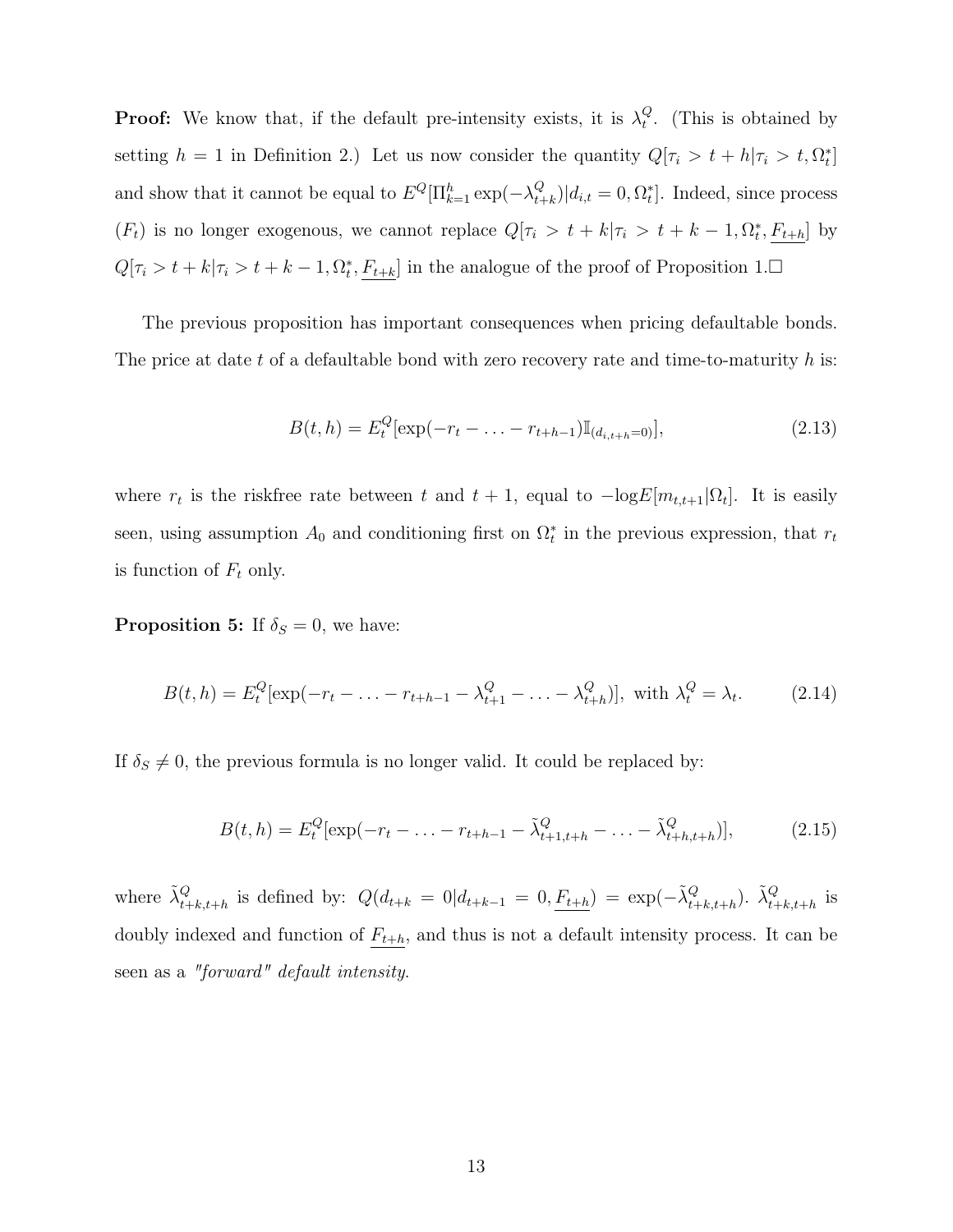Proof: We have:

$$
B(t, h) = E^{Q}[\exp(-r_{t} - \dots - r_{t+h-1})\mathbb{I}_{(d_{i,t+h}=0)}|d_{i,t} = 0, \Omega_{t}]
$$
  
\n
$$
= E^{Q}[E^{Q}[\exp(-r_{t} - \dots - r_{t+h-1})\mathbb{I}_{(d_{i,t+h}=0)}|d_{i,t} = 0, \Omega_{t}, \underline{F_{t+h}}]|d_{i,t} = 0, \Omega_{t}]
$$
  
\n
$$
= E^{Q}[\exp(-r_{t} - \dots - r_{t+h-1})E^{Q}[\mathbb{I}_{(d_{i,t+h}=0)}|d_{i,t} = 0, \Omega_{t}, \underline{F_{t+h}}]|d_{i,t} = 0, \Omega_{t}]
$$
  
\n(using the fact that  $r_{t}$  is function of  $F_{t}$ )  
\n
$$
= E^{Q}[\exp(-r_{t} - \dots - r_{t+h-1})]
$$
  
\n
$$
\times E^{Q}\{\Pi_{k=1}^{h}Q[\tau_{i} > t+k|\tau_{i} > t+k-1, \underline{F_{t+h}}]|\tau_{i} > t, \Omega_{t}\}]|d_{i,t} = 0, \Omega_{t}].
$$

If  $\delta_S = 0$ , the factor process  $(F_t)$  remains exogenous in the risk-neutral world and  $Q[\tau_i >$  $t + k|\tau_i > t + k - 1$ ,  $\underline{F_{t+h}}$  can be replaced by  $Q[\tau_i > t + k|\tau_i > t + k - 1$ ,  $\underline{F_{t+k}}$ , which is also equal to  $\exp(-\lambda_{t+1}^Q)$  $_{t+k}^{Q}$ ) and to exp( $-\lambda_{t+k}$ ) (Proposition 2 iii)). If  $\delta_{S} \neq 0$ , the expression  $Q[\tau_i > t + k | \tau_i > t + k - 1, \underline{F_{t+h}}]$  is equal to  $\exp(-\tilde{\lambda}_{t+k,t+h}^Q)$  and the result follows.

Proposition 4 shows that a default pre-intensity can exist in the historical world without existing in the risk-neutral world. Besides, Proposition 5 shows that by assuming the existence of a default pre-intensity in the risk-neutral world we implicitly do not price the surprise events. It has already been shown in the literature that Equation (2.13) is typically not equal to Equation (2.14) [See e.g. Duffie, Schroeder, Skiadas (1996), Proposition 1] and that it may arise when there are contagious defaults under Q [See e.g. Bai, Collin-Dufresne, Goldstein, Helwege (2012)a]. Our results show that this is due to the non-exogeneity of the driving factors under Q, which can arise even if these factors are exogenous under P.

If we replace assumption  $A_0$  by assumption  $A_0^*$ , that is if  $F_t$  is no longer exogenous, a default pre-intensity exists neither in the historical world, nor in the risk-neutral world.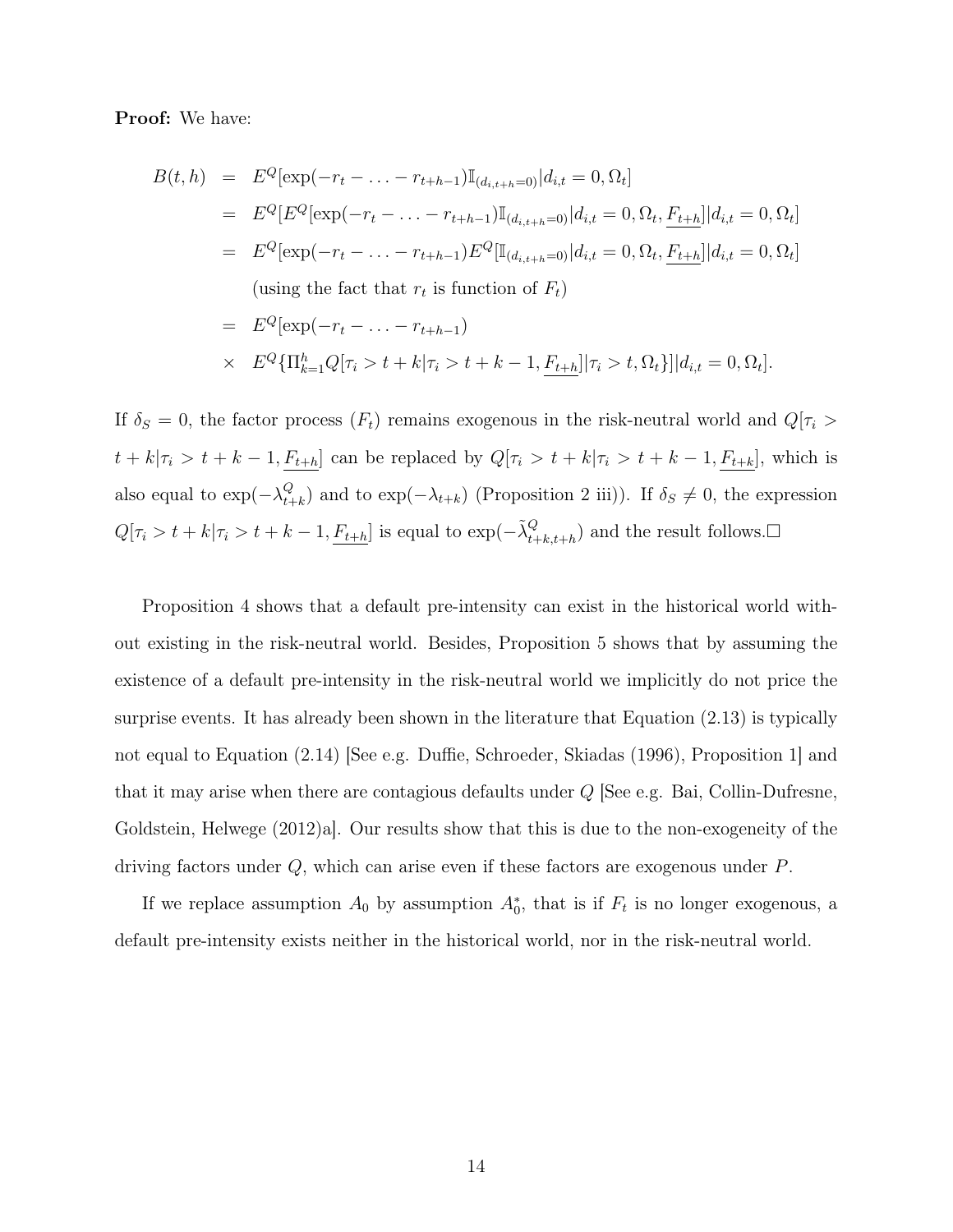## 3 Homogeneous Pool

#### 3.1 The dynamic Poisson model

Let us illustrate the discussion above by considering a Poisson regression model for the default counts with the exogenous factors as explanatory variables [see Cameron, Trivedi (1989) for Poisson regression models]. Moreover let us consider factors which follow a compound autoregressive (CaR) dynamic [Darolles, Gourieroux, Jasiak (2006)].

**Assumption A.1: i)** The conditional distribution of  $n_{t+1}$  given  $(F_t)$ ,  $n_t$  is Poisson  $\mathcal{P}(\beta'F_{t+1} +$  $\gamma$ ). ii) The conditional Laplace transform of  $F_{t+1}$  given  $F_t$  and  $n_t$  is exponential affine in  $F_t$ :

$$
E_t[\exp(v'F_{t+1})] = E[\exp(v'F_{t+1})|F_t, n_t] \equiv \exp[A(1, v)'F_t + B(1, v)], \text{ for any } v \in \mathcal{V},
$$

where V is the set of arguments v for which the Laplace transform exists and functions  $A(1,.)$ ,  $B(1,.)$  characterize the dynamics of factor  $F^{10}$ .

The conditional Poisson model defined in Assumption A.1 i) is the aggregate of a microeconomic model in which the individual defaults are independent conditional on the factor path, the conditional individual default probabilities are the same for all non-defaulted entities and are equal to  $\beta' F_{t+1} + \gamma$  divided by the number of alive entities  $I - N_t$ . This is the doubly stochastic model or model with stochastic intensity [see Cox (1955)] written under its macroeconomic version. In this respect the model extends the model considered in Collin-Dufresne, Goldstein, Helwege (2010), in which the common frailty  $F_t \equiv S$  is assumed time independent. As seen below the introduction of a dynamic frailty is needed to get an appropriate dynamic treatment of the information available to investors. Indeed, even if the dynamic frailty is observed up to time  $t$  by the investor, the investor will not know

<sup>&</sup>lt;sup>10</sup>The factors are often assumed nonnegative as well as the components of  $\beta$  and parameter  $\gamma$  to ensure the positivity of the default intensity. In this case  $V \supset (-\infty, 0)^L$ , where  $L = dim F_t$ .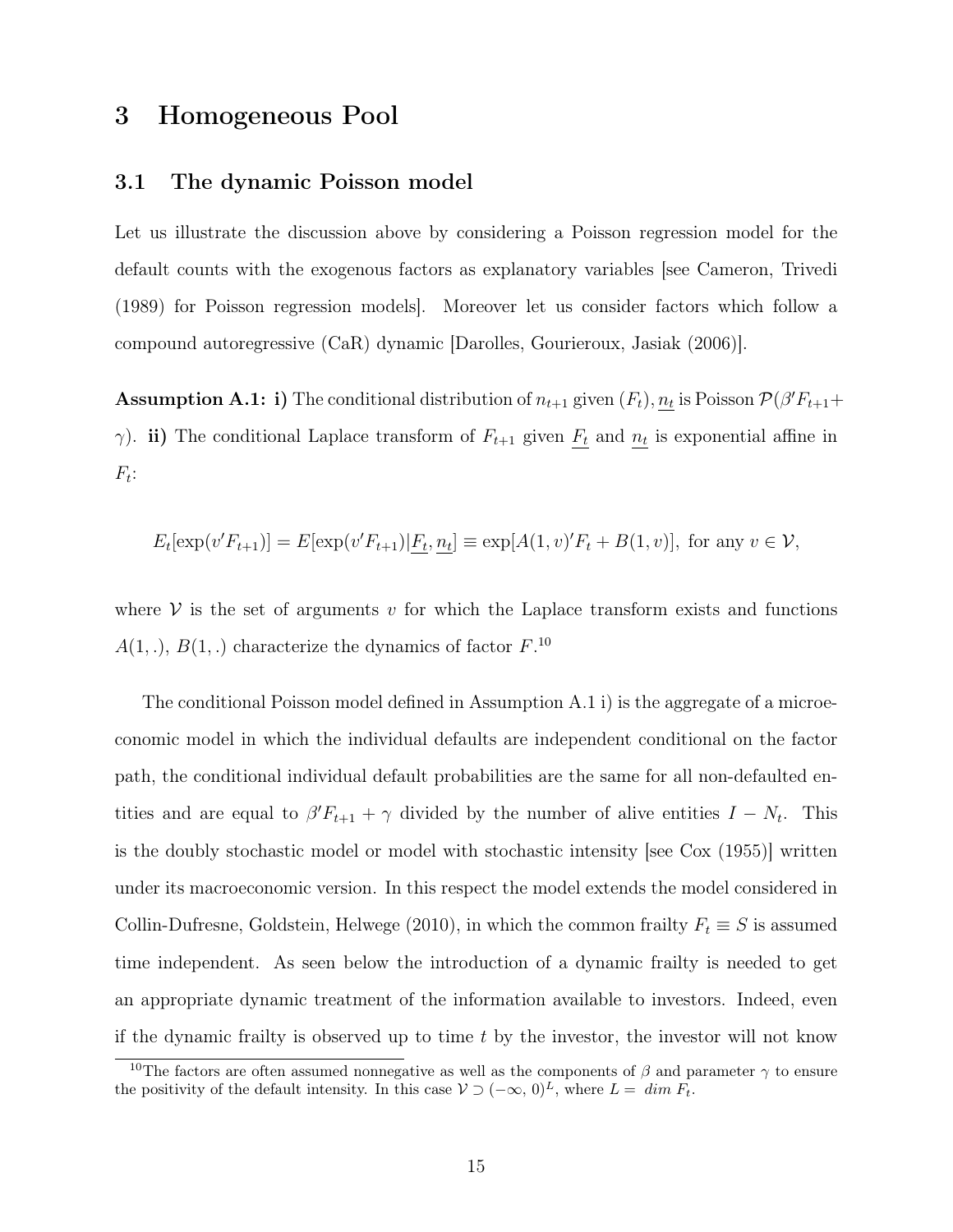perfectly its future values; this creates a dependence between the future individual defaults, jump in the default intensities when a default occurs, and this dependence changes with the prediction horizon. This specification allows to manage the term structure of default dependence in a flexible way.<sup>11</sup>

For a CaR process, the Laplace transform of the cumulated process is also exponential affine at any prediction horizon  $h$ , and we can write:

$$
E_t[\exp(v'\sum_{k=1}^h F_{t+k})] = \exp[A(h, v)'F_t + B(h, v)],
$$

where functions  $A(h, v), B(h, v)$  are defined recursively (see Appendix 4).

**Proposition 6:** Under Assumption A.1, process  $(F_t, n_t)$  is jointly compound autoregressive and, for any horizon  $h$ , we can write:

$$
E_t[\exp(u'_F \sum_{k=1}^h F_{t+k} + u_S \sum_{k=1}^h n_{t+k})] = \exp[a'_F(h, u_F, u_S)'F_t + b(h, u_F, u_S)],
$$

where  $u_F, u_S$  are the arguments of the Laplace transform and functions  $a_F$  and b are given by:

$$
a_F(h, u_F, u_S) = A[h, u_F + \beta(\exp u_S - 1)]
$$
  

$$
b(h, u_F, u_S) = B[h, u_F + \beta(\exp u_S - 1)] + h\gamma(\exp u_S - 1).
$$

Proof: See Appendix 5.

Let us now compare the different pricing formulas, when the s.d.f. is exponential affine in both the factor and the default count:  $\rm ^{12}$ 

$$
m_{t,t+1} = \exp(\delta_0 + \delta'_F F_{t+1} + \delta_S n_{t+1}). \tag{3.1}
$$

<sup>&</sup>lt;sup>11</sup>To keep a nondenegerate default dependence, Collin-Dufresne, Goldstein, Helwege (2008) assumed that the common static frailty S is not observed by the investor. However, when time goes on, the investor updates in a Bayesian way his knowledge about  $S$ , which becomes known after a sufficiently long time. In our framework the investor cannot get the asymptotic knowledge of the future frailty values, since the frailty receives independent shocks at any future date.

<sup>&</sup>lt;sup>12</sup>The following propositions remain valid if  $\delta_0$  is replaced by  $\delta_0 + \delta'_1 F_t$  in Equation (3.1).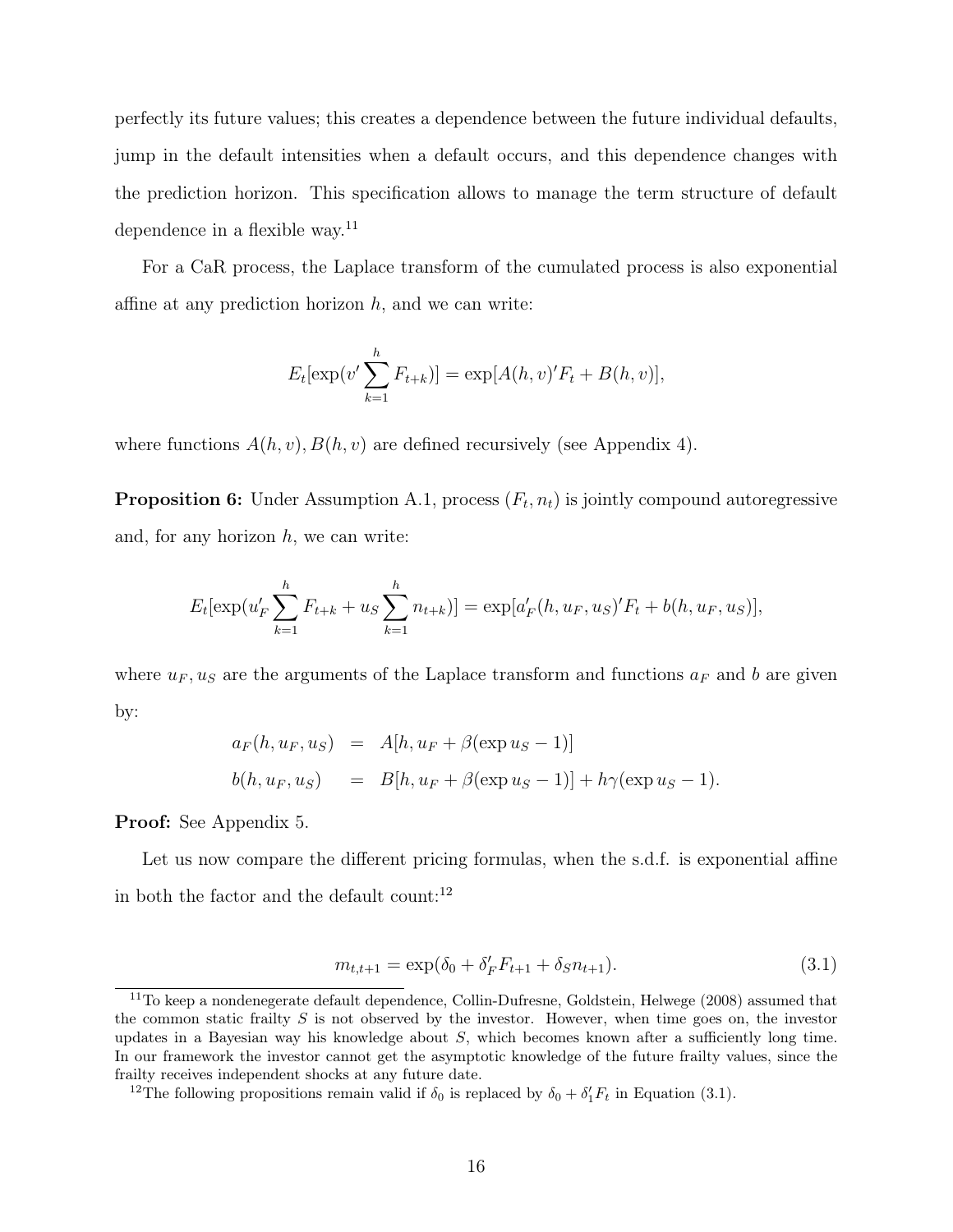The price of the payoff  $\exp(uN_{t_0+h}) = \exp(u\sum)$ h  $k=1$  $n_{t_0+k} \equiv N(u)_{t_0+h}$  (say) is given by:

$$
\Pi(N(u), h) = E_{t_0}[\Pi_{k=1}^h m_{t_0+k-1, t_0+k} \exp(u \sum_{k=1}^h n_{t_0+k})]
$$
\n
$$
= E_{t_0} \{ \exp[h\delta_0 + \delta'_F \sum_{k=1}^h F_{t_0+k} + (\delta_S + u) \sum_{k=1}^h n_{t_0+k}] \}
$$
\n
$$
= \exp\{A[h, \delta_F + \beta(\exp(\delta_S + u) - 1]'F_{t_0} + B[h, \delta_F + \beta(\exp(\delta_S + u) - 1)] + h[\delta_0 + \gamma[\exp(\delta_S + u) - 1]] \}.
$$
\n(3.2)

When the payoff is replaced by its expectation given  $F_{t_0+h}$ , we get:

$$
\tilde{N}(u)_{t_0+h} \equiv E[\exp(uN_{t_0+h})|\underline{F_{t_0+h}}] = \Pi_{k=1}^h E[\exp(un_{t_{0+k}})|F_{t_{0+k}}]
$$
\n
$$
= \exp[\beta' \sum_{k=1}^h F_{t_0+k}(\exp u - 1) + h\gamma(\exp u - 1)].
$$

The price of this expected payoff is given by:

$$
\Pi(\tilde{N}(u), h) = E_{t_0} \{ \Pi_{k=1}^h m_{t_0+k-1,t_0+k} E_{t_0} [\exp(uN_{t_0+h}) | \underline{F_{t_0+h}}] \}
$$
\n
$$
= E_{t_0} {\exp[h\delta_0 + \delta'_F \sum_{k=1}^h F_{t_0+k} + \delta_S \sum_{k=1}^h n_{t_0+k} + \beta' \sum_{k=1}^h F_{t_0+k} (\exp u - 1) + h\gamma (\exp u - 1)] \}
$$
\n
$$
= \exp\{A[h, \delta_F + \beta(\exp u - 1) + \beta(\exp \delta_S - 1)]' F_{t_0}
$$
\n
$$
+ B[h, \delta_F + \beta(\exp u - 1) + \beta(\exp \delta_S - 1)]
$$
\n
$$
+ h[\delta_0 + \gamma(\exp u - 1) + \gamma(\exp \delta_S - 1)] \}. \tag{3.3}
$$

Let us finally consider how the pricing formulas are modified when the s.d.f. depends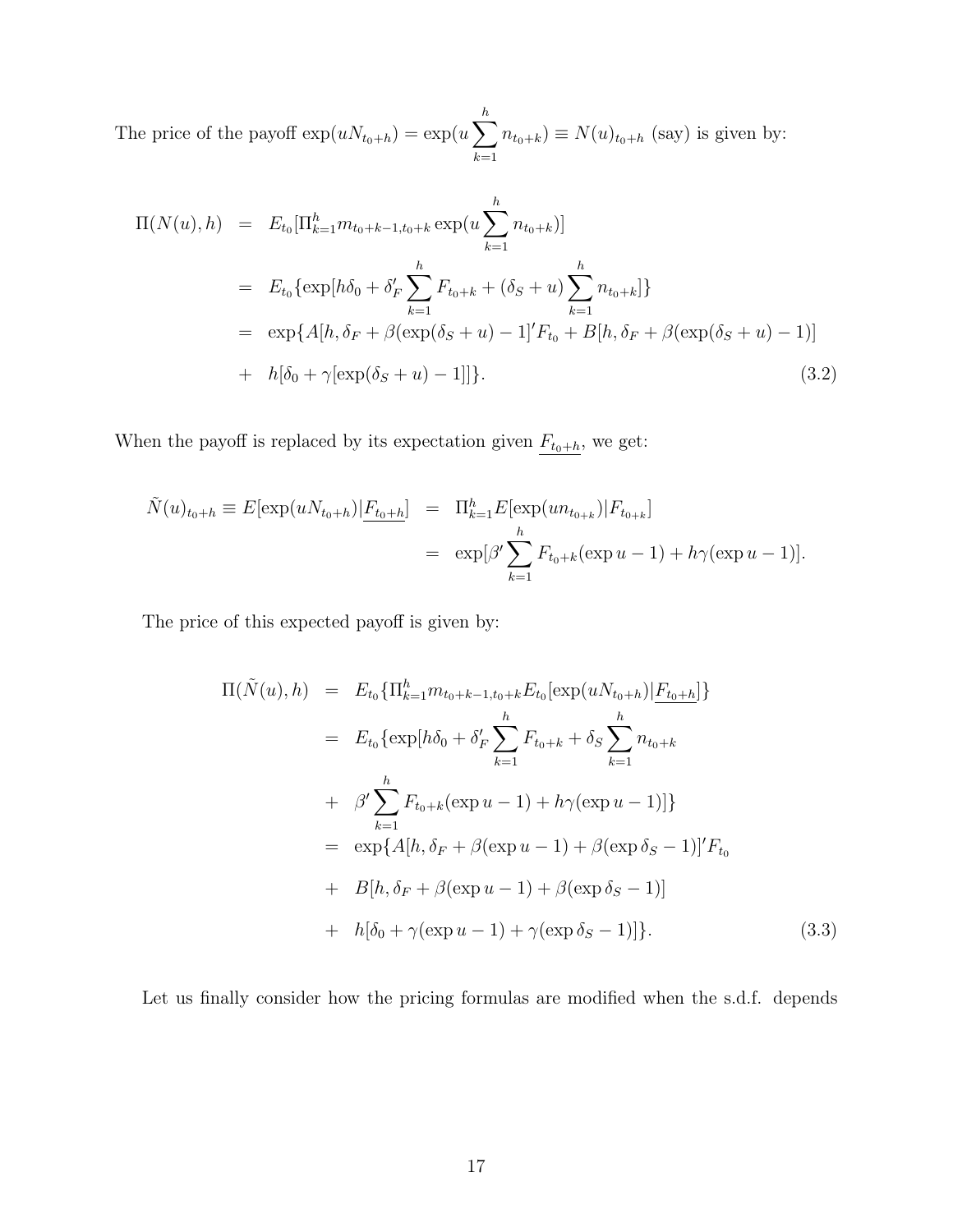on the factor only and is given by:

$$
\tilde{m}_{t,t+1} = E[\exp(\delta_0 + \delta'_F F_{t+1} + \delta_S n_{t+1}) | F_{t+1}]
$$
  
= 
$$
\exp{\{\delta_0 + \gamma(\exp{\delta_S} - 1) + [\delta_F + \beta(\exp{\delta_S} - 1)]' F_{t+1}\}}.
$$
 (3.4)

We easily derive the price of  $N(u)_{t_0+h} = \exp(uN_{t_0+h})$  and of its expectation given  $F_{t_0+h}$ based on this projected s.d.f. We get:

$$
\tilde{\Pi}(N(u),h) = \tilde{\Pi}(\tilde{N}(u),h) = \Pi(\tilde{N}(u),h).
$$
\n(3.5)

We deduce the following proposition:

**Proposition 7:** Under Assumption A.1, the term structures of the prices given in  $(3.2)$ ,  $(3.3)$  and  $(3.5)$  are exponential affine in  $F_t$ . The factor sensitivities are all based on the  $A(h,.)$  function and derived by changing the argument u, and the risk sensitivity coefficients associated with the factor and default count, that are  $\delta_F$  and  $\delta_S$ , respectively, according to the derivative to be priced.

In particular for  $u = 0$ , we get the term structure of the riskfree zero-coupon prices:

$$
B_f(t_0, h) = \Pi(1, h) = \tilde{\Pi}(1, h)
$$
  
= 
$$
\exp\{A[h, \delta_F + \beta(\exp \delta_S - 1)]'F_{t_0} + B[h, \delta_F + \beta(\exp \delta_S - 1)]
$$
  
+ 
$$
h[\delta_0 + \gamma(\exp \delta_S - 1)]\}.
$$
 (3.6)

#### 3.2 Pricing individual and joint defaults

We have derived above the closed-form expression of the price of an exponential transformation of the default count:  $\Pi(N(u), h)$ , with  $N(u) = \exp(uN)$ . It is known that the price of any derivative written on  $N_{t_0+h}$  can be deduced from the prices of the derivatives with exponential payoff [see Duffie, Pan, Singleton (2000)]. Let us now explain how the pricing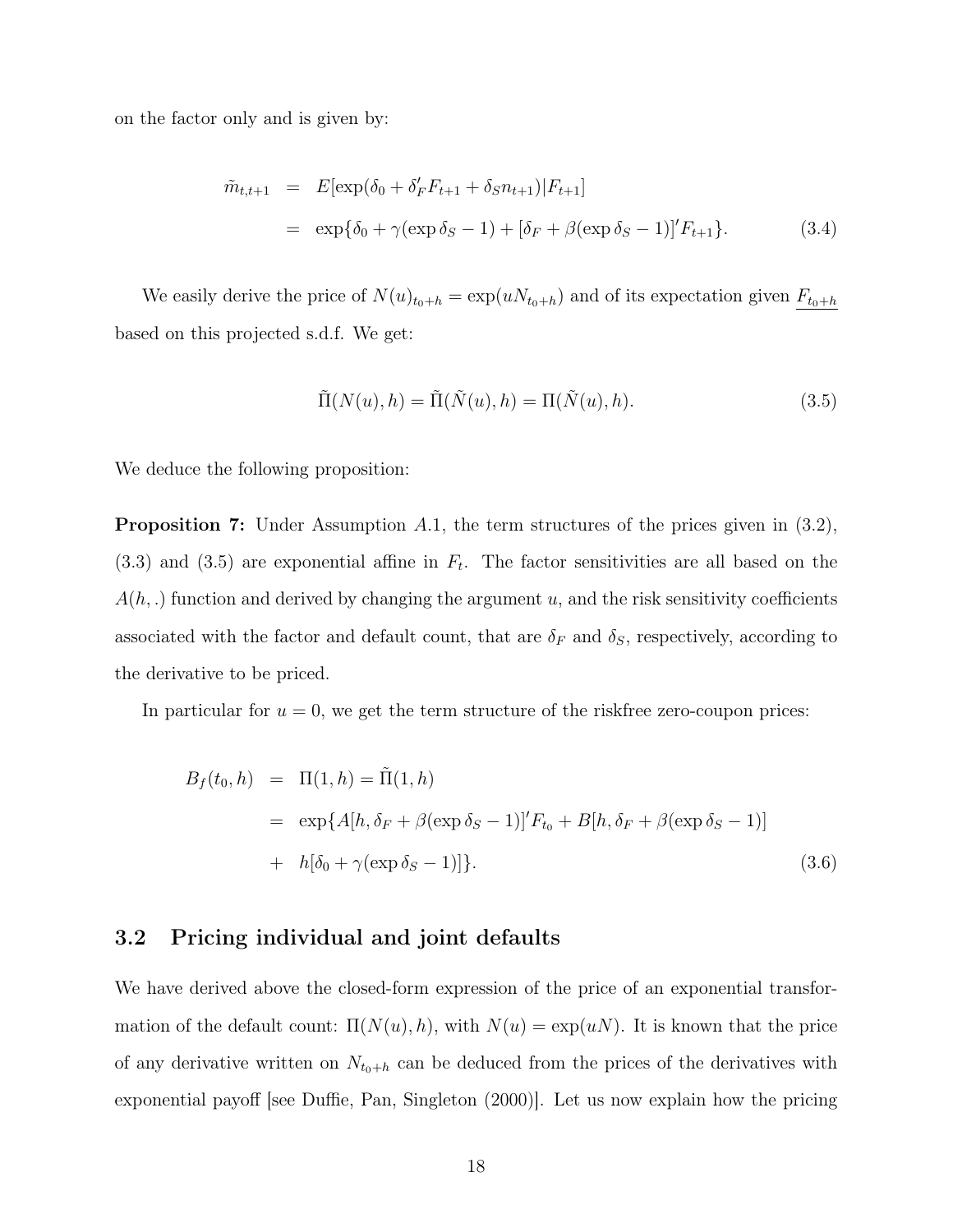formula (3.2) can be used to deduce a closed-form expression for the price of the joint default of K individual contracts, that is  $\Pi(d_1 \ldots d_K, h)$ . We have the following result proved in Appendix 6:

**Lemma 1:** If  $N = d_1 + ... + d_I$  and the indicator variables  $d_i$ ,  $i = 1, ..., I$ , are exchangeable,

$$
E(d_1...d_K) = \frac{E[N(N-1)...(N-K+1)]}{I(I-1)...(I-K+1)},
$$
 for  $K \leq I$ .

This lemma can be applied to the forward-neutral probability to get the similar relationship written in term of prices.

**Corollary 2:** 
$$
\Pi(d_1 \dots d_K, h) = \frac{\Pi[N(N-1)\dots(N-K+1), h]}{I(I-1)\dots(I-K+1)}
$$
.

Moreover the price of  $g(N) = N(N-1)...(N - K + 1)$  can be deduced from the prices of exponential transforms of N.

Corollary 3: 
$$
\Pi(d_1 \dots d_K, h) = \frac{1}{I(I-1)\dots(I-K+1)} \left( \frac{d^K}{dv^K} \Pi[\exp(N \log(v)], h] \right)_{v=1}.
$$

The standard approaches for credit derivative pricing assume the existence of default intensities under the risk-neutral probability in order to derive closed-form expressions of the derivative prices and they cannot be applied when the factor process is not exogenous under Q. Corollary 3 explains how to deal with this difficulty when the pool is homogeneous with a sufficiently large size. We first derive the price of exponential functions of default counts, which admit closed-form expressions [see pricing formula  $(3.2)$ ]. Then the prices of individual and joint defaults are deduced by an appropriate differentiation. In particular, the price of a CDS or of a defaultable bond is easily derived although the standard exponential affine pricing formula no longer applies.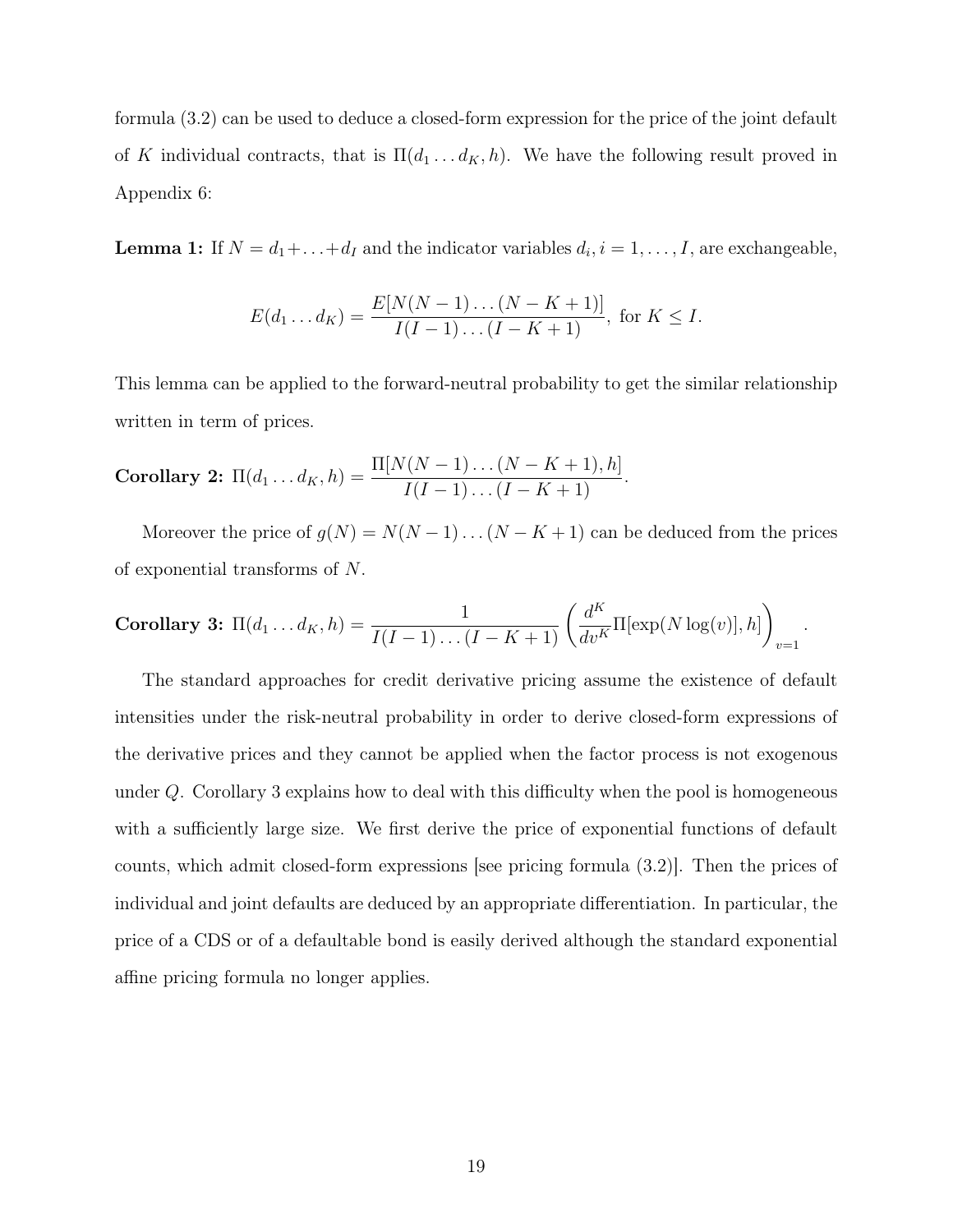## 4 Heterogenous pools

The approach of Section 3 can be extended to a heterogenous pool composed of J homogeneous segments with different risk characteristics. We will also authorize an influence of the number of past defaults on present defaults under the physical measure. This extension allows to disentangle the effect on price of the common factor and the effect of contagion. It is also appropriate for the analysis of the default correlations within and between segments, both under the historical and risk-neutral probabilities. We will also relax the noncausality assumption from the count process to the factor process under the historical distribution.

#### 4.1 The model

Let us consider a pool which is segmented into J segments of initial size  $I_j$ ,  $j = 1, \ldots, J$ . We denote by  $d_{i,j,t}$  the default indicator at date t of the entity i belonging to segment j,  $i = 1, \ldots, I_j$ ,  $j = 1, \ldots, J$ , by  $n_{j,t}$ ,  $j = 1, \ldots, J$ , the default counts by segment and  $n_t = (n_{1,t}, \ldots, n_{J,t})'$ . We assume that a given entity belongs to the same segment at all dates. For instance if the entities are firms, the segment can be e.g. defined by the industrial sector, by the size or by the domicile country. The extension of the model introduced in Subection 3.1 is given below.

#### Assumption A.2: Model for heterogenous pools.

i) Conditional on  $\Omega_t^* = (F_{t+1}, \Omega_t)$  the counts  $n_{j,t+1}, j = 1, \ldots, J$  are independent with Poisson distributions:  $n_{j,t+1} \sim \mathcal{P}(\beta'_j F_{t+1} + c'_j n_t + \gamma_j), j = 1, \ldots, J$ .

ii) The conditional Laplace transform of  $F_{t+1}$  given  $\Omega_t$  is exponential affine in  $F_t, n_t$ :

$$
E_t[\exp(v'F_{t+1})|F_t, n_t] = \exp[A_F(1, v)'F_t + A_S(1, v)'n_t + B(1, v)], \text{ for any } v \in \mathcal{V}.
$$

Thus, according to A.2.i), the conditional distribution of future default counts depends on both a dynamic frailty component and lagged default counts, the latter variables introducing contagion effects. This approach extends the specifications with dynamic frailty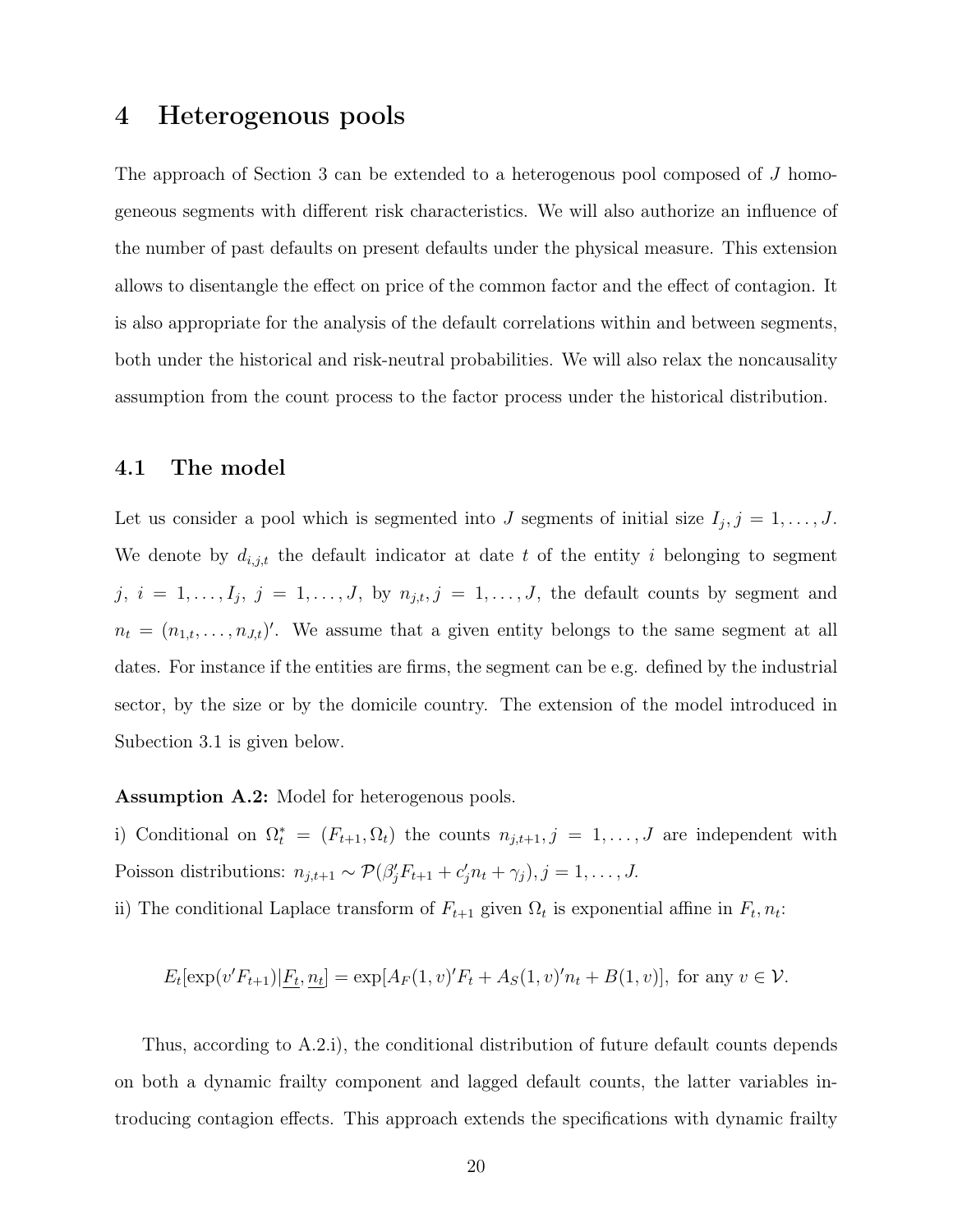only, introduced to reproduce the observed default clustering and default dependence [see e.g. Gourieroux, Monfort and Polimenis (2006), Duffie, Eckner, Horel, Saita (2009)], as well as the specifications with contagion only. For instance, the introduction of the lagged default counts in the conditional distribution of  $n_{j,t+1}$  given in i), is in line with Lang, Stulz (1992), Jarrow, Yu (2001), Billio, Getmansky, Lo, Pellizon (2012), or with the Hawkes' (1971) specification of the mutually exciting point processes in a continuous-time framework [see e.g. Lando, Nielsen (1998), Errais, Giesecke, Goldberg (2010) for applications to credit risk. Note that the total number of defaults  $N_t$  might also be introduced as a component of  $F_{t+1}$ (see the applications in Section 5).

Assumption A.2.ii) allows for the nonexogeneity of  $F_t$ , when  $A_s(.)$  is different from zero.

The dynamic model described in Assumption A.2 is easily interpretable. Factor  $(F_t)$ represents the shocks with joint effect on the probabilities of default, whereas the matrix C with rows  $c'_j, j = 1, \ldots, J$  characterizes a contagion channel. This matrix gives the segments connected by possible contagion effects, but also the direction and magnitude of the contagion [for such an interpretation, see e.g. Billio, Getmansky, Lo, Pellizon (2012) for a model with contagion only, Darolles, Gagliardini, Gourieroux (2013) with a model including both dynamic frailty and contagion]. Note that a second contagion channel is introduced through A.2.ii) if  $A_s$  is different from 0, since the conditional distribution of  $n_{j,t+1}$  given  $\Omega_t$  is obtained by marginalizing  $\mathcal{P}(\beta_j'F_{t+1}+c_j'n_t+\gamma_j)$  with respect to the conditional distribution of  $F_{t+1}$  given  $\Omega_t$ , which also depends on  $n_t$ .

We deduce the following Proposition, which extends Proposition 6.

**Proposition 8:** Under Assumption A.2 the process  $(F_t, n_t)$  is jointly compound autore-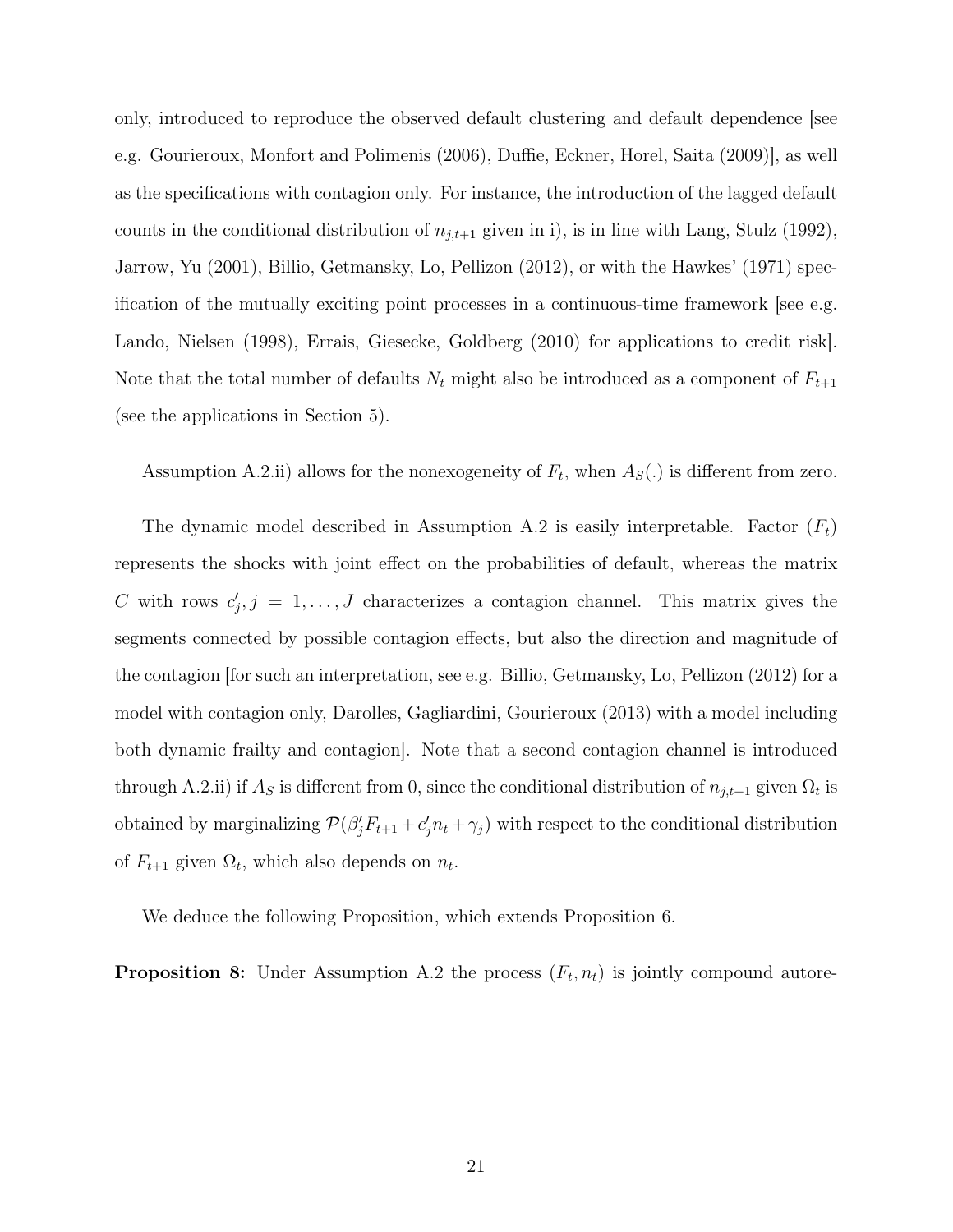gressive. For any horizon  $h$ , we can write:

$$
E_t[\exp(u'_F \sum_{k=1}^h F_{t+k} + u'_S \sum_{k=1}^h n_{t+k})]
$$
  
= 
$$
\exp[a'_F(h, u_F, u_S)F_t + a'_S(h, u_F, u_S)n_t + b(h, u_F, u_S)],
$$

where

$$
a_F(1, u_F, u_S) = A_F[1, u_F + \sum_{j=1}^J \beta_j (\exp u_{jS} - 1)],
$$
  
\n
$$
a_S(1, u_F, u_S) = A_S[1, u_F + \sum_{j=1}^J \beta_j (\exp u_{jS} - 1)] + \sum_{j=1}^J c_j (\exp u_{jS} - 1),
$$
  
\n
$$
b(1, u_F, u_S) = B[1, u_F + \sum_{j=1}^J \beta_j (\exp u_{jS} - 1)] + \sum_{j=1}^J \gamma_j (\exp u'_{jS} - 1),
$$

and similar functions for other horizons  $h$  are deduced by recursion (see Appendix 4).

Proof: See Appendix 7.

### 4.2 Pricing formulas

This subsection extends Proposition 7. Let us introduce the vector  $N_{t+h} = \sum_{h=1}^{h} N_h$ h  $k=1$  $n_{t+k}$  and consider the s.d.f. function incorporating the surprises of default events in each segment:

$$
m_{t,t+1} = \exp[\delta_0 + \delta'_F F_{t+1} + \delta'_S n_{t+1}].
$$

**Proposition 9:** Under Assumption A.2, the price at date  $t_0$  of the exponential affine payoff  $N(u)_{t_0+h} = \exp(u' N_{t_{0+h}})$  is given by:

$$
\Pi(N(u),h) = \exp\{a_F(h,\delta_F,\delta_S+u)'F_{t_0} + a_S(h,\delta_F,\delta_S+u)'n_{t_0} + b(h,\delta_F,\delta_S+u) + h\delta_0\}.
$$
\n(4.1)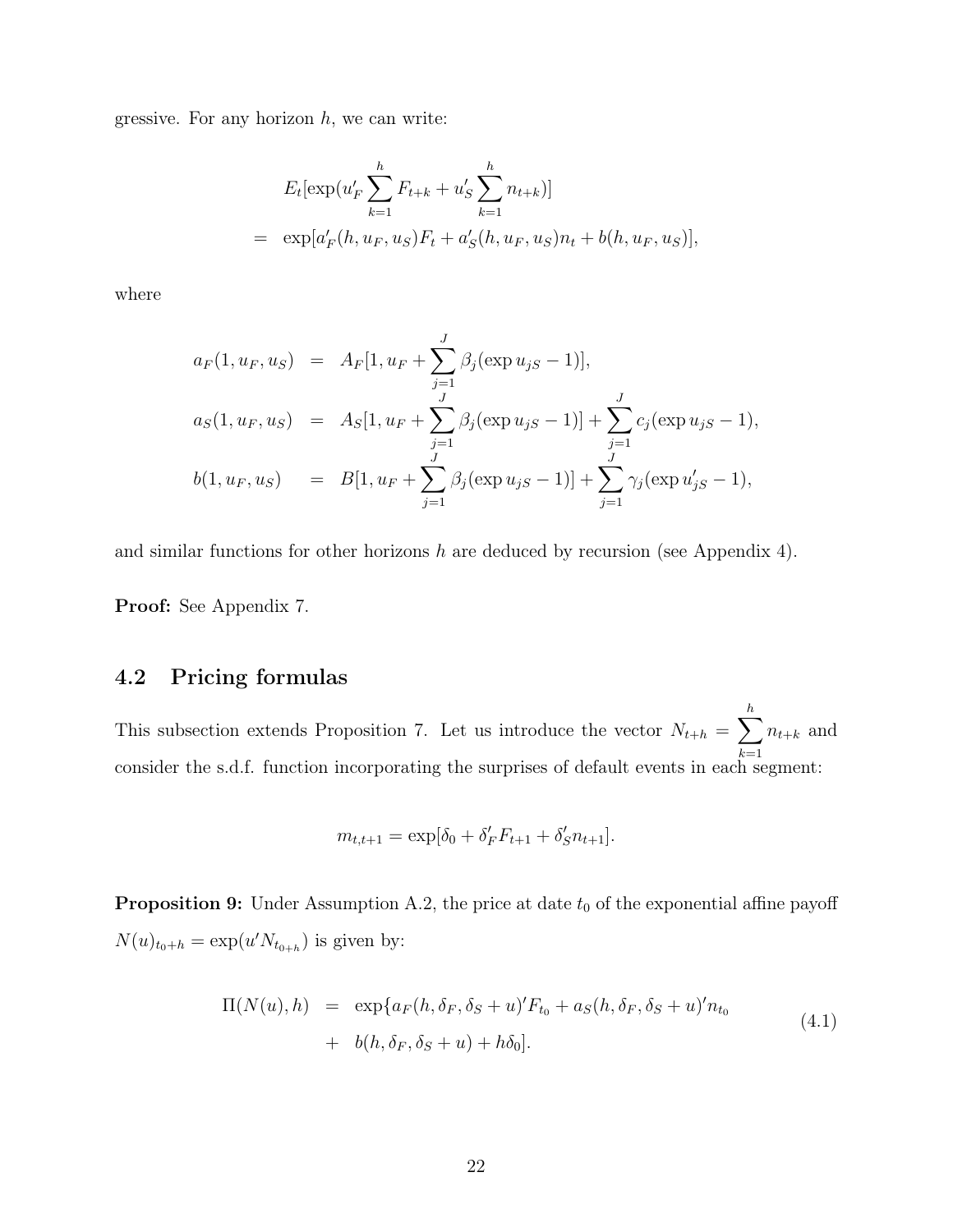Proof: See Appendix 8.

Thus the prices of derivatives, including riskfree or defaultable zero-coupon bonds, can be derived from formula of Corollary 3 and depend on the surprise on credit events in two ways: i) by means of the risk premium components of vector  $\delta_S$ , and ii) by the current default counts  $n_{j,t_0}, j = 1, \ldots, J$ , in the different segments. These effects can be more or less important according to the form of functions  $a_F, a_S$  and b, that is, according to the sensitivity parameters  $\beta_j$  and the contagion parameters  $c_j$ .

## 5 Illustrations

In this section, we illustrate the relevance of the models introduced in the previous sections. First, considering riskfree bonds and bonds issued by banks, we show that part of the creditspread puzzle might be due to the omission of the pricing of default-event surprises in the standard credit-risk models. Then we analyze the propagation of the effect of default events in a model with several segments.

#### 5.1 Surprise pricing and the credit-spread puzzle

In this subsection, we use the model of Section 3 to jointly price U.S. banking-sector bonds and Treasury bonds (T-bonds). The latter bonds are considered riskfree. The defaultable entities are U.S. BBB-rated banks and are assumed to constitute a homogeneous pool of credits.<sup>13</sup> The sample covers the period from February 1995 to May 2013. The sources and the preliminary treatments of data are presented in Appendix 9. This exercise illustrates the relevance of the model pricing default-event surprises. In particular, we show that this feature is needed to capture the risk premia in the short-end of the term structure of spreads

<sup>&</sup>lt;sup>13</sup>Modeling the term structures of interest rates by rating class is usual in the literature [see e.g. D'Amato, Luisi (2006), Jacobs, Li (2008), Wu, Zhang (2008), or Christensen, Lopez (2012)]. The assumption that the entities of a same industrial sector, a same country and a same rating class form a homogeneous pool is for instance made in J.P. Morgan's CreditMetrics model (1997) and in the standard Basel regulation.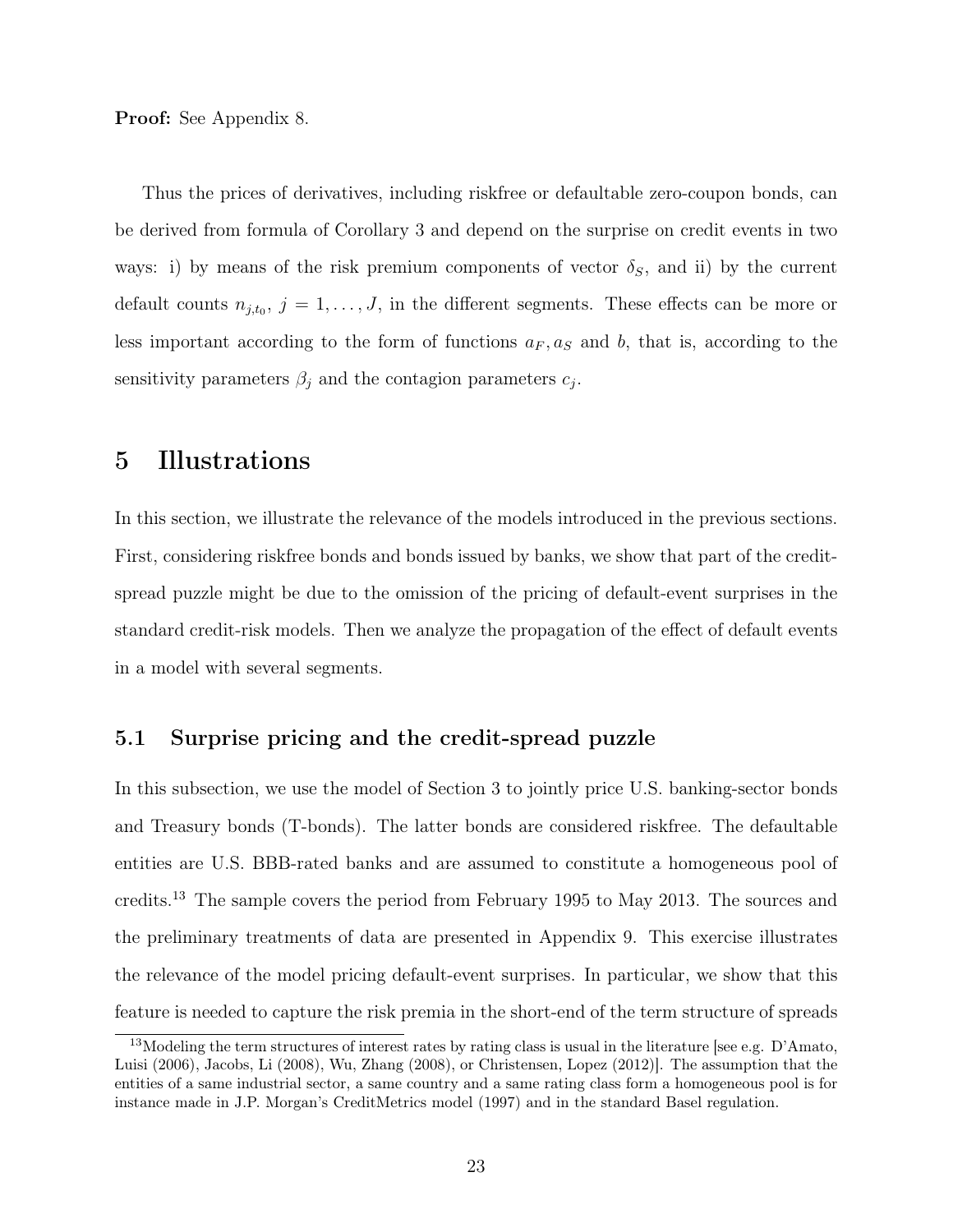and therefore to extract the physical default probabilities in an appropriate way. In that sense, pricing default-event surprises might contribute to solve the credit-spread puzzle.

#### 5.1.1 Model specification

The factor  $F_t$  is given by  $[F_{1,t}, F_{1,t-1}, F_{2,t}, F_{2,t-1}]$ , where processes  $(F_{1,t})$  and  $(F_{2,t})$  are independent autoregressive gamma (ARG) processes with parameters  $\mu_i$ ,  $\rho_i$  and  $\nu_i$ ,  $i \in \{1, 2\}$ (see Appendix 4 for the definition of an ARG process). By introducing lagged values of  $F_{1,t}$ and  $F_{2,t}$  in the factor  $F_t$ , we get more flexible specifications of the s.d.f. and hence of the term structure of yields and spreads.

We set  $\beta = [0, 0, 1, 0]$  and  $\gamma = 0$ , implying that  $F_{2,t}$  is the expectation of default count  $n_t$  conditional on  $F_t$ , since in this case  $n_t \sim \mathcal{P}(F_{2,t})$ .

We denote by  $y_{t,h}$  the yield-to-maturity of a zero-coupon riskfree bond with residual maturity h. In order to facilitate the calibration procedure, we transform observed yieldsto-maturity of defaultable bond into (synthetic) Credit Default Swap (CDS) spreads. These spreads are  $s_{t,h} \equiv (12/h) \times \Pi(d_1, h) / \Pi(1, h) = (12/h) \times E_t^{Q^*}$  $t^{Q^*}(d_{1,t+h})$ , where  $Q^*$  denotes the forward-neutral measure.<sup>14</sup>  $s_{t,h}$  is such that the price of the payoff  $d_{1,t+h} - (h/12) \times s_{t,h}$  at date t is zero (see Appendix 9 for details about the computation of  $s_{t,h}$  from the data). In the following, we refer to the  $y_{t,h}$ 's and to the  $s_{t,h}$ 's as "yields" and "spreads", respectively. These yields and spreads are affine functions of factor  $F_t$ .<sup>15</sup> Thus, by gathering yields and spreads of different maturities in vectors  $Y_t$  and  $S_t$ , respectively, we have:

$$
[Y'_t \quad S'_t] \equiv MF_t + m. \tag{5.1}
$$

Since the moments of  $F_t$  are available in closed form (see Appendix 4), the same is true for

<sup>&</sup>lt;sup>14</sup>The forward-neutral measure is such that the present value of a payoff  $g_{t+h}$  (settled at date  $t+h$ ) is given by  $\Pi_t(1,h) \times E_t^{Q^*}(g_{t+h})$ . The Radon-Nikodym derivative of  $Q^*$  with respect to the historical distribution is  $m_{t,t+1} \times \cdots \times m_{t+h-1,t+h}/\Pi_t(1,h)$ , where  $m_{t,t+1}$  is the s.d.f. between t and  $t+1$ .

<sup>&</sup>lt;sup>15</sup>Regarding riskfree yields, this is easily seen from Equation  $(3.6)$ . For spreads, it follows from Corollary 3 that  $\Pi(d_1, h) = (1/I) \times \Pi(1, h) \times (C'(0, h)F + D'(0, h)),$  where the functions C and D are such that  $\Pi(1,h) = \exp(C(0,h)F + D(0,h));$  therefore  $s_{t,h} = (12/(Ih)) \times (C'(0,h)F_t + D'(0,h))$  is an affine function of  $F_t$ .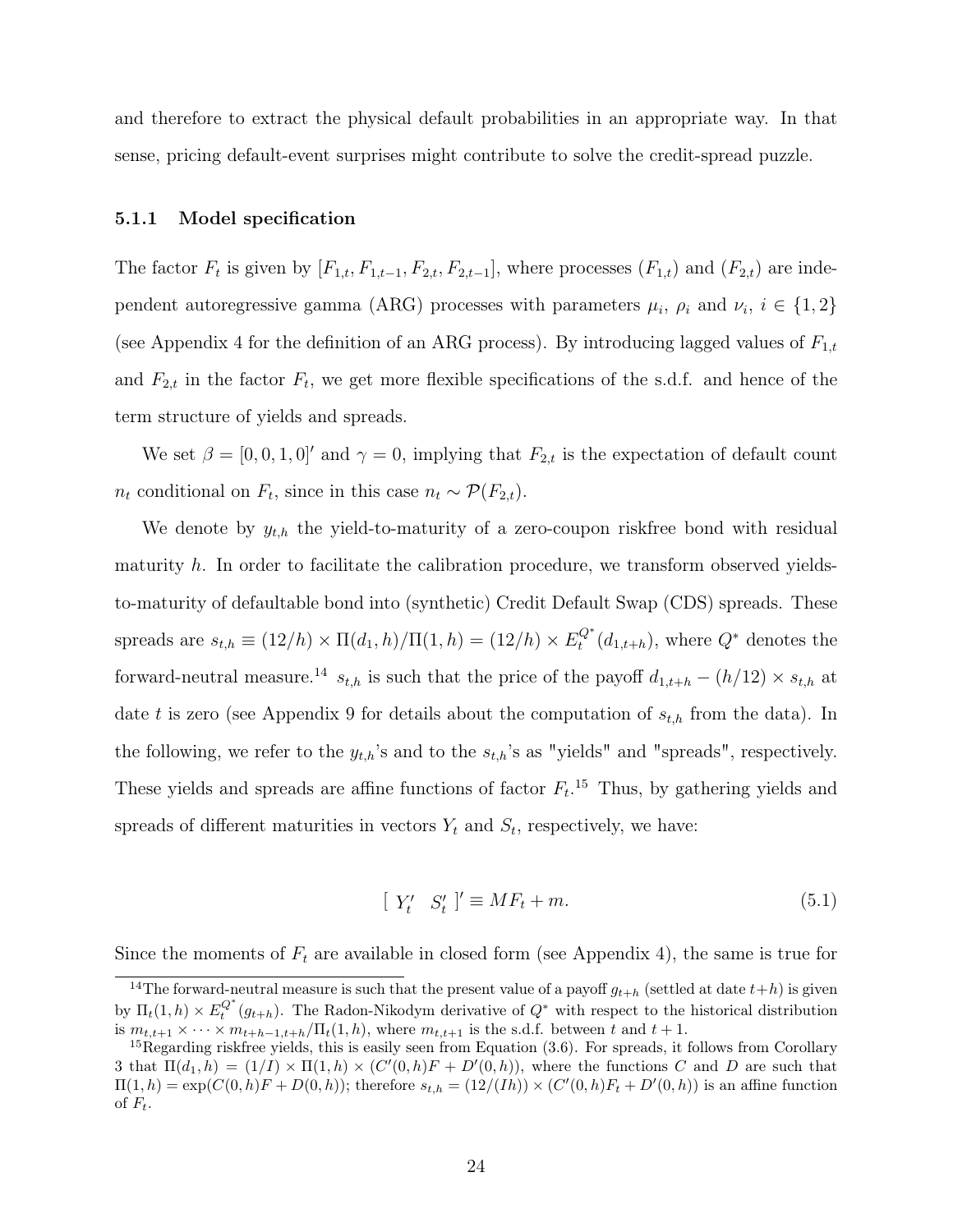$[Y'_t, S'_t]'$ . This is exploited by our calibration procedure.

#### 5.1.2 Calibration procedure

The parameters of the model are calibrated to reproduce a set of unconditional moments derived from observed data. Nine parameters are estimated, that are:  $\nu_1$ ,  $\nu_2$ ,  $\mu_1$ ,  $\mu_2$ , three entries of  $\delta_F$  (the first one being set to one for sake of identification of  $F_{1,t}$ ), and  $\delta_S$  and  $\delta_0$ .<sup>16</sup>

Four types of moments are used for calibration: (i) the means of yields and spreads, (ii) the standard deviations of the same yields and spreads, (iii) the correlations between yields and spreads of the same maturity and (iv) the average default frequency. While the first three types of moments are the sample moments computed on our yield and spread dataset,<sup>17</sup> the unconditional (physical) default rate is set to  $0.4\%$ , that is the average annual default rates across Moody's-rated bank issuers [Moody's (2010), Exhibit 39].

To show the need for pricing default-event surprises, we calibrate a baseline version of our model (M1) and an alternative version (M2), which does not allow for the pricing of default-event surprises. Only eight parameters have to be calibrated in M2 (in which  $\delta_S = 0$ ). Calibrated parameters for both models are reported in Table 1. Panel A of Table 2 compares the sample moments with the model-implied ones. Overall, Model M1 provides a better fit of sample moments than model M2, especially at the short-end of the term structure of spreads (this will be discussed further in Subsection 5.1.3). From a timeseries perspective, Panel B of Table 2 reports the ratios of the mean squared errors to the variances of yields and spreads at different maturities.<sup>18</sup> The pricing errors are relatively

<sup>&</sup>lt;sup>16</sup>In order to minimize the number of parameters to estimate, some parameters are fixed:  $\rho_1$  and  $\rho_2$  are taken equal to 0.95 (a value that is consistent with the persistence of yields and spreads) and the number of banks is set to 100. Our results are robust to these choices.

<sup>&</sup>lt;sup>17</sup>We use yields and spreads of maturities 1 year, 3 years and 5 years. For T-bonds, we add the short-term 1-month rate (this maturity is not available for banks' yields). 17 moments of types i) to iii) have to be fitted: 7 means, 7 standard deviations and 3 correlations. Weighted squared deviations between sample and model-implied moments are minimized using a numerical procedure (with weights presented in line  $\omega$ of Table 2). Qualitative results are fairly robust to the choice of these weights.

<sup>&</sup>lt;sup>18</sup> Model-implied spreads are based on estimates of the factor path  $(F_t)$ , that we denote by  $\hat{F}_t$ . At each date, we assume that two linear combinations of yields or spreads are measured without errors by the model. We select the linear combinations as being those that minimize the squared measurement errors across yields and spreads for each month; these linear combinations are simply given by the OLS formula.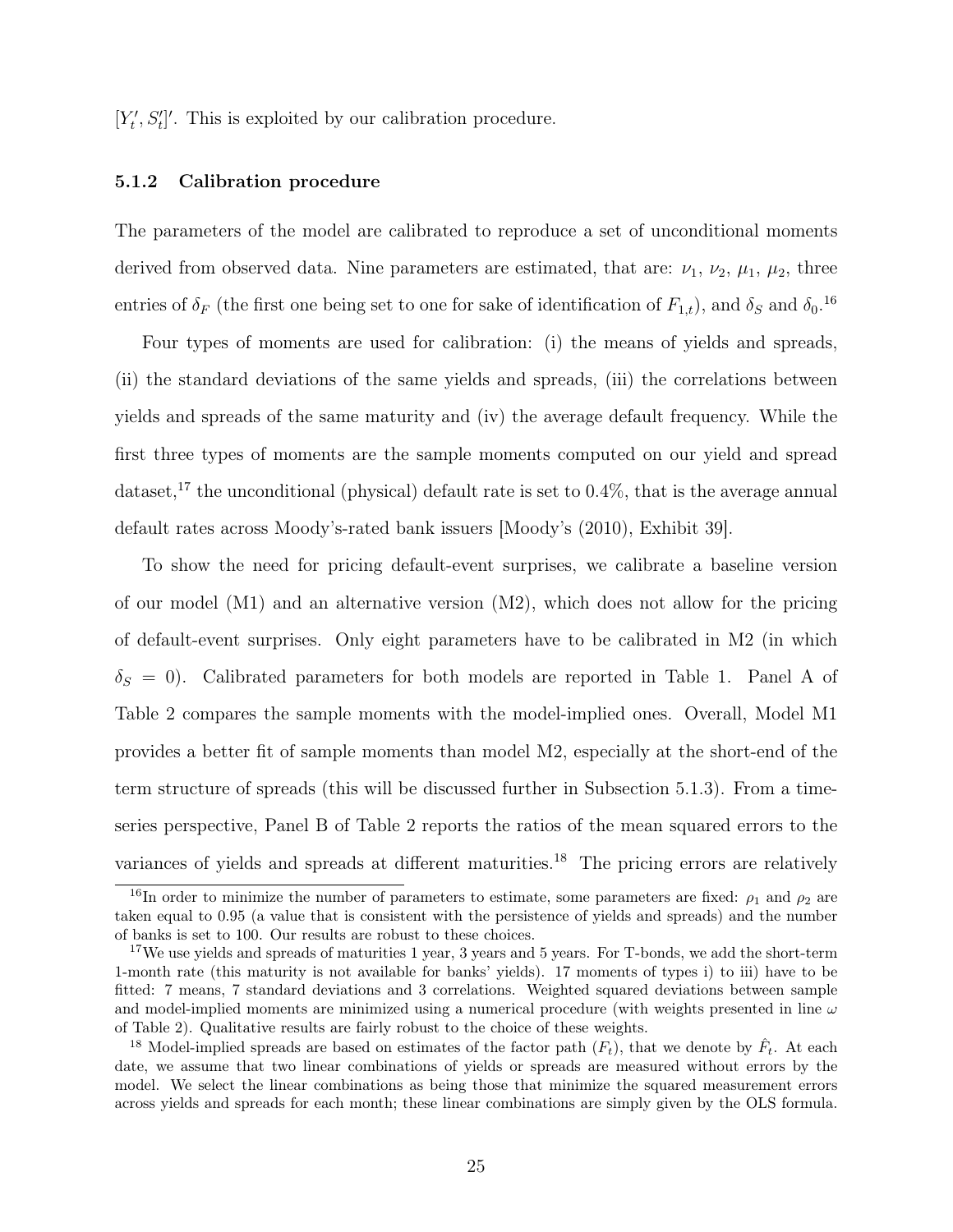small; they are larger for shorter and longer maturities. Although the model with pricing of default events features no more factors than the alternative one (but only one additional parameter), it entails a much better fit of the data.

#### 5.1.3 Results and interpretation

Figure 1 compares the model-implied unconditional means of riskfree yields (upper panel) and spreads (lower panel) with the sample-based ones. For both yields and spreads, the model that prices default events (model M1) provides a better adjustment to sample means. The difference is especially significant for short-term spreads; this stems from the ability of model M1 to generate sizeable credit-risk premia for short maturities. Let us elaborate on this.

#### [Insert Figure 1: Sample vs. Model-Implied Averages of Yields and Spreads]

The credit-risk premia are defined as the differences between priced spreads and the ones that would prevail if investors were risk-neutral, that is between the expectations of 12  $\frac{d^2}{h}d_{1,t}$  under the forward-neutral and the physical measures [see e.g. Berndt, Douglas, Duffie, Ferguson, Schranz (2008)]. At this stage, it is important to distinguish the observed creditrisk premia, that are directly deduced from a comparison of the observed spreads with the historical probability of default, from *model-based* risk premia. The latter ones, that we call implied risk premia, are calibrated from corporate bonds but depend on the selected credit-risk model.

As stated by D'Amato, Remolona (2003), "while (observed) credit spreads are often generally understood as the compensation for credit risk, it has been difficult to explain the precise relationship between (these) spreads and such (credit) risk." More precisely, the observed spreads tend to be "many times wider than what would be implied by expected default loss", but also significantly larger than implied credit-risk premia derived from stan-With the notations of Equation (5.1), we have:  $\hat{F}_t = (MM')^{-1}M'([Y'_t, S'_t]'-m)$ .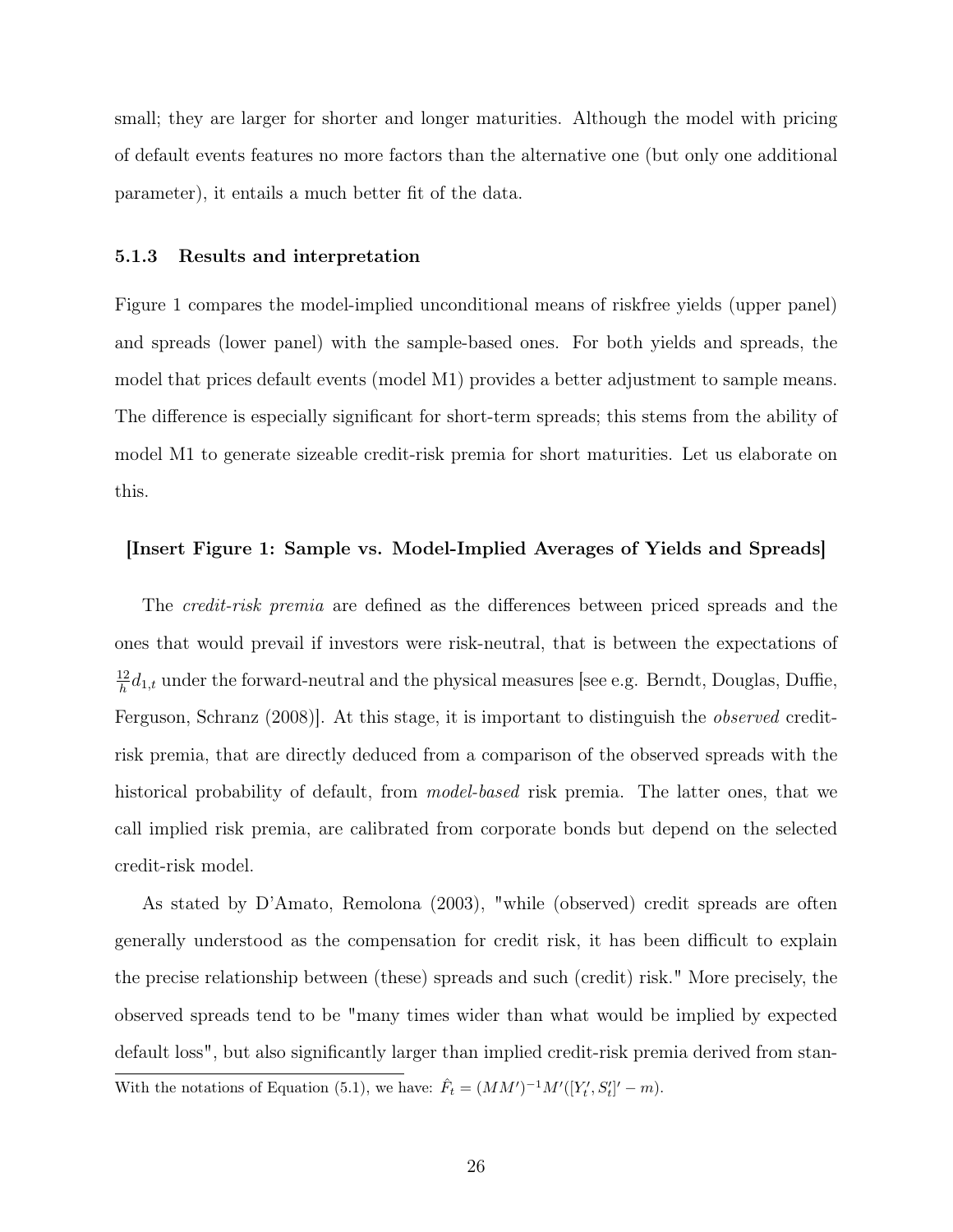Table 1: Model calibrations

|  |  | $\mu_2$                               | $\nu_2$ |  | $\rho_2 \qquad \delta_{F,1} \qquad \delta_{F,2} \qquad \delta_{F,3} \qquad \delta_{F,4}$ |  | $\partial$ s | $\delta_0$ |
|--|--|---------------------------------------|---------|--|------------------------------------------------------------------------------------------|--|--------------|------------|
|  |  |                                       |         |  | M1 1.55 0.022 0.95 0.428 0.004 0.95 1 -0.974 3.045 -5.063 1.163 -0.044                   |  |              |            |
|  |  | M2 3.26 0.021 0.95 0.267 0.006 0.95 1 |         |  | $-0.972$ 5.681 $-5.589$ -                                                                |  |              | -0.081     |

M1 (resp. M2) is the model pricing the default-event surprise, i.e. with  $\delta_S \neq 0$  (resp.  $\delta_S = 0$ ).  $F_{1,t}$  and  $F_{2,t}$ follow independent autoregressive gamma processes of respective parameters  $(\mu_1, \rho_1, \nu_1)$  and  $(\mu_2, \rho_2, \nu_2)$ ; the sdf is given by  $m_{t,t+1} = \exp(\delta_0 + \delta'_F F_{t+1} + \delta_S n_{t+1})$  where  $F_t = [F_{1,t}, F_{1,t-1}, F_{2,t}, F_{2,t-1}]'$  and the conditional distribution of  $n_t$  given  $\underline{F_t}$ ,  $n_{t-1}$  is Poisson  $\mathcal{P}(F_{2,t})$ .

| Panel A - Unconditional moments |                                        |                               |         |         |  |                            |         |         |       |              |       |  |
|---------------------------------|----------------------------------------|-------------------------------|---------|---------|--|----------------------------|---------|---------|-------|--------------|-------|--|
|                                 | Treasuries (riskfree) yields           |                               |         |         |  | Spreads (Banks vs. Treas.) |         |         |       | Correlations |       |  |
|                                 | 1 mth                                  | 1v                            | 3y      | 5v      |  | 1v                         | 3v      | 5v      | Îν    | 3y           | 5y    |  |
| $\omega$                        | 50                                     | 50                            | 50      | 50      |  | 100                        | 100     | 100     | 0.05  | 0.05         | 0.05  |  |
|                                 | 2.7/2.1                                | 3.1/2.2                       | 3.5/2.0 | 3.9/1.8 |  | 2.0/1.6                    | 2.5/1.8 | 2.8/2.0 | -60   | $-70$        | -65   |  |
| M1                              | 2.7/2.2                                | 3.1/2.1                       | 3.6/1.9 | 3.9/1.8 |  | 1.7/1.9                    | 2.3/1.8 | 3.1/1.8 | -65   | $-65$        | -65   |  |
| $\rm M2$                        |                                        | $2.6/1.7$ $3.1/1.7$ $3.8/1.8$ |         | 3.8/2.3 |  | 0.6/0.9                    | 1.3/1.3 | 2.6/2.4 | $-47$ | -54          | $-70$ |  |
|                                 |                                        |                               |         |         |  |                            |         |         |       |              |       |  |
|                                 | $\overline{\phantom{a}}$<br>- -<br>--- |                               |         |         |  |                            |         |         |       |              |       |  |

Table 2: Fitting properties of the model

| Panel B - Time-series fit (MSE divided by series variances, in $\%$ ) |       |                              |     |      |  |     |      |                            |  |  |  |
|-----------------------------------------------------------------------|-------|------------------------------|-----|------|--|-----|------|----------------------------|--|--|--|
|                                                                       |       | Treasuries (riskfree) yields |     |      |  |     |      | Spreads (Banks vs. Treas.) |  |  |  |
|                                                                       | 1 mth |                              |     |      |  |     |      |                            |  |  |  |
|                                                                       | 8.6   | 2.8                          |     |      |  |     |      | 79                         |  |  |  |
| M2                                                                    | 16.3  |                              | 1.0 | 36.3 |  | 578 | 19.5 | 24.2                       |  |  |  |

Panel A reports sample moments (row S) as well as the unconditional moments implied by the two calibrated models (rows M1 and M2); M1 (respectively M2) is the model pricing default-event surprises, i.e. with  $\delta_S \neq 0$  (resp.  $\delta_S = 0$ ) The rows S, M1 and M2 provide the means / standard deviations for different maturities of yields and spreads. These models are estimated by weighted-moment methods with weights provided in row  $\omega$  (while imposing an unconditional mean of  $n_t$  of 0.4%/12 to reproduce an average annual default rate of 0.4%). These results show that model M1 is better than M2 at reproducing sample moments, especially at the short-end of the term structure of spreads. The serial fit resulting from both models is illustrated by Panel B, which reports the ratios of mean squared pricing errors (MSE) to the sample variances of corresponding yields/spreads. The computation of pricing errors is based on estimates of the factor path  $(F_t)$  (see Footnote 18). Pricing errors obtained with M1 are far lower than those associated with M2.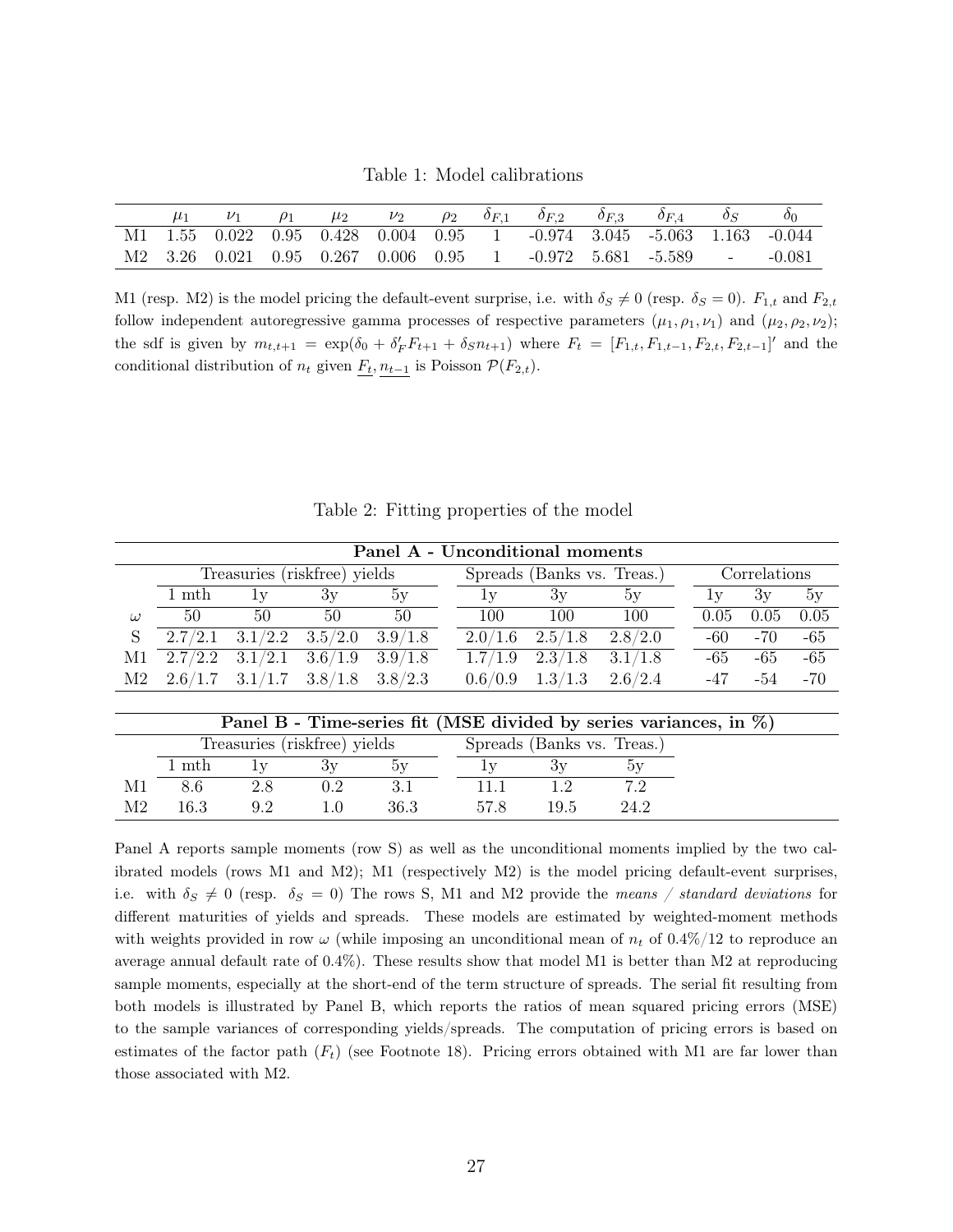dard credit-risk models. This is the so-called credit-spread puzzle [Altman (1989), D'Amato, Remolona (2003), Hull, Predescu, White (2005), Huang and Huang (2012)].

In the lower panel of Figure 1, the implied credit-risk premia (resp. the observed creditrisk premia) are the differences between solid and dashed lines (resp. between the circles and the dashed lines). Model M1 entails a flexible modeling of risk premia resulting from the facts that: (a) the risk-neutral forward default intensities and the physical default intensity are not equal<sup>19</sup> and (b) physical and risk-neutral default intensities depend on factor  $F_t$ , whose dynamics are not the same under the two probability measures. For model M2, point (a) does not apply (see Proposition 2). This tends to limit the size of the implied credit-risk premia for short maturities under M2, because the differences in the historical and risk-neutral dynamics of factor  $F_t$  translate into implied credit-risk premia only in a progressive way with respect to maturities. This limitation of models that do not allow for the pricing of credit-event surprises explains why empirical studies based on this standard approach obtain ratios of credit-risk premia to total spreads that are strongly increasing across maturities [see e.g. Doshi, Ericsson, Jacobs, Turnbull (2012), Table 5]. Because of the inability of structural credit-risk models [à la Black, Scholes (1973), Merton (1974)], but also of basic intensity credit-risk models, to account for large credit-risk premia at the short-end of the yield curve, alternative considerations are often invoked to explain the large bond or CDS spreads at short maturities such as liquidity [Feldhütter (2012)], taxes [Elton, Gruber, Agrawal, Mann (2001) and Driessen (2005)] and incomplete accounting information [Duffie, Lando (2001)]. By accommodating sizeable risk premia also for short maturities and not for long maturities only, our framework provides an alternative solution to the creditspread puzzle. This feature is compatible with the results in Bai, Collin-Dufresne, Goldstein, Helwege (2012)a, since our specification includes the effect of contagion within the segment under the risk-neutral measure (see the comment following Proposition 3 in Subsection 2.5).

 $19$ see Proposition 5 and Equation (2.15) for the definition of the forward default intensity. Note that the physical forward-default intensity is equal to the physical default intensity if  $(F_t)$  does not cause  $n_t$  under P, which is the case here.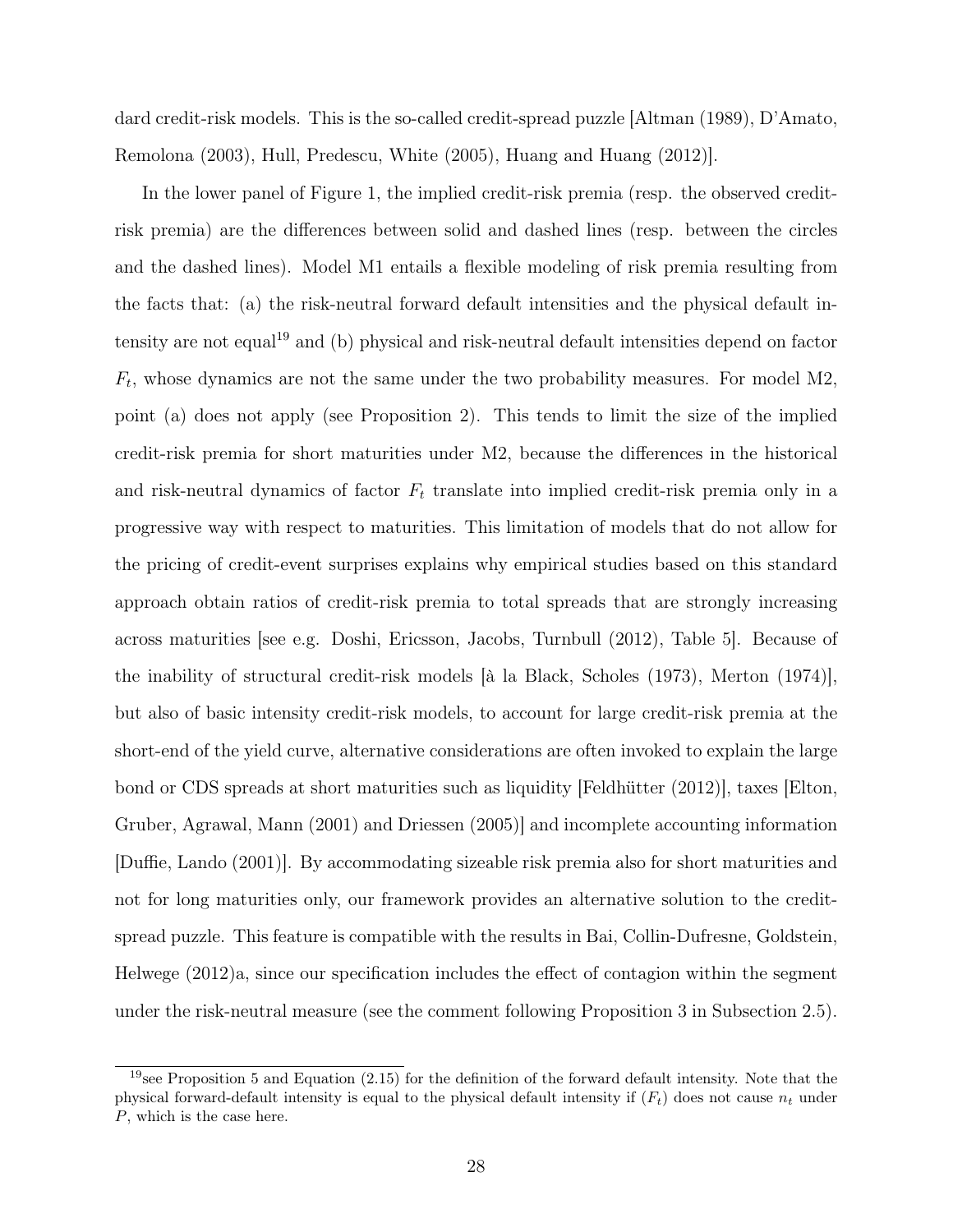Figure 2 illustrates a time-series implication of the inability of basic intensity credit-risk models to account for large credit-risk premia for short maturities. On this figure, we consider the one-year probability of default (PD) of a U.S. BBB-rated bank. The dashed line corresponds to the observed spread  $s_{t,12}$ . In each model, there is a one-to-one relationship between  $s_{t,12}$  and the factor value  $F_{2,t}$ <sup>20</sup> From the implied factor path  $(F_{2,t})$ , we can deduce the implied physical PDs for both models. Model-implied physical PDs are also displayed in Figure 2; they are substantially lower with model M1. Therefore, in that context, using a model that does not price default-event surprises may tend to overestimate physical probabilities of default at short horizons or, equivalently, to underestimate the credit-risk premia.

#### [Insert Figure 2: 1-Year Probability of default]

#### 5.2 Recursive contagion

This subsection provides an illustration of the model for heterogenous pools introduced in Section 4. For expository purpose, we consider a simple setting, but the approach remains tractable with larger systems and more complicated exposure setups.

Six homogeneous segments are involved, each of them being constituted of 100 entities. The factor  $F_t$  is equal to  $[F_{B,t}, F'_{N,t}]'$ ;  $(F_{B,t})$  is a sequence of i.i.d. Bernoulli variables with parameter  $\nu = 0.05$ . The process  $(F_{N,t})$ , of dimension 6, keeps memory of past default counts in the different segments. Specifically, we have:

$$
F_{N,j,t} = \rho F_{N,j,t-1} + n_{j,t-1}, \quad j = 1, \dots, 6,
$$

where the smoothing parameter  $\rho$  is chosen independent of the segment. If  $\rho$  is equal to one

<sup>&</sup>lt;sup>20</sup>In the present context,  $F_{1,t}$  does not intervene in spreads. This stems from the fact that  $(F_{1,t})$  and  $(F_{2,t}, n_t)$  are independent under both P and Q (this is easily shown using the s.d.f. specification and the fact that, under the physical measure,  $(F_{2,t}, n_t)$  and  $F_{1,t}$  are independent); this implies that  $\Pi(N(u), h)$  is of the form  $\exp(G_{1,h}F_{1,t}) \times \exp(G_{2,h}(u)F_{2,t})$ . Therefore, since  $s_{t,h} = (1/I) \left( d\Pi(N(u), h)/du \right)_{u=0} / \Pi(N(0), h)$ , factor  $F_{1,t}$  does not appear in  $s_{t,h}$ .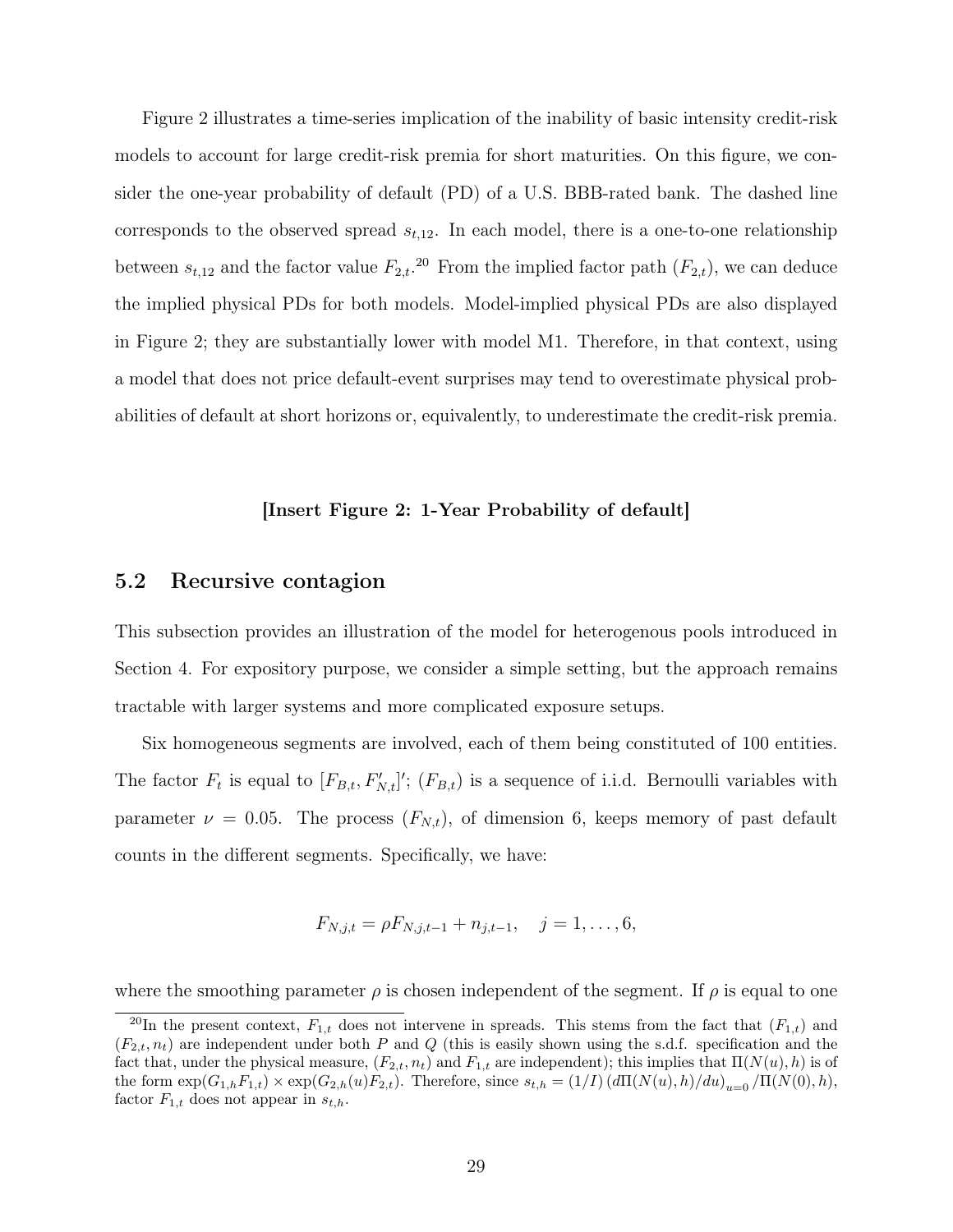and  $F_{N,t_0} = 0$ , then  $F_{N,t}$  gives the cumulated number of defaults between  $t_0$  and  $t-1$  in the different segments. When  $0 < \rho < 1$ ,  $F_{N,t}$  keeps track of the number of past defaults, but underweights the oldest ones. We use  $\rho = 0.8$  in the numerical example presented below.

Conditional on  $\Omega_t^* = (F_{t+1}, \Omega_t)$ , the counts  $n_{j,t+1}, j = 1, \ldots, 6$ , follow independent Poisson distributions:

$$
n_{1,t+1} \sim \mathcal{P}(0.4 \times F_{N,6,t} + F_{B,t}) \text{ and } n_{j,t+1} \sim \mathcal{P}(0.4 \times F_{N,j-1,t}) \text{ if } j > 1. \tag{5.2}
$$

This structure defines a circular network of segments where the probability of experiencing defaults in segment j depends on the number of recent defaults in segment  $j - 1$  (or in segment 6 for  $j = 1$ ).

#### [Insert Figure 3: Evolutions of Factors and Default Counts]

Figure 3 displays simulated trajectories of the processes  $(F_t)$  and  $(n_t)$ . We initialize the simulation with  $F_{N,1} = 0$ . At date 5, we get the high value of factor  $F_B$  ( $F_{B,5} = 1$ ) that generates two defaults in segment 1. This implies an increase in factor  $F_{N,1,t}$ , which induces one default in segment 2 at date 6, and so on. Even in the absence of new shock on  $F_{B,t}$ , defaults occur again in segment 1 at date 17 because of propagation across segments till segment 6 (recall that segment 1 is exposed to segment 6, see Equation 5.2). After the  $30<sup>th</sup>$ period, default intensities fade and the  $F_{N,j,t}$ 's are all back to small values. In the absence of a new shock on  $F_B$ , there is no additional default. A new default wave is triggered after the  $40^{th}$  period, due to a shock on  $F_B$  that translates into three defaults in segment 1 and so on.

#### [Insert Figure 4: CDS prices and Probabilities of Default]

Figure 4 illustrates the implications of the model with contagion in terms of forecasting and pricing. We focus on two dates  $(t = 1 \text{ and } t = 45)$  and two segments  $(1 \text{ and } 4)$ . For each segment and date, two charts are provided: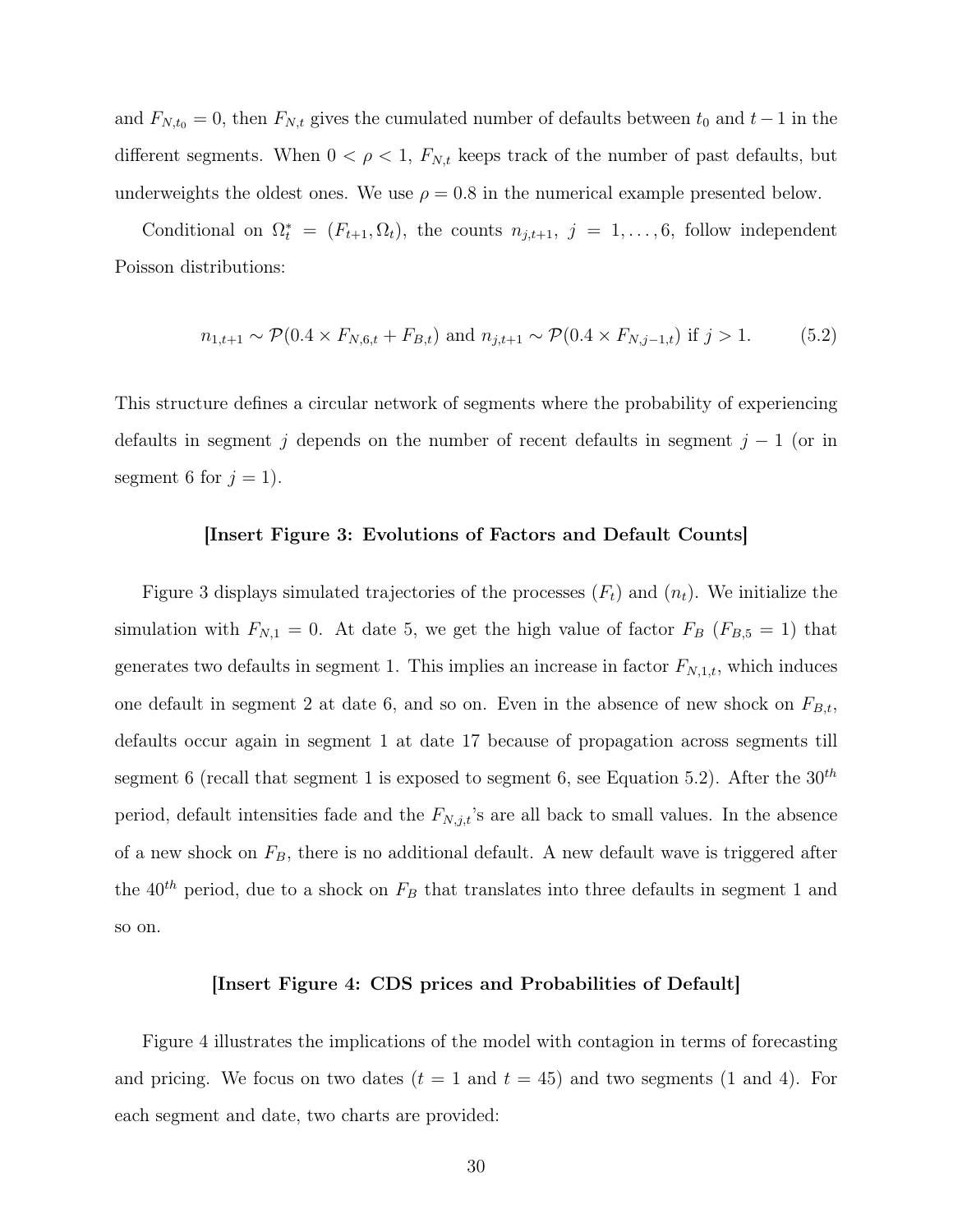- The upper chart presents cumulated probabilities of default: more precisely, the black solid line indicates the probabilities that entity i defaults between t and  $t + h$  (where t is the current date, i.e. either 1 or 45); the grey solid line is a forward CDS price, given by  $\Pi(d_{j,i},h)/\Pi(1,h);^{21}$  the dotted line is the forward CDS price computed with the s.d.f.  $\tilde{m}_{t,t+1}$  that ignores the pricing of default events.
- The lower chart presents the first differences of the previous curves (with respect to horizon  $h$ ). Therefore, this chart focuses on the event of a default of entity i at specific future dates  $t + h$ , for h between 1 and 15: the black solid line indicates the probabilities of default of entity i at date  $t + h$ , the grey solid line reflects the cost of insuring against a default of entity i exactly at date  $t + h$  and the dotted line shows the cost that would prevail if  $m_{t,t+1}$  was replaced by  $\tilde{m}_{t,t+1}$ .

The prices are obtained with a s.d.f.  $m_{t,t+1}$  defined by Equation (3.1), with  $\delta_0 = 0$ ,  $\delta_F = [-0.1, 0, 0, 0, 0, 0]$  and  $\delta_S = [0.1, 0, 0, 0, 0, 0, 0]$ . As in the previous example, the spread between the grey solid line and the dotted solid line is accounted for by credit-event risk premia.

At date 1, the default probabilities for segment-1 entities in any of the next seven periods is equal 0.05% (see Panel A in Figure 3). To understand that, recall that the number of defaults in segment 1, conditional on  $F_t$ , follows a Poisson distribution  $\mathcal{P}(0.4 \times F_{N,6,t} + F_{B,t})$ . Therefore, we can have a default in segment 1 at date t only if either  $F_{B,t} > 0$ , or  $F_{N,6,t} > 0$ . Further, since there cannot be any default in segment  $j$   $(j > 1)$  without previous defaults in segment j − 1,  $F_{N,6,t}$  necessarily remains at zero for at least 6 periods when  $F_{N,t} = 0$ . In the latter case, the default probability for any entity in segment 1 at dates  $t + h$  for  $h < 7$ is constant and equal to  $0.05\%$ .<sup>22</sup> Beyond that horizon, the probability of default increases because of possible contagion along the lines described above.

<sup>&</sup>lt;sup>21</sup>This standardization avoids the discounting effects that are implicitly present in the CDS pricing formula given in Corollary 3 where  $\Pi(d_{j,i}, h)$  is paid upfront at date t, while the payoff  $d_{j,i,t+h}$  is implicitly settled at date  $t + h$ .

<sup>&</sup>lt;sup>22</sup>0.05% is then the expected value of  $n_{t+h}/100$ , which is equal to the expected value of  $F_{B,t+h}/100$ .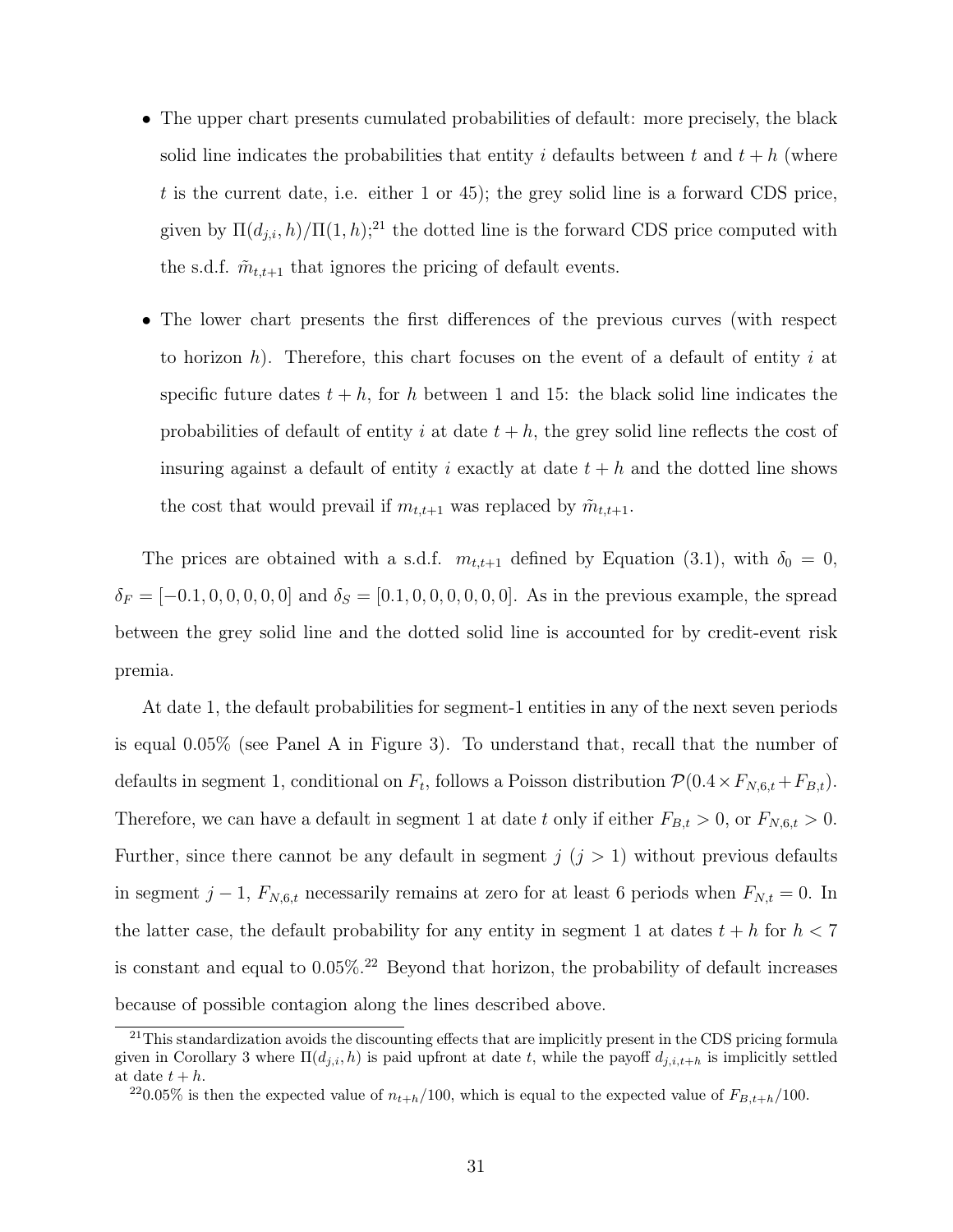The other plots in Figure 5 show that various profiles of expected probabilities of default can be obtained in that framework. Let us look at Panel D, that corresponds to the probabilities of default of segment-4 entities in future dates  $t + h$ , as expected from date  $t = 45$ . This chart suggests that the probabilities of default are decreasing in the next 6 periods, but increase beyond that horizon. This stems from the fact that the expectation of  $n_{4,t}$  conditional on future  $F_t$  is equal to  $F_{N,3,t}$  and that, based on the information available at date  $t = 45$ ,  $F_{N,3,t+h}$  is expected to decrease in the next six periods. However, one default occurs in segment 4 at date 45 and this default could propagate across the different segments and generates a new wave of defaults that would take 6 periods before affecting segment 4 again. This contributes to the increase (with respect to  $h$ ) in the expected probabilities of default in segment 4 beyond  $t + 6$ .

The propagation schemes are summarized in the left-hand-side plots of Figure 5. They provide the direction of propagation and indicate the number of defaults, when defaults occur.

This illustration shows how the model for heterogenous pool with both dynamic frailty and recursive contagion is able to reproduce stylized facts highlighted in the literature such as the increase in CDS spreads and the increase in default correlation responding to a borrower bankruptcy [see e.g. Jorion, Zhang (2009)]. This model is even more flexible since it is able to analyze these responses in a dynamic way.

## 6 Concluding remarks

In order to derive closed-form expressions of interest rates and prices, standard reducedform credit-risk models usually price the default intensity, but not the default indicator itself. In other words, the default indicator does not appear in the s.d.f. and is replaced by an appropriate prediction. Thus the prediction error, that is the surprise on default event, is neglected. This paper develops an approach that results in closed-form formula to price credit derivatives written on any number of names, without neglecting default-event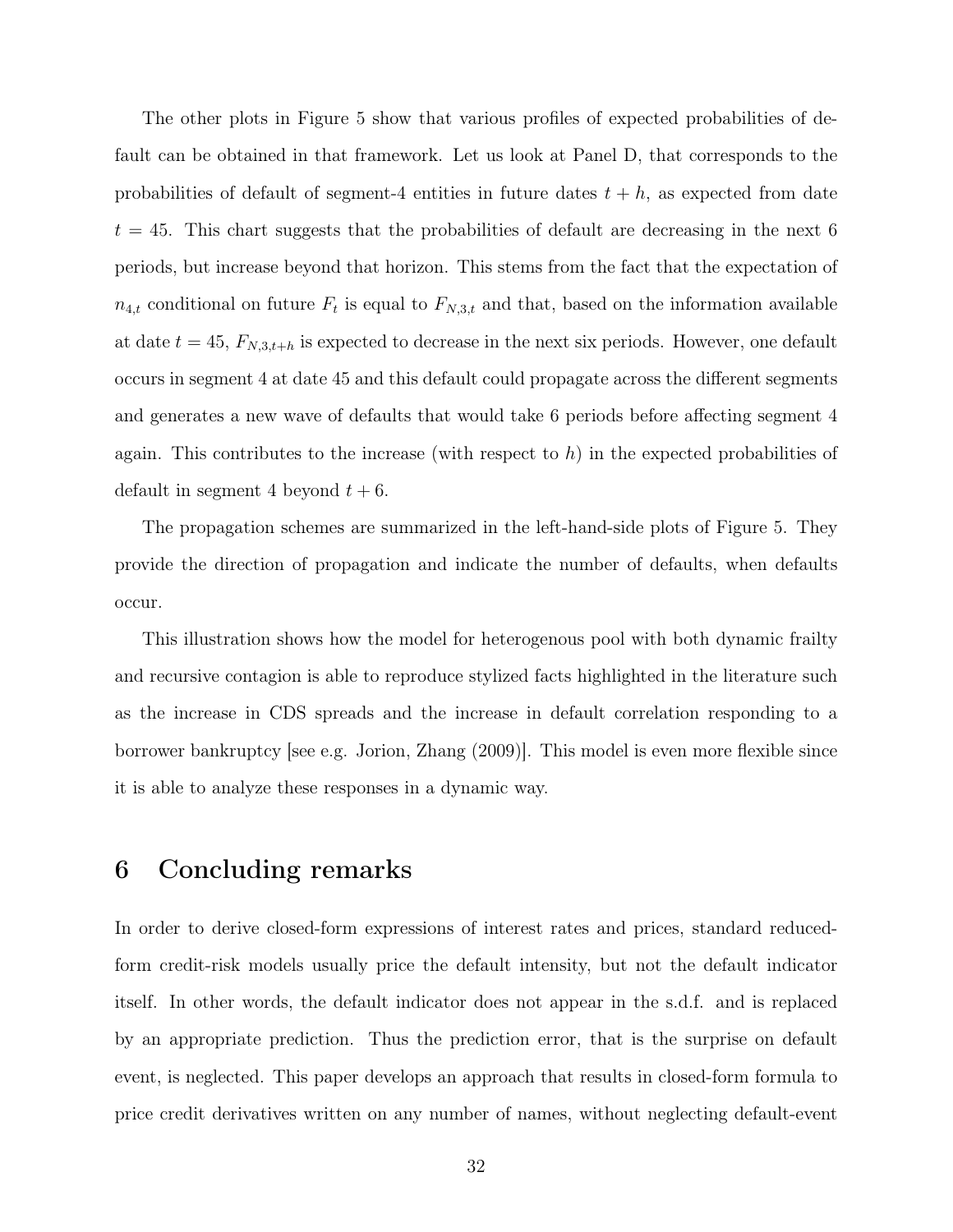surprises.

An empirical analysis based on U.S. bond data highlights the importance of pricing default-event surprises. We show that this feature adds flexibility to the modelling of creditrisk premia. Models pricing default-event surprises can generate sizeable credit-risk premia at the short end of the yield curve and, hence, can solve the credit-risk puzzle.

The analysis is extended to heterogenous pools of credits, where defaults can be driven by a dynamic frailty as well as by past default counts in the different segments. This model is appropriate for disentangling the effects of exogenous shocks from contagion effects. The illustration shows how shocks propagate in the system and the implications of this propagation on derivative prices.

Finally, note that even if traded volumes of these derivatives have decreased in the aftermath of the recent financial crisis, credit-derivative pricing is still an important topic.<sup>23</sup> First, this volume remains significant. Second, coherent pricing formulas are also useful from a regulating point of view, in particular to compute the required capital for financial institutions. Indeed, for rather illiquid assets, the usual mark-to-market (fair value) approach is progressively replaced by mark-to-model values. The model considered in this paper can serve this purpose.

<sup>&</sup>lt;sup>23</sup>According the BIS (http://www.bis.org/statistics/otcder/dt21.csv), the amounts outstanding of overthe-counter traded CDS was larger than \$45tr in mid-2008. Between mid-2009 and the end of 2012, this amount lied between \$20tr and \$25tr.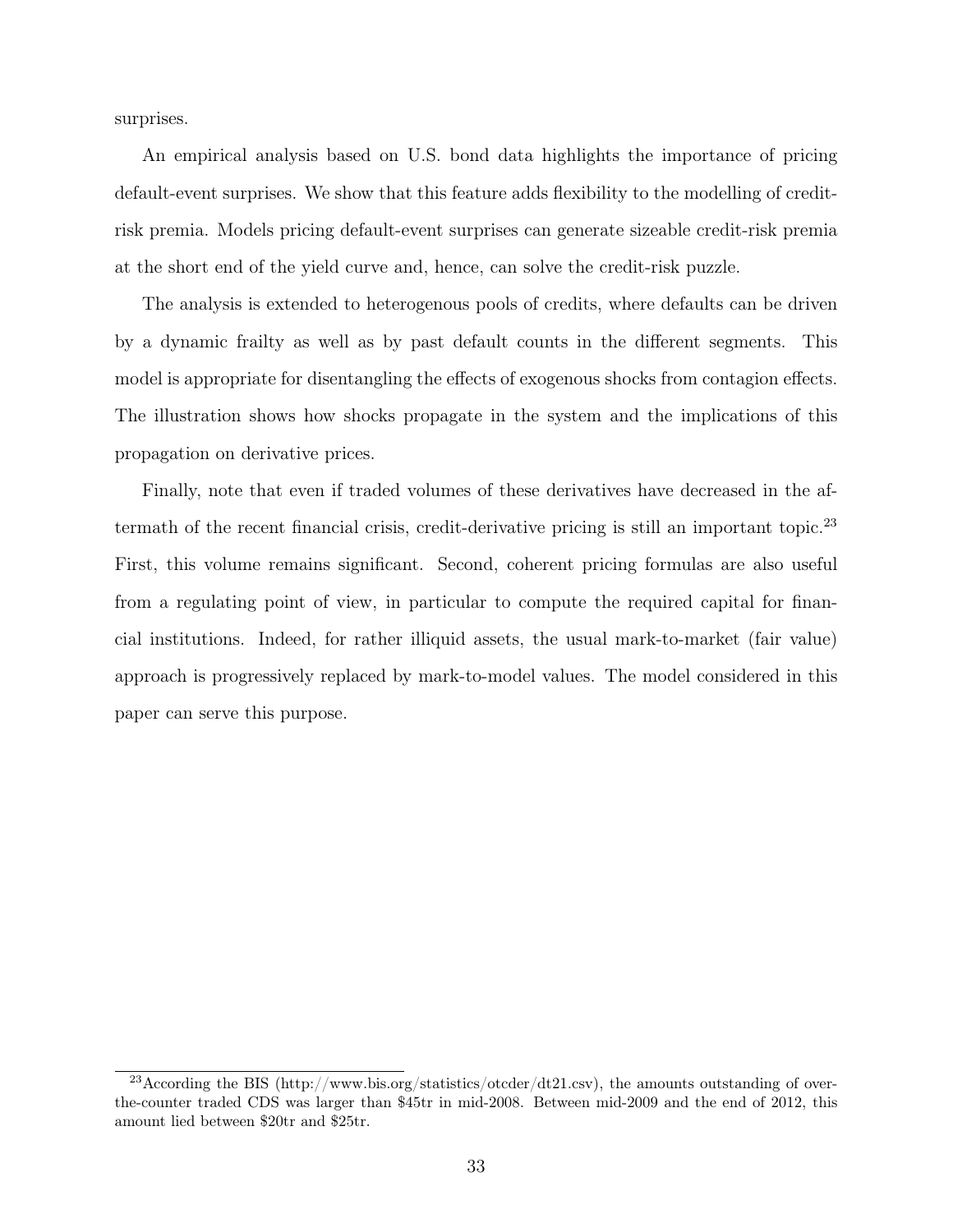#### R E F E R E N C E S

Altman, E. (1989): "Measuring Corporate Bond Mortality and Performance", Journal of Finance, 44, 902-922.

Bai, J., Collin-Dufresne, P., Goldstein, R., and J., Helwege (2012)a: "On Bounding Credit Event Risk Premia", Federal Reserve, Bank of New-York, Report 577.

Bai, J., Collin-Dufresne, P., Goldstein, R., and J., Helwege (2012)b: "Is Credit Event Risk Priced?", Columbia University DP.

Berndt, A., R. Douglas, D. Duffie, M. Ferguson, and D. Schranz (2008): "Measuring Default Risk Premia from Default Swap Rates and EDFs", Working Paper, Carnegie Mellon University.

Billio, M., Getmansky, M., Lo, A., and L., Pellizon (2012): "Econometric Measures of Correlation and Systematic Risk in the Finance and Insurance Sectors", Journal of Financial Economics, 104, 535-539.

Black, F., and Scholes, M. (1973): "The Pricing of Options and Corporate Liabilities", Journal of Political Economy, 81:3, 637-654.

Bremaud, P. (1980): "Point Processes and Queues", Springer Verlag, 350 p.

Cameron, A., and P., Trivedi (1989): "Regression Analysis of Count Data", Cambridge University Press, Cambridge.

Christensen, J.H.E., and J.A., Lopez (2012): "Common Risk Factors in the US Treasury and Corporate Bond Markets: An Arbitrage-free Dynamic Nelson-Siegel Modeling Approach", Federal Reserve Bank of San Francisco Working Paper.

Collin-Dufresne, P., Goldstein, R., and J., Helwege (2010): "Is Credit Event Risk Priced ? Modeling Contagion via the Updating of Beliefs", NBER Working Paper 15733.

Cox, D. (1955): "Some Statistical Methods Connected with Series of Events", Journal of the Royal Statistical Society, 17, 12-164.

Cox, J., Ingersoll, J., and S., Ross (1985): "A Theory of the Term Structure of Interest Rates", Econometrica, 53, 385-407.

CreditMetrics (1997): "CreditMetrics – Technical Document", J.P. Morgan, April 2, 1997.

Crédit Suisse (2007): "Credit Derivatives Handbook", Fixed Income Strategy, February 2007.

D'Amato, J., and M., Luisi (2006): "Macro Factors in the Term Structure of Credit Spreads", BIS Working Papers No 203.

D'Amato, J., and E.M., Remolona (2003): "The Credit Spread Puzzle", BIS Quarterly Review, December 2003.

Darolles, S., Gagliardini, P., and C., Gourieroux (2013): "Survival of Hedge Funds : Frailty vs Contagion", CREST DP.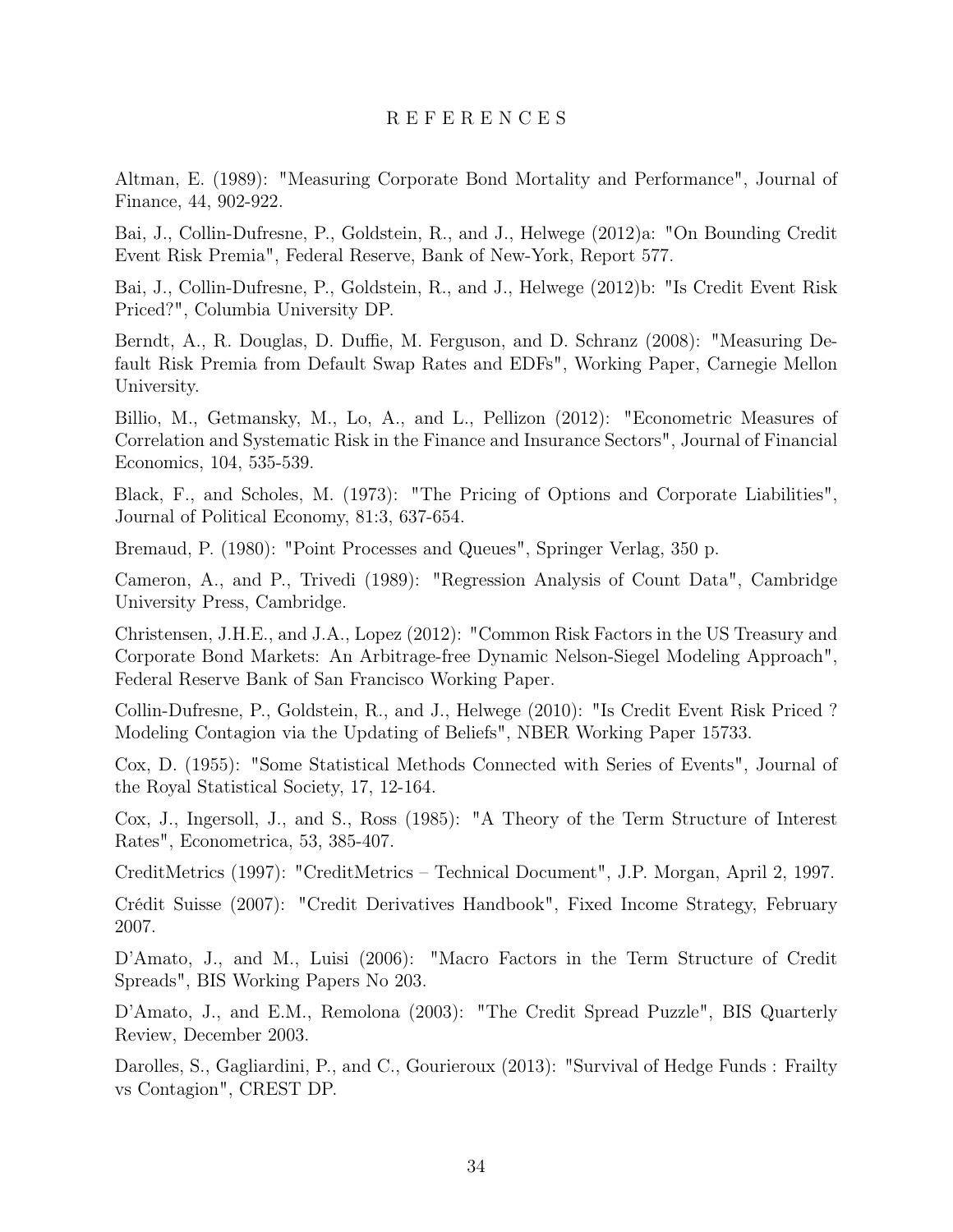Darolles, S., Gourieroux, C., and J., Jasiak  $(2006)$ : "Structural Laplace Transform and Compound Autoregressive Models", Journal of Time Series Analysis, 27, 477-503.

Das, S., Duffie, D., Kapadia, N. and L., Saita (2007): "Common Failings: How Corporate Defaults Are Correlated", Journal of Finance, 62, 93-117.

Doshi, H., Ericsson, J., Jacobs, C., and J., Turnbull (2012): "On Pricing Credit Default Swaps With Observable Covariates", Review of Financial Studies, forthcoming.

Driessen, J. (2005): "Is Default Event Risk Priced in Corporate Bonds", Review of Financial Studies, 18:1, 165-195.

Duffee, G. (1999): "Estimating the Price of Default Risk", The Review of Financial Studies, 12, 197-226.

Duffie, D. (2005): "Credit Risk Modelling with Affine Processes", Journal of Banking and Finance, 29, 2751-2802.

Duffie, D., Eckner, A., Horel, G., and L., Saita (2009): "Frailty Correlated Default", Journal of Finance, 64, 2089-2183.

Duffie, D., Filipovic, D., and W., Schachermayer (2003): "Affine Processes and Application in Finance", Annals of Applied Probability, 13, 984-1053.

Duffie, D., and N., Gârleanu (2001): "Risk and Valuations of Collaterized Debt Obligations", Financial Analysts Journal, 51, 41-59.

Duffie, D., and D., Lando (2001): "Term Structures of Credit Spreads with Incomplete Accounting Information", Econometrica, 69:3, 633-654.

Duffie, D., Pan, J., and K., Singleton (2000): "Transform Analysis for Affine Jump Diffusions", Econometrica, 68, 1343-1376.

Duffie, D., Schroder, M., and C., Skiadas (1996): "Recursive Valuation of Defaultable Securities and the Timing of Resolution of Uncertainty", The Annals of Applied Probability, 6, 1075-1090.

Duffie, D., and K., Singleton (1999): "Modelling Term Structure of Defaultable Bonds", Review of Financial Studies, 12, 687-720.

Elton, E.J, Gruber, M.J., Agrawal, D., and C. Mann (2001): "Explaining the Rate Spread on Corporate Bonds", Journal of Finance, 56:1, 247-277.

Errais, E, Giesecke, K., and L., Goldberg (2010): "Affine Point Processes and Portfolio Credit Risk", SIAM Journal of Financial Mathematics, 1, 642-665.

Esscher, F. (1932): "On the Probability Function in the Collective Theory of Risk". Skandinavisk Aktuarietidskrift, 15, 175-195.

Feldhütter, P. (2012): "Short-term corporate bond yield spreads". London Business School Working Paper.

Feller, W. (1971): "An Introduction to Probability Theory and its Applications", Wiley, 704p.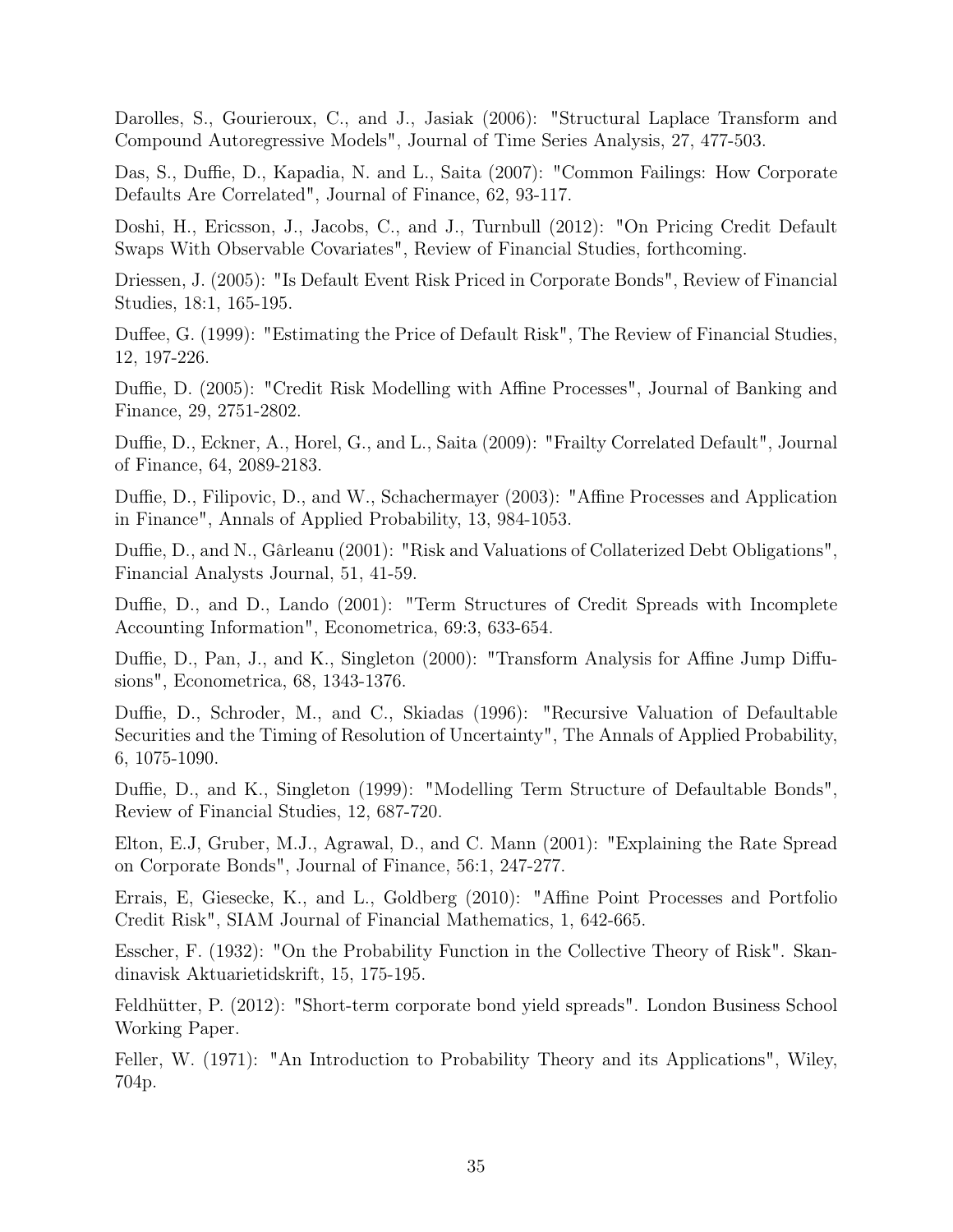Florens, J.P., and M., Mouchart (1982): "A Note on Noncausality", Econometrica, 50, 583-591.

Gagliardini, P. and C., Gouriéroux (2013): "Correlated Risks vs. Contagion in Stochastic Transition Models", Journal of Economic Dynamics and Control, forthcoming.

Gerber, H., and E., Shiu (1994): "Option Pricing by Esscher Transforms". Transactions of the Society of Actuaries, 46, 99-140.

Gourieroux, C., and J., Jasiak (2006): "Autoregressive Gamma Process", Journal of Forecasting, 25, 129-152.

Gourieroux, C., and A., Monfort (1989): "Statistics and Econometric Models", Vol1, Cambridge Univ. Press, 504p.

Gourieroux, C., Monfort, A., and V., Polimenis (2006): "Affine Models for Credit Risk Analysis", Journal of Financial Econometrics, 4, 494-530.

Granger, C. (1980): "Investigating Causal Relations by Econometric Models and Cross-Spectral Methods", Econometrica, 37, 424-438.

Hawkes, A. (1971): "Point Spectra of Some Self-Exciting and Mutually-Exciting Point Processes", Journal of the Royal Statistical Society, Series B, 33, 438-443.

Huang, J., and M., Huang (2012): "How Much of the Corporate-Treasury Yields Spread is Due to Credit Risk?" Review of Asset Pricing Studies, 2, 153-202.

Hull, J., Predescu, M. and A. White (2005): "Bond Prices, Default Probabilities and Risk Premiums", Journal of Credit Risk 1:2, pp. 53-60.

Jacobs, K., and X., Li (2008): "Modeling the Dynamics of Credit Spreads with Stochastic Volatility", Management Science, 54:6, 1176-1188.

Jarrow, R., Lando, D., and F., Yu (2005): "Default Risk and Diversification: Theory and Empirical Implications." Mathematical Finance, 15, 1-26.

Jarrow, R., and F., Yu (2001): "Counterparty Risk and the Pricing of Defaultable Securities", Journal of Finance, 56, 1765-1799.

Johnson, N., Kemp, A., and S., Kotz (2005): "Univariate Discrete Distributions", Wiley, 646p.

Jorion, P., and G., Zhang (2009): "Credit Contagion from Counterparty Risk", Journal of Finance, 64, 2053-2087.

Lando, D. (1998): "On Cox Processes and Credit Risky Securities", Review of Derivatives Research, 2, 99-120.

Lando, D., and M., Nielsen (2010): "Correlation in Corporate Defaults: Contagion or Conditional Independence ?", Journal of Fixed Income, 19, 355-372.

Lang, L., and R., Stulz (1992): "Contagion and Competitive Intra-Industry Effects of Bankruptcy Announcements", Journal of Financial Economics, 32, 45-60.

Merril Lynch (2006): "Credit Derivatives Handbook, Vol.1: A Guide to Single-Name and Index CDS Products". Global Securities Research & Economics Group, February 2006.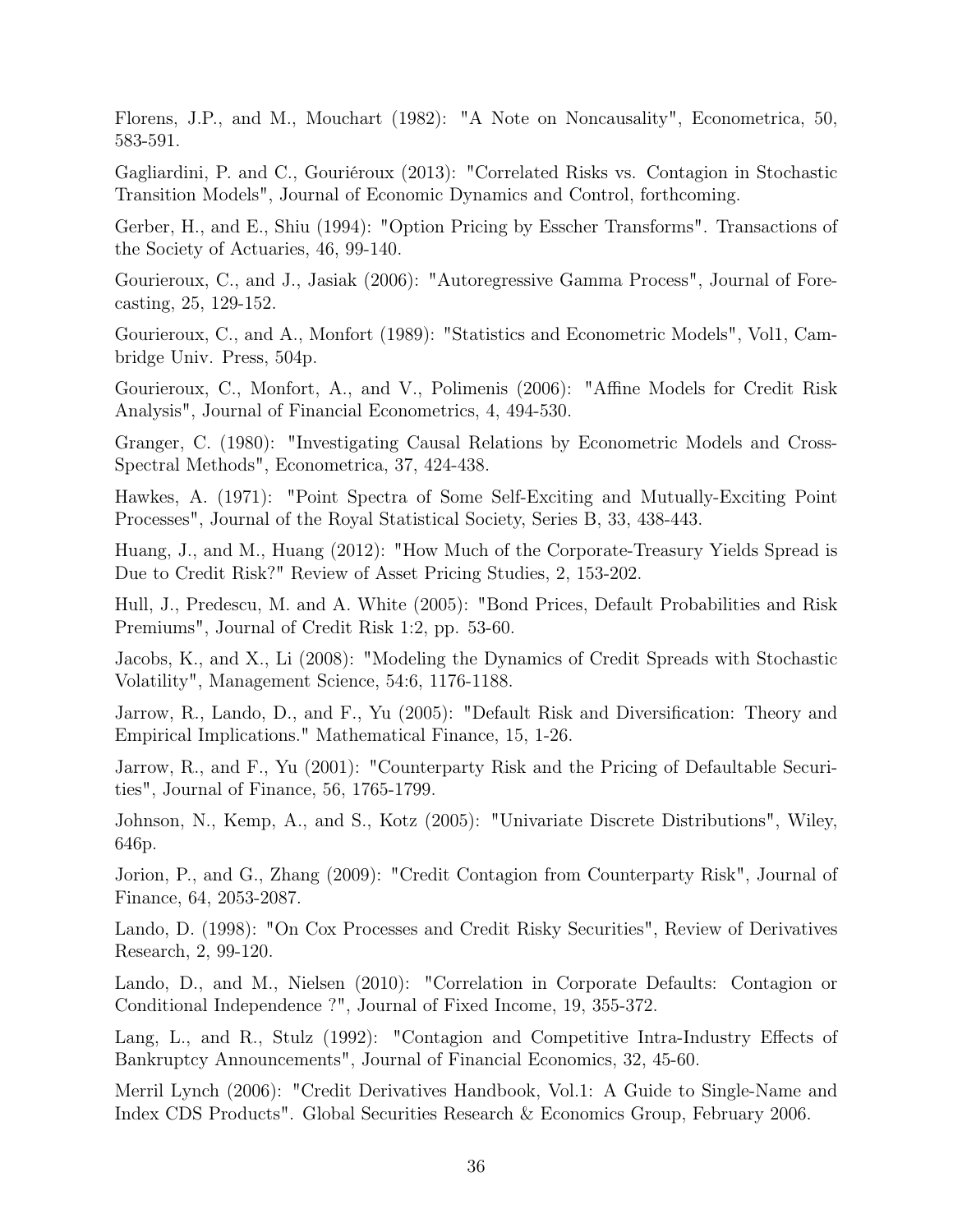Merton, R.C. (1974): "On the Pricing of Corporate Debt: The Risk Structure of Interest Rates", Journal of Finance, 29:2, 449:470.

Monfort A., and J.P., Renne (2013): "Default, Liquidity and Crises : an Econometric Framework", Journal of Financial Econometrics, 11:2, 221-262. forthcoming.

Sims, C. (1972): "Money, Income and Causality", American Economic Review, 62, 540-562.

Wu, L., and F.X., Zhang (2008): "A No-Arbitrage Analysis of Macroeconomic Determinants of the Credit Spread Term Structure", Management Science, 54:6, 1160-1175.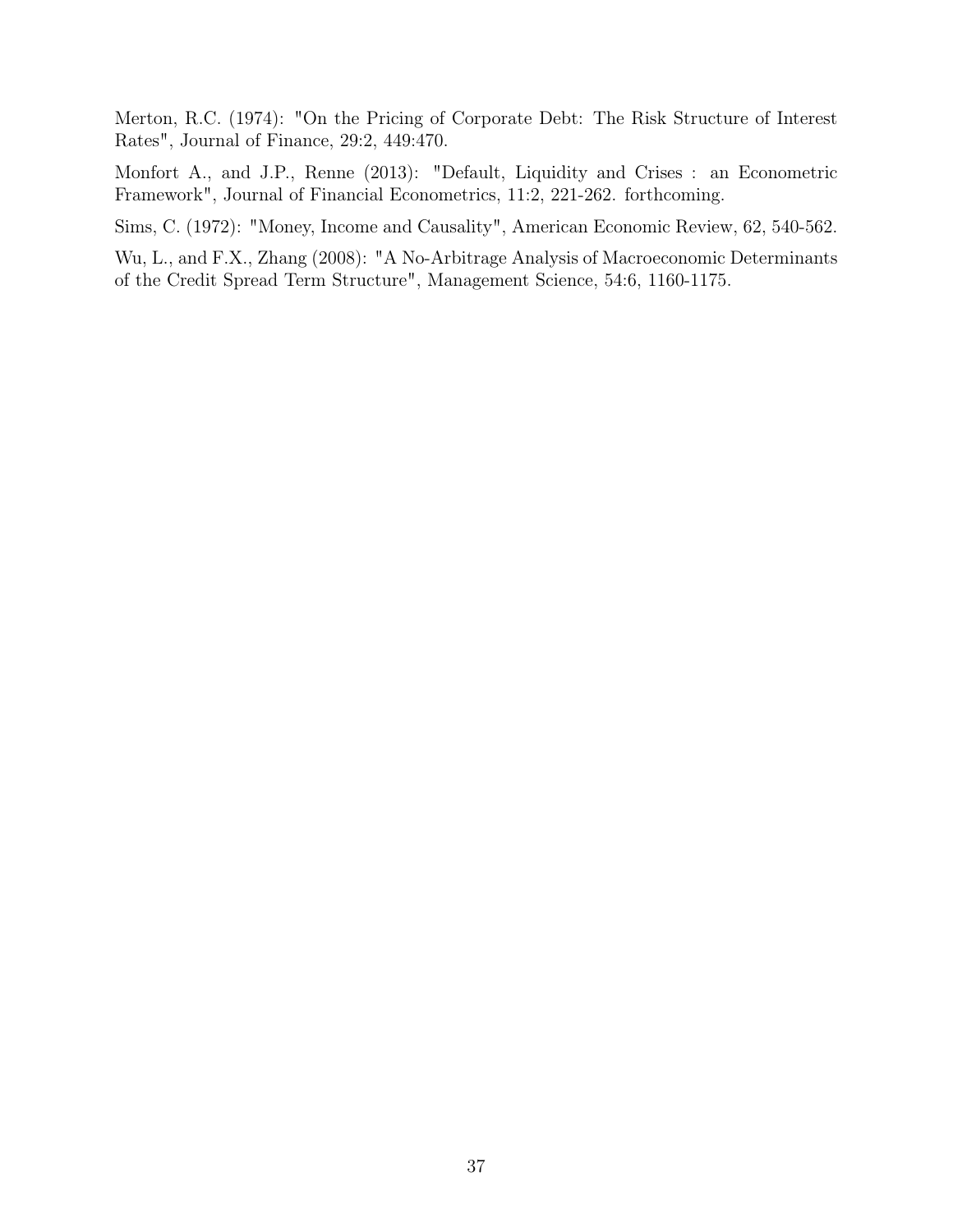#### Appendix 1: Conditional Independence

**Lemma A.1:** The process  $(n_t)$  admits independent components conditional on the factor process  $(F_t)$ .

**Proof:** Let us consider the Sims' characterization of the noncausality of process  $(n_t)$ . We get:

$$
f(n_t | \underline{n_{t-1}}, \underline{F_T}) = f(n_t | \underline{n_{t-1}}, \underline{F_t}), \ \forall t \leq T.
$$

Moreover by Assumption  $A_0$  ii), we get:

$$
f(n_t|n_{t-1}, F_t) = f(n_t|F_t).
$$

Thus we deduce that  $f(n_t|n_{t-1}, F_T)$  does not depend on  $n_{t-1}$ , which characterizes the independence of  $n_1, \ldots, n_T$  given  $F_T \square$ 

The same approach can be followed to prove the conditional independence of the individual point processes  $d_i = (d_{i,t}), i = 1, \ldots, I$ , conditional on the factor process.

Let us now consider the projected s.d.f. We get:

$$
E[\Pi_{k=1}^h m(F_{t_0+k}, n_{t_0+k}) | F_{t_0+h}]
$$
  
=  $\Pi_{k=1}^h E[m(F_{t_0+k}, n_{t_0+k}) | \overline{F_{t_0+h}}]$  (using the conditional independence)  
=  $\Pi_{k=1}^h E[m(F_{t_0+k}, n_{t_0+k}) | F_{t_0+k}]$  (using the noncausality from  $(n_t)$  to  $(F_t)$ ).

#### Appendix 2: Default intensity and intensity of a point process in discrete time

Let us consider the point process  $(d_{i,t})$ . We have:

$$
E[d_{i,t+h} - d_{i,t}|\Omega_t^*] = \sum_{k=1}^h E(d_{i,t+k} - d_{i,t+k-1}|\Omega_t^*)
$$
  
= 
$$
\sum_{k=1}^h E\left[E(d_{i,t+k} - d_{i,t+k-1}|\Omega_{t+k-1}^*)|\Omega_t^*\right]
$$
  
= 
$$
E\left[\sum_{k=1}^h \lambda_{t+k}^*|\Omega_t^*\right],
$$

with  $\lambda_{t+k}^* = E(d_{i,t+k} - d_{i,t+k-1} | \Omega_{t+k-1}^*)$ . The process  $d_{i,t} - \Sigma_{\tau=0}^t \lambda_{\tau}^*$  is a  $\Omega_t^*$ -martingale since  $E[d_{i,t+h} - \sum_{\tau=0}^{t+h} \lambda_{\tau}^* | \Omega_t^*] = d_{i,t} - \sum_{\tau=0}^{t} \lambda_{\tau}^*$ . Thus, by definition,  $\lambda_t^*$  is the intensity of  $d_{i,t}$  [see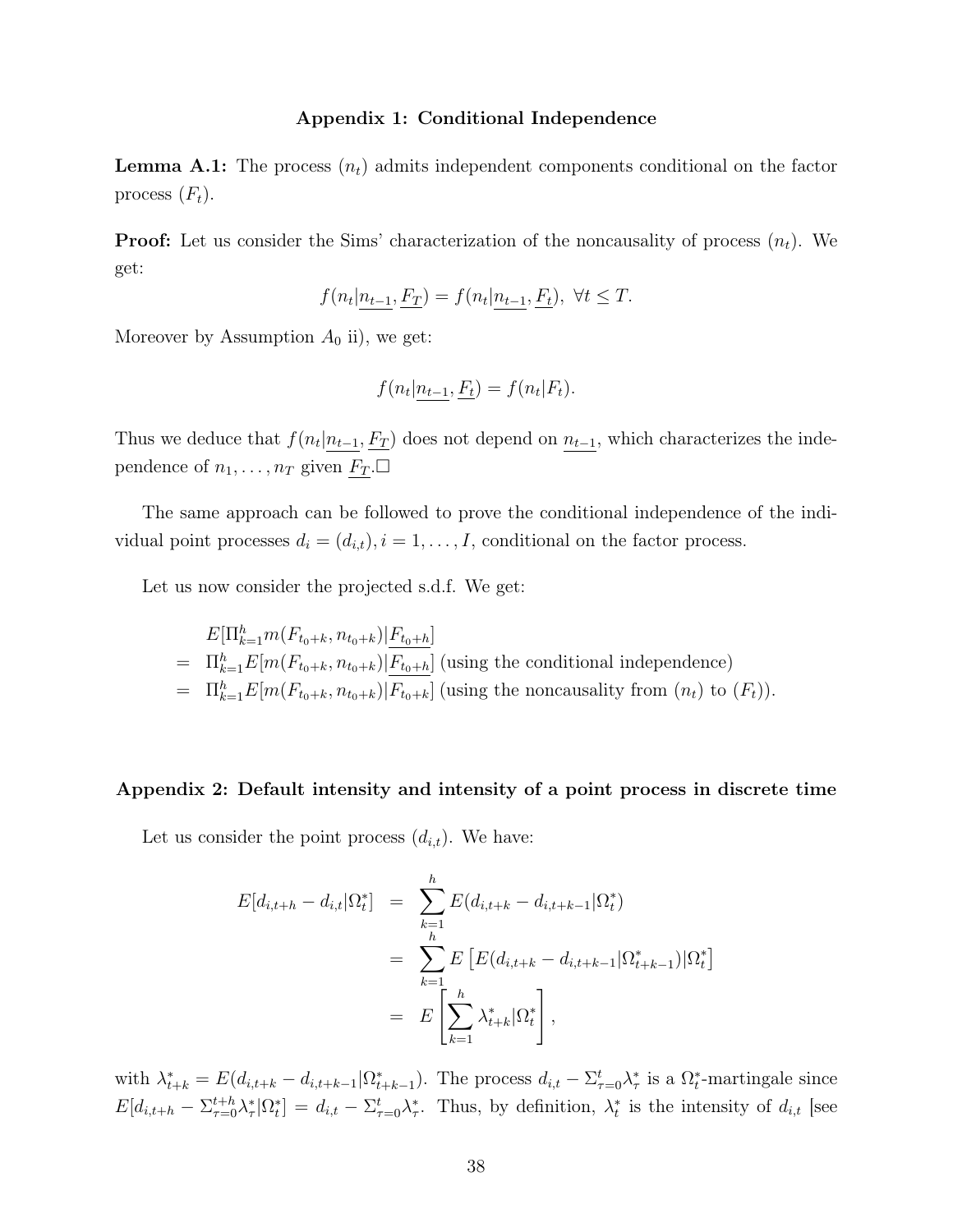Bremaud (1980), Section 2]. This intensity is linked to the default intensity introduced in Definition 1 by:

$$
\lambda_{t+1}^* = (1 - d_{i,t})[1 - \exp(-\lambda_{t+1})].
$$

#### Appendix 3: Proofs of Propositions 2 and 3

#### i) Proof of Proposition 2

We have:

$$
f^{P}(F_{t+1}, d_{t+1}|\Omega_{t}) = f^{P}(F_{t+1}|\Omega_{t})f^{P}(d_{t+1}|F_{t+1}, \Omega_{t})
$$
  
=  $f^{P}(F_{t+1}|\Omega_{t})\prod_{i\in PaR_{t}}f^{P}(d_{i,t+1}|F_{t+1}, d_{i,t}=0)\prod_{i\notin PaR_{t}}d_{i,t+1},$ 

by the independence of the individual point processes given  $(F_t)$ .

The risk-neutral conditional p.d.f of  $(F_{t+1}, d_{t+1})$  given  $\Omega_t$  is proportional to:

$$
f^{P}(F_{t+1}|\Omega_{t}) \exp(\delta'_{F}F_{t+1}) \prod_{i\in PaR_{t}} \left[ f^{P}(d_{i,t+1}|F_{t+1}, d_{i,t} = 0) \exp(\delta_{S}d_{i,t+1}) \right] \prod_{i\notin PaR_{t}} d_{i,t+1}.
$$

Therefore, we have:

$$
f^{Q}(d_{t+1}|F_{t+1},\Omega_t) \propto \prod_{i \in PaR_t} \left[ f^P(d_{i,t+1}|F_{t+1},d_{i,t}=0) \exp(\delta_S d_{i,t+1}) \right] \prod_{i \notin PaR_t} d_{i,t+1},
$$

where the proportionality coefficient depends on the conditioning variables. This implies that under the risk-neutral probability:

- i) the point processes  $(d_{i,t}), i = 1, \ldots, I$  are independent conditional on  $(F_t)$ , due to the multiplicative decomposition of the joint density;
- ii) state 1 is still absorbing;
- iii) the risk-neutral p.d.f.  $f^Q(d_{i,t+1}|F_{t+1}, d_{i,t} = 0)$  is the Esscher transform [Esscher (1932), Gerber, Shin (1994)] of the historical p.d.f.  $f^P(d_{i,t+1}|F_{t+1}, d_{i,t} = 0)$  associated with parameter  $\delta_S$ .

In particular  $f^Q(d_{i,t+1} = 0 | F_{t+1}, d_{i,t} = 0) \equiv \exp(-\lambda_{t+1}^Q)$  is proportional to  $f^P(d_{i,t+1} = 0)$  $0|F_{t+1}, d_{i,t} = 0$  =  $\exp(-\lambda_{t+1})$  and  $f^{\mathcal{Q}}(d_{i,t+1} = 1|F_{t+1}, d_{i,t} = 0)$  is proportional to [1 –  $\exp(-\lambda_{t+1})] \exp(\delta_S)$ .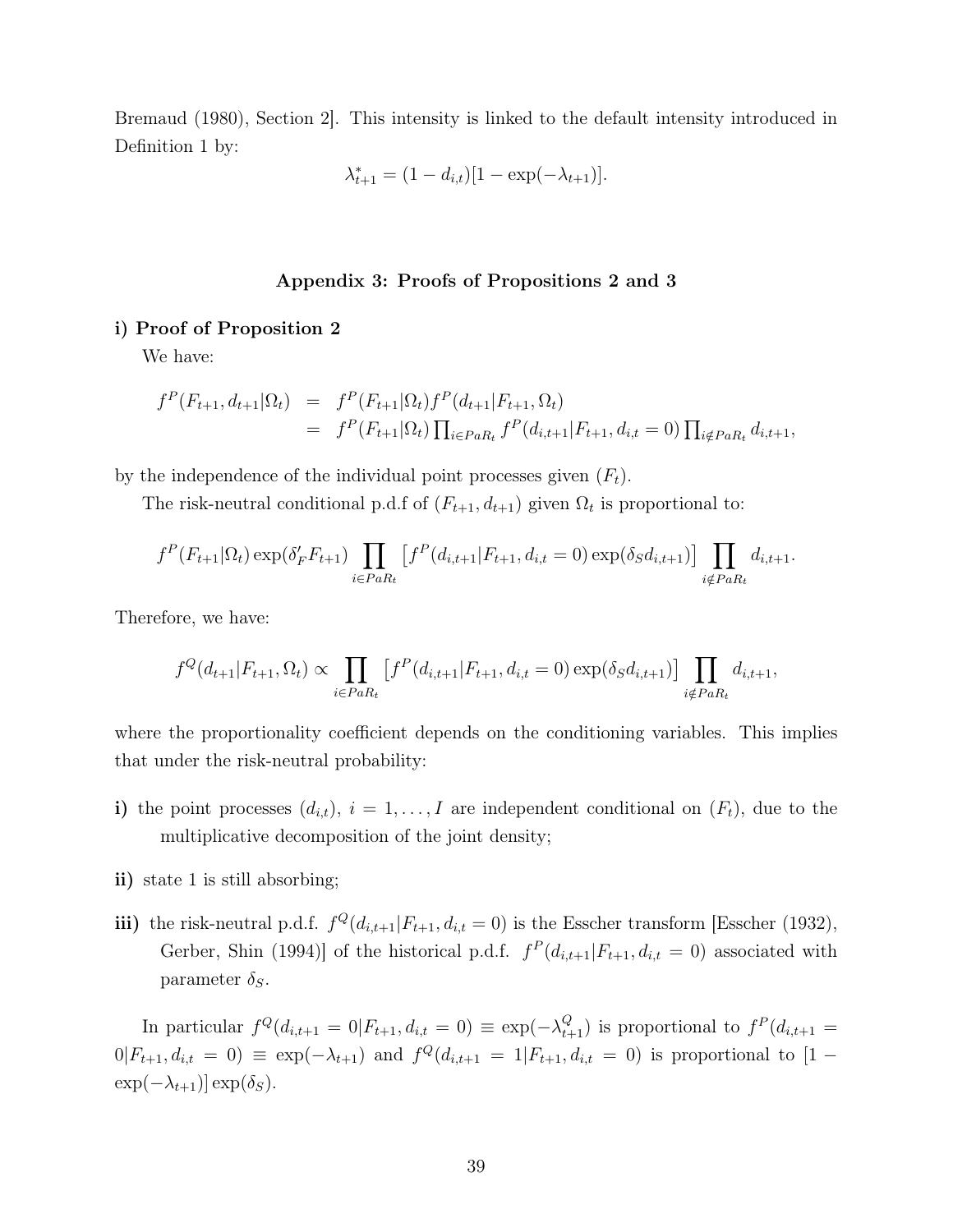Therefore we get:

$$
\exp(-\lambda_{t+1}^{Q}) = \frac{\exp(-\lambda_{t+1})}{\exp(-\lambda_{t+1}) + [1 - \exp(-\lambda_{t+1})] \exp(\delta_{S})}
$$

and Proposition 2 follows.

#### ii) Proof of Proposition 3

The risk-neutral conditional p.d.f of  $F_{t+1}$  given  $\Omega_t$  is obtained by summing on  $d_{t+1}$ the joint risk-neutral conditional p.d.f. of  $(F_{t+1}, d_{t+1})$  given  $\Omega_t$ , therefore the p.d.f. is proportional to:

$$
f^{P}(F_{t+1}|\Omega_{t}) \exp(\delta'_{F}F_{t+1}) \Big[\sum_{d_{i,t+1}=0}^{1} f^{P}(d_{i,t+1}|F_{t+1}, d_{i,t}=0) \exp(\delta_{S}d_{i,t+1})\Big]^{(I-N_{t})}.\square
$$

#### Appendix 4: Recursive Formulas for CaR Processes

We recall in this appendix the recursive formulas for computing the Laplace transform of a (multidimensional) CaR process at the different prediction horizons [see e.g. Darolles, Gourieroux, Jasiak (2006). We write these formulas for a process  $(Y_t)$ , which will be either  $Y_t = F_t$ , or  $Y_t = (F'_t, n'_t)'$  in our applications.

Proposition A.1: For a CaR process such that:

$$
E_t[\exp(u'Y_{t+1})] = \exp[a(1, u)'Y_t + b(1, u)],
$$

we also have:  $\qquad \qquad$   $\qquad \qquad$   $\qquad$   $\qquad$   $\qquad$   $\qquad$   $\qquad$   $\qquad$   $\qquad$   $\qquad$   $\qquad$   $\qquad$   $\qquad$   $\qquad$   $\qquad$   $\qquad$   $\qquad$   $\qquad$   $\qquad$   $\qquad$   $\qquad$   $\qquad$   $\qquad$   $\qquad$   $\qquad$   $\qquad$   $\qquad$   $\qquad$   $\qquad$   $\qquad$   $\qquad$   $\qquad$   $\qquad$   $\q$ 

$$
E_t[\exp(u'\sum_{k=1}^h Y_{t+k})] = \exp[a(h, u)Y_t + b(h, u)],
$$

where the functions  $a(h, u), b(h, u)$  satisfy the recursive equations:

$$
a(h, u) = a[1, u + a(h - 1, u)], \qquad (a.1)
$$

$$
b(h, u) = b[1, u + a(h - 1, u)] + b(h - 1, u). \tag{a.2}
$$

**Proof:** The recursive formulas are easily derived by applying the iterated expectation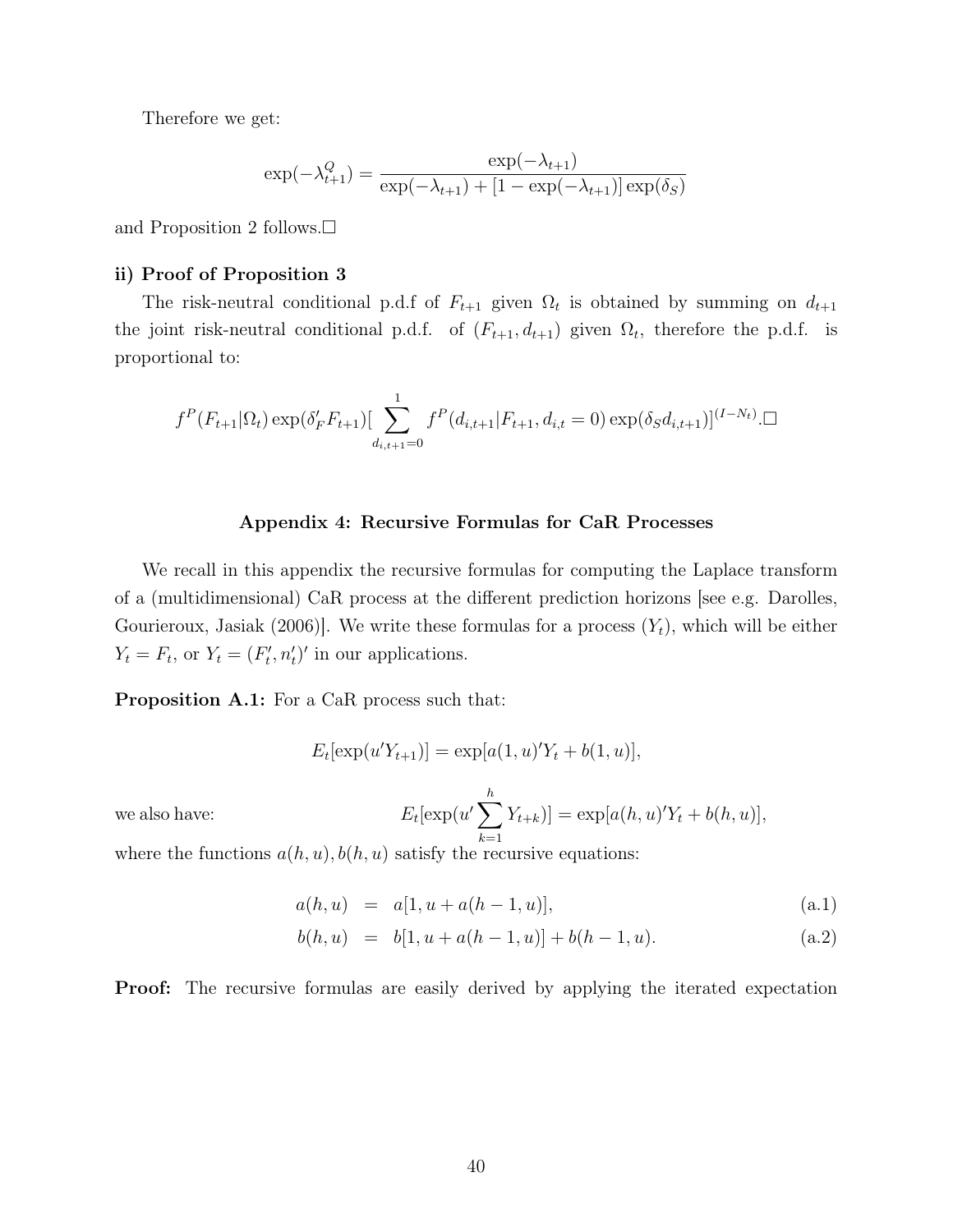theorem. We get:

$$
E_t[\exp(u'\sum_{k=1}^h Y_{t+k})]
$$
  
=  $E_t\{\exp(u'Y_{t+1})E_{t+1}[\exp(u'\sum_{k=1}^{h-1} Y_{t+1+k})]]$   
=  $E_t\{\exp[u'Y_{t+1} + a(h-1, u)Y_{t+1} + b(h-1, u)]\}$   
=  $\exp[a[1, u + a(h-1, u)]'Y_t + b[1, u + a(h-1, u)] + b(h-1, u)].$ 

The recursive formulas of the Proposition are deduced by identification.  $\Box$ 

The recursive formulas  $(a.1)$  -  $(a.2)$  can also be used to deduce recursively the expressions of the derivatives w.r.t. argument  $u$ . We get:

$$
\frac{\partial a(h, u)}{\partial u'} = \frac{\partial a}{\partial u'}[1, u + a(h - 1, u)][Id + \frac{\partial a}{\partial u'}(h - 1, u)],
$$
\n(a.3)

$$
\frac{\partial b(h, u)}{\partial u'} = \frac{\partial b}{\partial u'} [1, u + a(h - 1, u)] (Id + \frac{\partial a}{\partial u'} (h - 1, u)] + \frac{\partial b}{\partial u'} (h - 1, u). \tag{a.4}
$$

Example: The autoregressive gamma (ARG) process.

This process is the time-discretized Cox, Ingersoll, Ross process [Cox, Ingersoll, Ross (1985)].  $Z_t$  follows an ARG of parameters  $(\mu, \rho, \nu)$  iff the conditional distribution of  $Z_t/\nu$ given  $\underline{Z_{t-1}}$  is  $\gamma(\mu, \rho Z_{t-1}/\nu)$  where  $\gamma$  is the noncentral gamma distribution. The conditional Laplace transform of an ARG process of parameters  $(\mu, \rho, \nu)$  is:

$$
E_t[\exp(uZ_{t+1})] = \exp[\frac{\rho u}{1 - \nu u}Z_t - \mu \log(1 - \nu u)].
$$

Thus we have:  $a(1, u) = \frac{\rho u}{1}$  $1 - \nu u$  $, b(1, u) = -\mu \log(1 - \nu u)$ . Besides, conditional mean and variance of  $Z_t$  are given by:

$$
E_t(Z_{t+h}) = \frac{1-\rho^h}{1-\rho}\nu\mu + \rho^h Z_t; \text{ and } V_t(Z_{t+h}) = \left(\frac{1-\rho^h}{1-\rho}\nu\right)^2 \mu + 2\rho^h \frac{1-\rho^h}{1-\rho}\nu Z_t
$$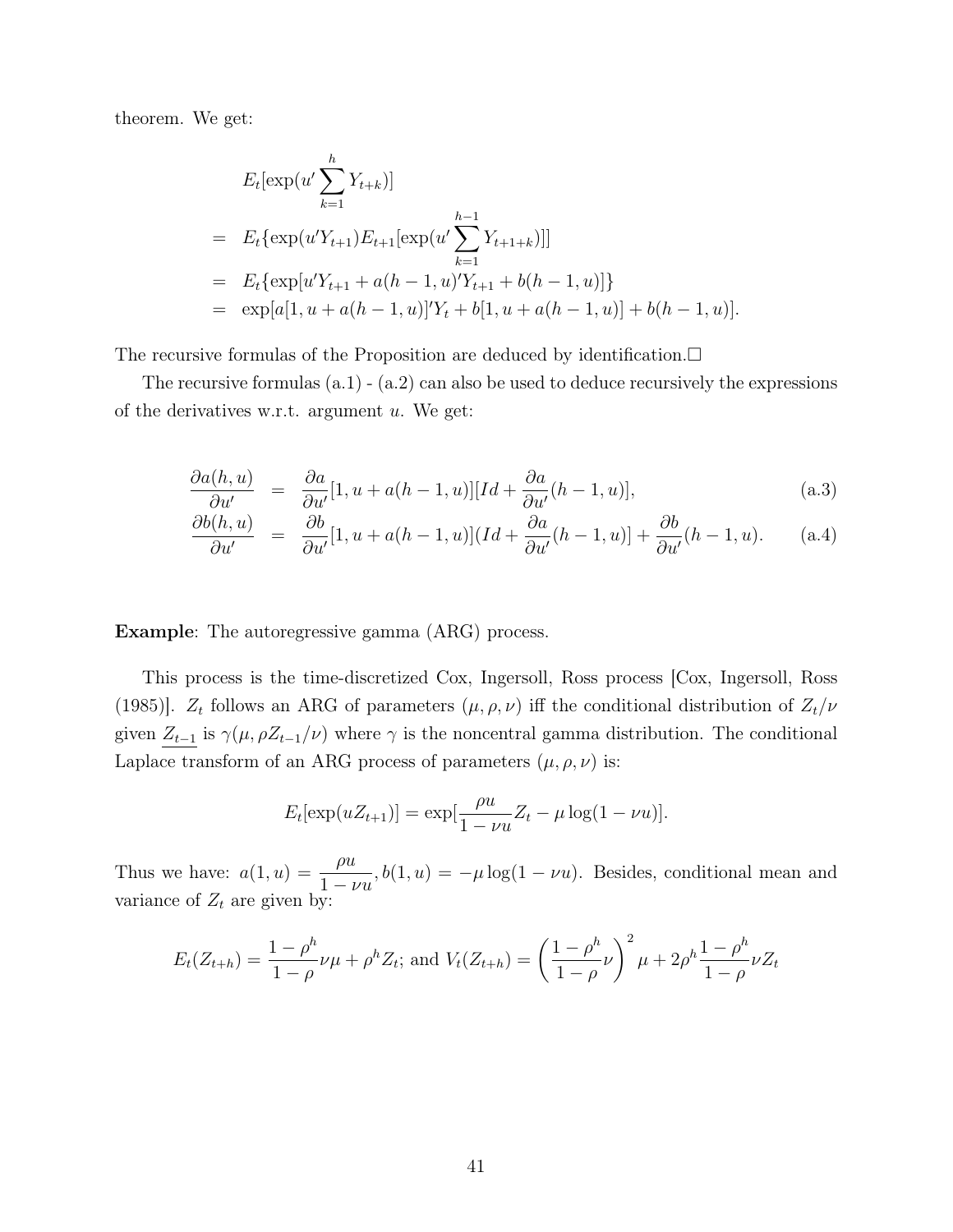#### Appendix 5: Proof of Proposition 6

$$
E_t[\exp(u'_F \sum_{k=1}^h F_{t+k} + u_S \sum_{k=1}^h n_{t+k})]
$$
  
=  $E_t\{\exp(u'_F \sum_{k=1}^h F_{t+k})E_t[\exp(u_S \sum_{k=1}^h n_{t+k})|F_{t+h}]\}\text{ (by iterated expectation)}$   
=  $E_t\{\exp(u'_F \sum_{k=1}^h F_{t+k})\prod_{k=1}^h E[\exp(u_S n_{t+k}]|F_{t+k})\}\text{ (by Assumption A.1)}$   
=  $E_t\{\exp(u'_F \sum_{k=1}^h F_{t+k})\prod_{k=1}^h \exp[(\beta' F_{t+k} + \gamma)(\exp u_S - 1)]\}\text{ (by using the expression of the Laplace transform of a Poisson variable)}$   
=  $E_t\{\exp([u_F + \beta(\exp u_S - 1)]' \sum_{k=1}^h F_{t+k})\}\exp[h\gamma(\exp u_S - 1)]$   
=  $\exp\{A[h, u_F + \beta(\exp u_S - 1)]'F_t + B[h, u_F + \beta(\exp u_S - 1)] + h\gamma(\exp u_S - 1)\}.$ 

This is an exponential affine function of  $F_t$ . This proves that the process  $(F_t, n_t)$  is jointly affine and the expressions of  $a_F$  and b follow.  $\square$ 

#### Appendix 6: Characterization of the joint probability of defaults

**Lemma A.2:** If  $N = d_1 + \ldots + d_I$ , where the variables  $d_i, i = 1, \ldots, I$  are exchangeable, we have, for  $K \leq I$ :

$$
P[d_1 = \ldots = d_K = 1] = E(d_1 \ldots d_K) = \frac{E[N(N-1)\ldots(N-K+1)]}{I(I-1)\ldots(I-K+1)}.
$$

**Proof:** i) Let us first consider the case of independent defaults. Then  $N \sim \mathcal{B}(I, p)$ , where  $p = P[d_1 = 1]$ . It is easily deduced from the moment generating function of the binomial distribution [see e.g. Johnson, Kemp, Kotz (2005)] that.

$$
E[N(N-1)...(N-K+1)] = I(I-1)...(I-K+1)pK
$$
  
=  $I(I-1)...(I-K+1)E(d_1...d_K).$ 

ii) In the general framework with possible default dependence, we know by de Finetti's theorem [see e.g. Feller (1971)], that any exchangeable sequence  $d_1, \ldots, d_I$  of  $\{0, 1\}$  variable is such that there exists a latent variable Z, say, such that  $d_1, \ldots, d_I$  are i.i.d. Bernoulli variables with probability  $p(Z)$  conditional on Z.

We deduce that:

$$
E[N(N-1)...(N-K+1)|Z] = I(I-1)...(I-K+1)E[d_1...d_K|Z],
$$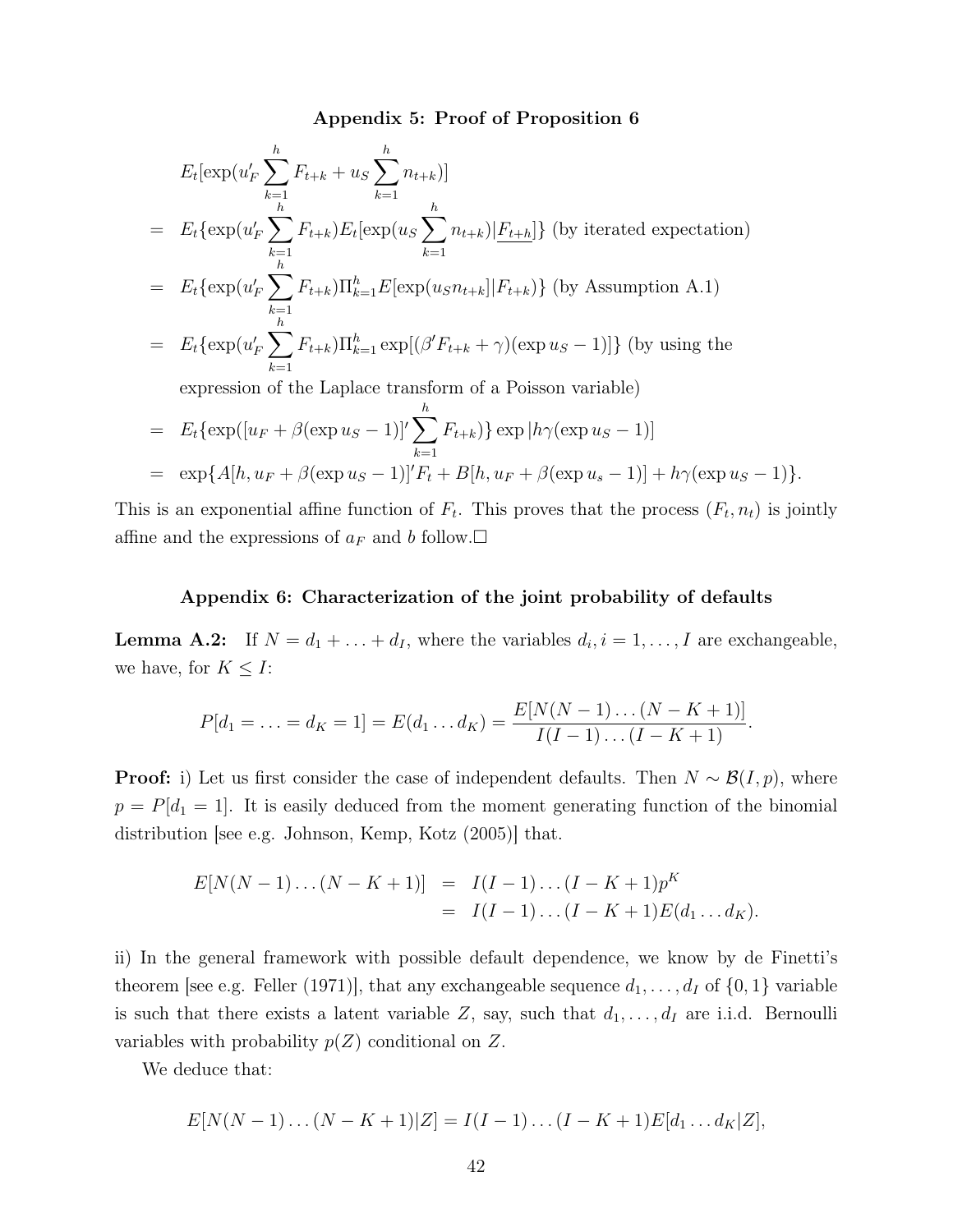and by taking the expectation of both sides:

$$
E[N(N-1)...(N-K+1)] = I(I-1)...(I-K+1)E(d_1...d_K) \square
$$

### Appendix 7: Proof of Proposition 8

We have:

$$
E_t[\exp(u'_F F_{t+1} + u'_S n_{t+1})]
$$
  
=  $E_t[\exp(u'_F F_{t+1}) \exp(\sum_{j=1}^J u_j s n_{j,t+1})]$   
=  $E_t \{ \exp[u'_F F_{t+1} + \sum_{j=1}^J [\beta'_j F_{t+1} + c'_j n_t + \gamma_j] [\exp(u_j s) - 1] \}$   
=  $E_t \exp\{ [u_F + \sum_{j=1}^J \beta_j (\exp u_j s - 1)]' F_{t+1} \} \exp[\sum_{j=1}^J c'_j n_t (\exp u_j s - 1)]$   
 $\exp(\sum_{j=1}^J \gamma_j [\exp(u_j s) - 1]).$ 

Therefore:

$$
E_t[\exp(u'_F F_{t+1} + u'_S n_{t+1})]
$$
  
=  $\exp\{A'_F[1, u_F + \sum_{j=1}^J \beta_j (\exp u_{jS} - 1)]F_t + A'_S[1, u_F + \sum_{j=1}^J \beta_j (\exp u_{jS} - 1)]n_t$   
+  $\sum_{j=1}^J c'_j (\exp u_{jS} - 1)n_t + B[1, u_t + \sum_{j=1}^J \beta_j \exp(u_{jS} - 1)]$   
+  $\sum_{j=1}^J \gamma_j [\exp(u_{jS}) - 1]\}.$ 

The result follows by identification.  $\Box$ 

### Appendix 8: Proof of Proposition 9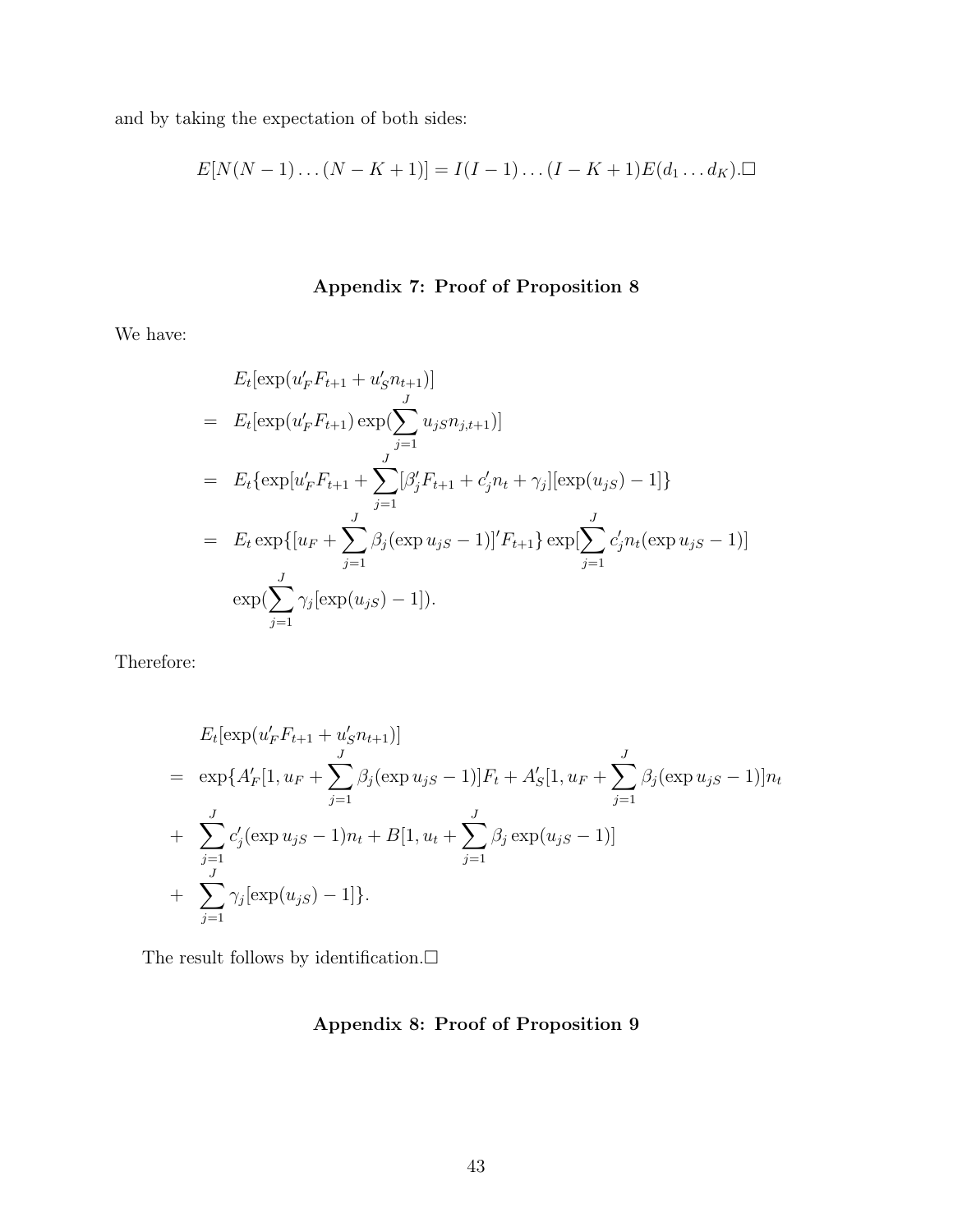We have:

$$
\Pi(N(u), h) = E_{t_0}[\Pi_{k=1}^h m_{t_0+k-1,t_0+k} \exp(u' N_{t_0+h})]
$$
\n
$$
= E_{t_0} \{ \exp[h\delta_0 + \delta'_F \sum_{k=1}^h F_{t_0+k} + (\delta_S + u)' \sum_{k=1}^h n_{t_0+k}] \}
$$
\n
$$
= \exp\{ a_F(h, \delta_F, \delta_S + u)' F_{t_0} + a_S(h, \delta_F, \delta_S + u)' n_{t_0} + b(h, \delta_F, \delta_S + u) + h\delta_0 \}.\square
$$

#### Appendix 9: The dataset

Bank and Treasury yields-to-maturity are end-of-month data extracted from Bloomberg (Tickers C070 for bank yields and C082 for Treasury yields). Bank yields are generic yields computed as averages of yields-to-maturity of bonds issued by BBB-rated banks. After extraction, bootstrap techniques are applied on these coupon-bond yields so as to get zerocoupon yields. The defaultable-bond yields have to be corrected for non-zero recovery rates. Assuming that potential recovery payments take place at maturity, and denoting by R the recovery payment, one can reconstruct a riskfree bond with a defaultable bond issued by debtor i and a CDS written on the same entity:

$$
\Pi(1, h) = \exp(-h \times y_{i,h}^{NZ}) + (1 - R)\Pi(d_i, h),
$$

where  $y_{i,h}^{NZ}$  is the yield-to-maturity of a defaultable zero-coupon bond issued by entity i with a residual maturity of h and R is the recovery rate. Market prices of  $\Pi(d_i, h)$  are then obtained using the previous formula. For that, we fix the recovery rate at 40%, consistent with the industry practice [see e.g. Merril Lynch (2006) or Crédit Suisse (2007)].

Finally,  $s_{t,h}$  is defined through  $\frac{h}{12} s_{t,h} \Pi_t(1,h) = \Pi_t(d_1,h)$ ; it is such that the credit swap whose payoff at date  $t + h$  is  $d_{i,t+h} - h/12s_{t,h}$  is worth zero at date t. The reason why we consider annualized value (introducing the multiplicative factor  $12/h$ ) is to make  $s_{t,h}$ commensurate with usual CDS or bond spreads, that are expressed in annualized terms.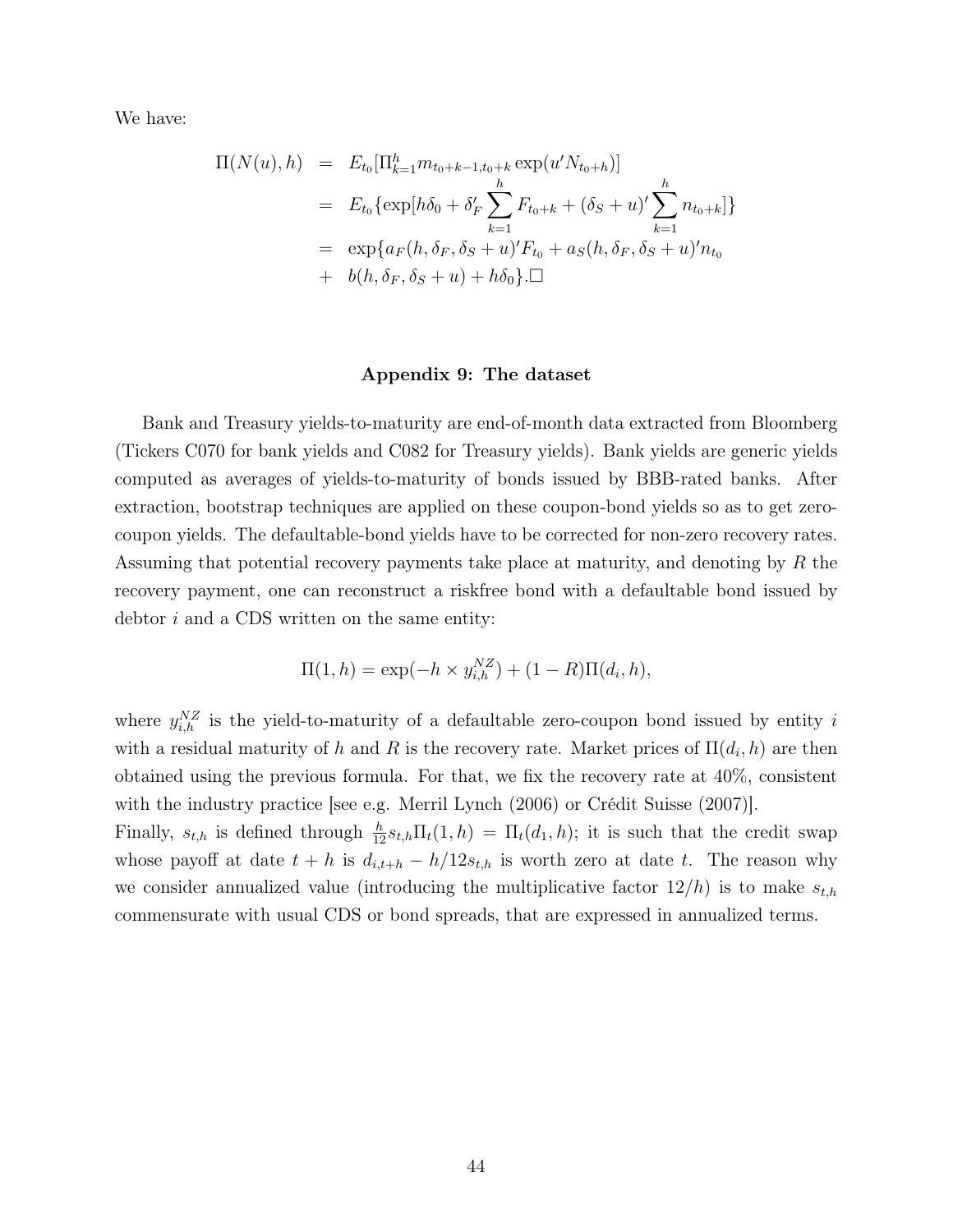



T-bond yields-to-maturity

This figure displays average term structures of yields-to-maturity and spreads (sample averages vs. modelimplied ones). Bond issued by the U.S. Treasury are considered as riskfree. For each plot, the dots correspond to sample means of Treasury yields (upper plot) or spreads (lower plot); solid lines show modelimplied unconditional means of yields or spreads and dashed lines show model-implied unconditional means under the physical measure. Black (resp. grey) lines are associated with model M1 (resp. M2) with (resp. without) pricing of default-event surprises. On the lower chart, the grey and black dashed lines are confounded since both models are consistent with the same unconditional default frequency (of 0.4%).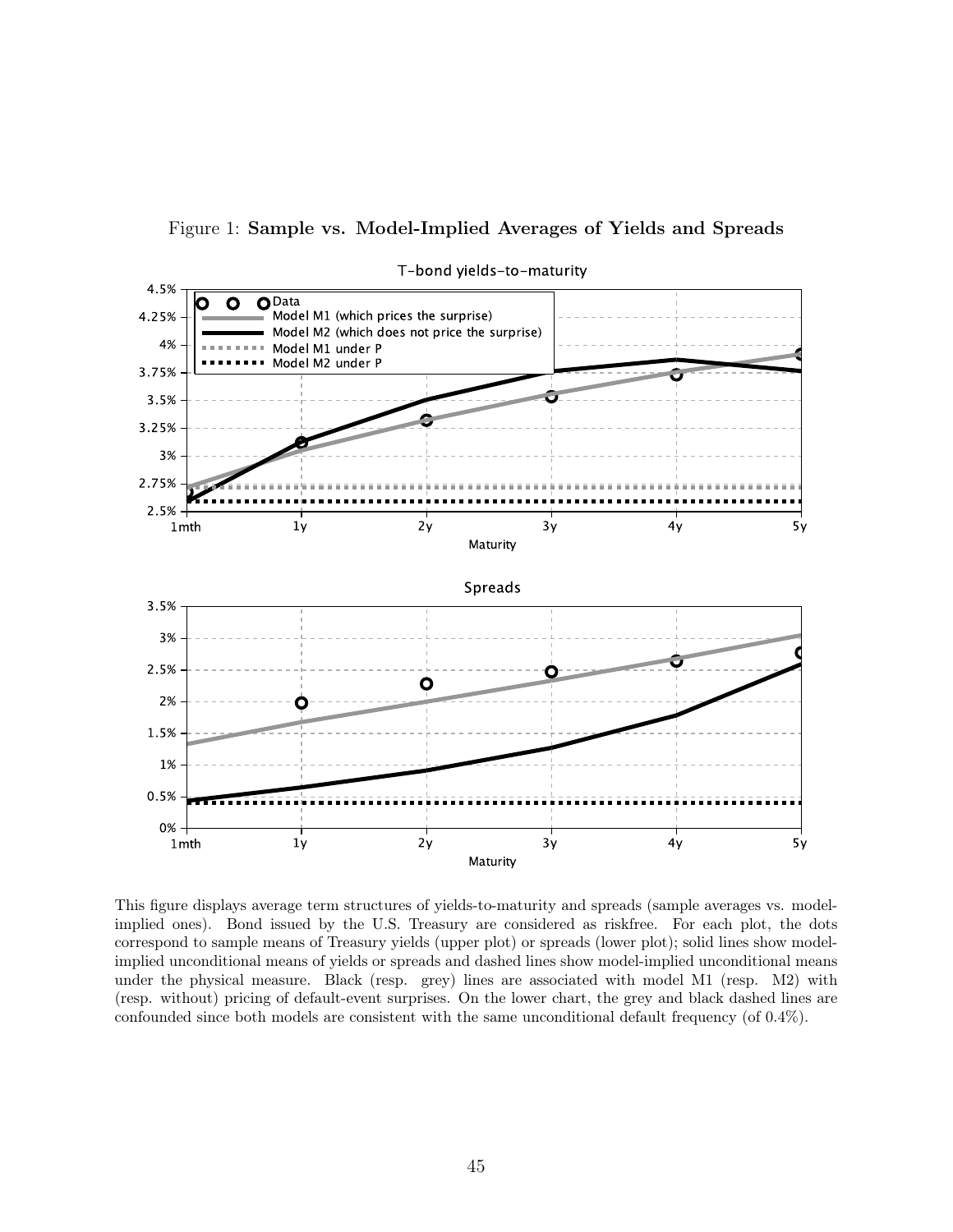

Figure 2: 1-year Probability of Default

The dashed line shows the time series of the observed spread over a one-year horizon; formally, for date t, it shows  $E^{Q^*}(d_{i,t+1year} = 1|d_{i,t} = 0, \Omega_t) = \Pi(d_1, 1year)/\Pi(1, 1year)$ . Solid lines show implied physical probabilities of default; the black (resp. grey) solid line stem from model M1 (resp. M2) with (resp. without) pricing of default-event surprises.

Figure 3: Heterogenous Pool: Evolutions of Factors and Default Counts



This figure displays simulated paths of  $(F_t)$  and  $(N_t)$ .  $F_{B,t}$  is drawn from a Bernoulli distribution with parameter  $\nu = 5\%$ . Conditional on  $\Omega_t^* = (F_{t+1}, \Omega_t)$ , the default counts  $n_{i,t+1}$  follow Poisson distributions:  $n_{1,t+1} \sim \mathcal{P}(0.4 \times F_{N,6,t} + F_{B,t})$  and  $n_{i,t+1} \sim \mathcal{P}(0.4 \times F_{N,i-1,t})$  for  $i > 1$ . In addition,  $F_{N,i,t} = 0.8 \times$  $F_{N,i,t-1} + n_{i,t-1}$ . A high value of factor  $F_B$  may immediately generate defaults in segment 1, and these defaults propagate to the other segments by contagion.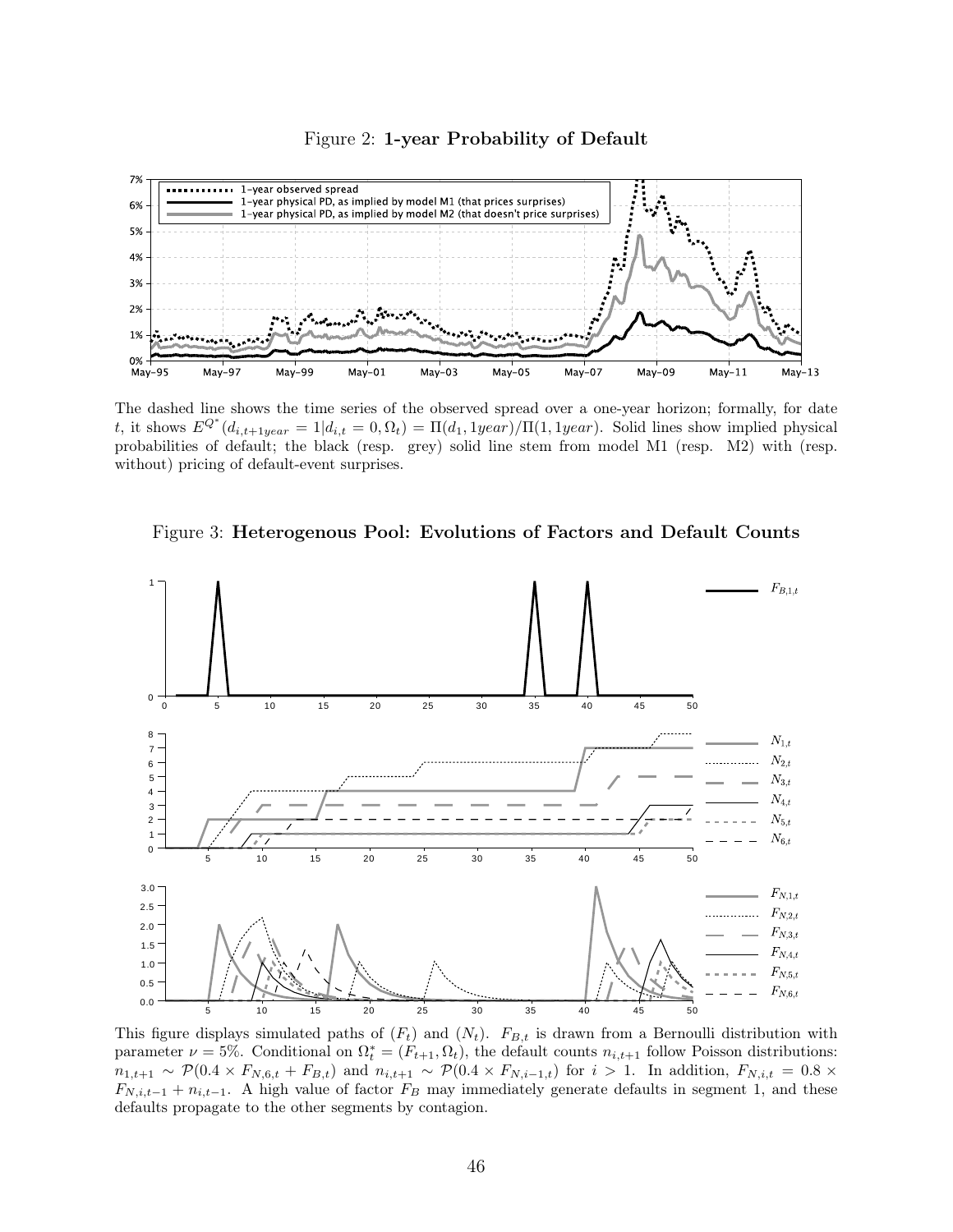

Figure 4: Heterogenous Pool: CDS Prices and Probabilities of Default

The first column of the chart describes the structure of the segment exposures and gives indications on the number of defaults per segment (white: no default, grey: between 1 and 5 defaults, black: more than 5 defaults). For each segment and each date, two charts are provided: (a) Upper chart: the black solid line indicates the probabilities that entity i defaults between t and  $t+h$  (where t is either 1 or 45); the grey solid line plots the forward prices of CDS (that are the same probabilities under the forward-neutral measure) and the dotted line corresponds to the forward price of CDS computed with the s.d.f.  $\tilde{m}_{t,t+1}$  that ignores the pricing of default events. (b) For each panel, the lower chart displays the first differences of the curves plotted on the upper chart and is related to the event of a default of entity i at specific future dates  $t + h$ (for h between 1 and 15), the black solid line indicates the probabilities (under the physical measure) of default of entity i at date  $t + h$ , the grey solid line reflects the cost of insuring against a default of entity i and the dotted line is the cost that would prevail if the s.d.f.  $m_{t,t+1}$  was replaced by  $\tilde{m}_{t,t+1}$ .